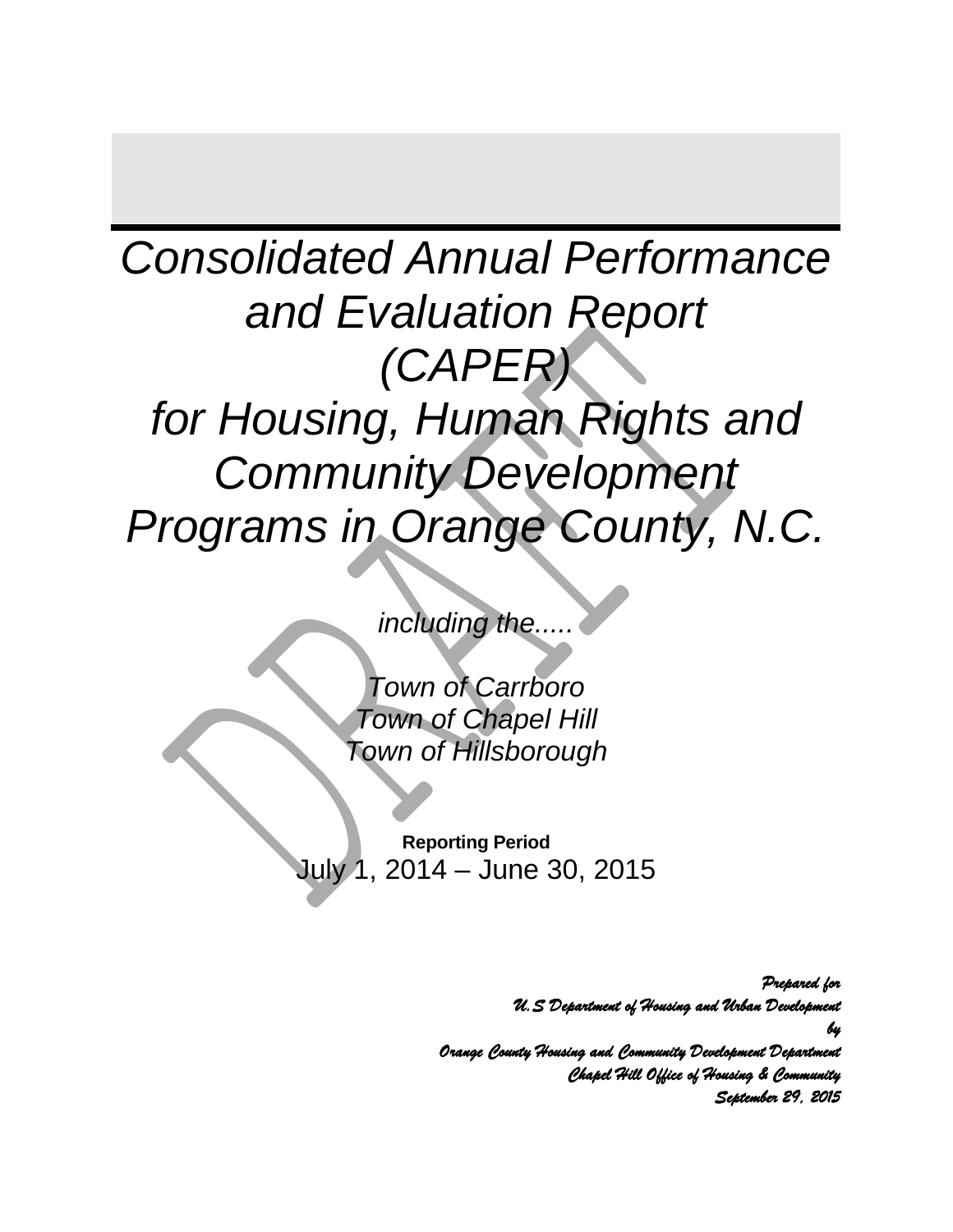#### **Table of Contents**

|    | <b>Reporting Period</b>                                                                                                                                                                                                                                                                                                                                                                                                                                                                                                                                                                                                                                                                                                                                                                                                                                                                                    | 1                                                  |
|----|------------------------------------------------------------------------------------------------------------------------------------------------------------------------------------------------------------------------------------------------------------------------------------------------------------------------------------------------------------------------------------------------------------------------------------------------------------------------------------------------------------------------------------------------------------------------------------------------------------------------------------------------------------------------------------------------------------------------------------------------------------------------------------------------------------------------------------------------------------------------------------------------------------|----------------------------------------------------|
| L. | <b>Introduction</b>                                                                                                                                                                                                                                                                                                                                                                                                                                                                                                                                                                                                                                                                                                                                                                                                                                                                                        | 4                                                  |
| Ш. | <b>Citizen Participation</b>                                                                                                                                                                                                                                                                                                                                                                                                                                                                                                                                                                                                                                                                                                                                                                                                                                                                               | 4                                                  |
|    | III. Assessment of Progress toward Five-Year Goals and Objectives                                                                                                                                                                                                                                                                                                                                                                                                                                                                                                                                                                                                                                                                                                                                                                                                                                          | 5                                                  |
|    | Five-Year Strategic Plan                                                                                                                                                                                                                                                                                                                                                                                                                                                                                                                                                                                                                                                                                                                                                                                                                                                                                   | 5                                                  |
|    | Annual Assessment of Progress toward Goals and Objectives                                                                                                                                                                                                                                                                                                                                                                                                                                                                                                                                                                                                                                                                                                                                                                                                                                                  | 11                                                 |
|    | <b>Assessment of Annual Progress</b>                                                                                                                                                                                                                                                                                                                                                                                                                                                                                                                                                                                                                                                                                                                                                                                                                                                                       | 22                                                 |
| 1. | <b>Affirmatively Furthering Fair Housing</b>                                                                                                                                                                                                                                                                                                                                                                                                                                                                                                                                                                                                                                                                                                                                                                                                                                                               | 22                                                 |
|    | <b>Current Impediments and Proposed Fair Housing Action Plan</b>                                                                                                                                                                                                                                                                                                                                                                                                                                                                                                                                                                                                                                                                                                                                                                                                                                           | 22                                                 |
|    | Impediment #1: Expansion of Public Transportation - Increase Accessibility<br>and Availability<br><b>Recommendation</b><br><b>Impediment #2: Lack of Public Education on Fair Housing</b><br><b>Recommendation</b><br>Staff engaged in approximately thirty-eight (38) outreach and<br><b>Current Status:</b><br>educational activities including workshops, public events and presentations; Printed<br>educational materials were translated in Spanish and the Southeast Asian Karen<br>and Burmese language and have been delivered to various non-profit and<br>governmental agencies; Public Service Announcements were aired on the local FM<br>station (WCHL); and advertising has continued on Chapel Hill Transit buses.<br>Impediment #3: Infrastructure and Available Developable Land<br><b>Recommendation</b><br><b>Impediment #4: Zoning and Regulatory Issues</b><br><b>Recommendation</b> | 22<br>22<br>23<br>23<br>24<br>24<br>24<br>25<br>25 |
|    | <b>Conclusion</b><br><b>Affordable Housing</b><br>2.<br><b>Emergency Shelter Assessment</b><br>Affordable Housing Fund                                                                                                                                                                                                                                                                                                                                                                                                                                                                                                                                                                                                                                                                                                                                                                                     | 26<br>27<br>28<br>32                               |
| I. | <b>PHA Participation/Role</b><br><b>Section 215 Housing for Rental and Homeownership</b><br><b>Community Centers</b>                                                                                                                                                                                                                                                                                                                                                                                                                                                                                                                                                                                                                                                                                                                                                                                       | 32<br>33<br>33                                     |
|    | <b>ANTI-POVERTY STRATEGY</b>                                                                                                                                                                                                                                                                                                                                                                                                                                                                                                                                                                                                                                                                                                                                                                                                                                                                               | 35                                                 |
|    | Improve the Quality and Availability of Affordable Housing                                                                                                                                                                                                                                                                                                                                                                                                                                                                                                                                                                                                                                                                                                                                                                                                                                                 | 36                                                 |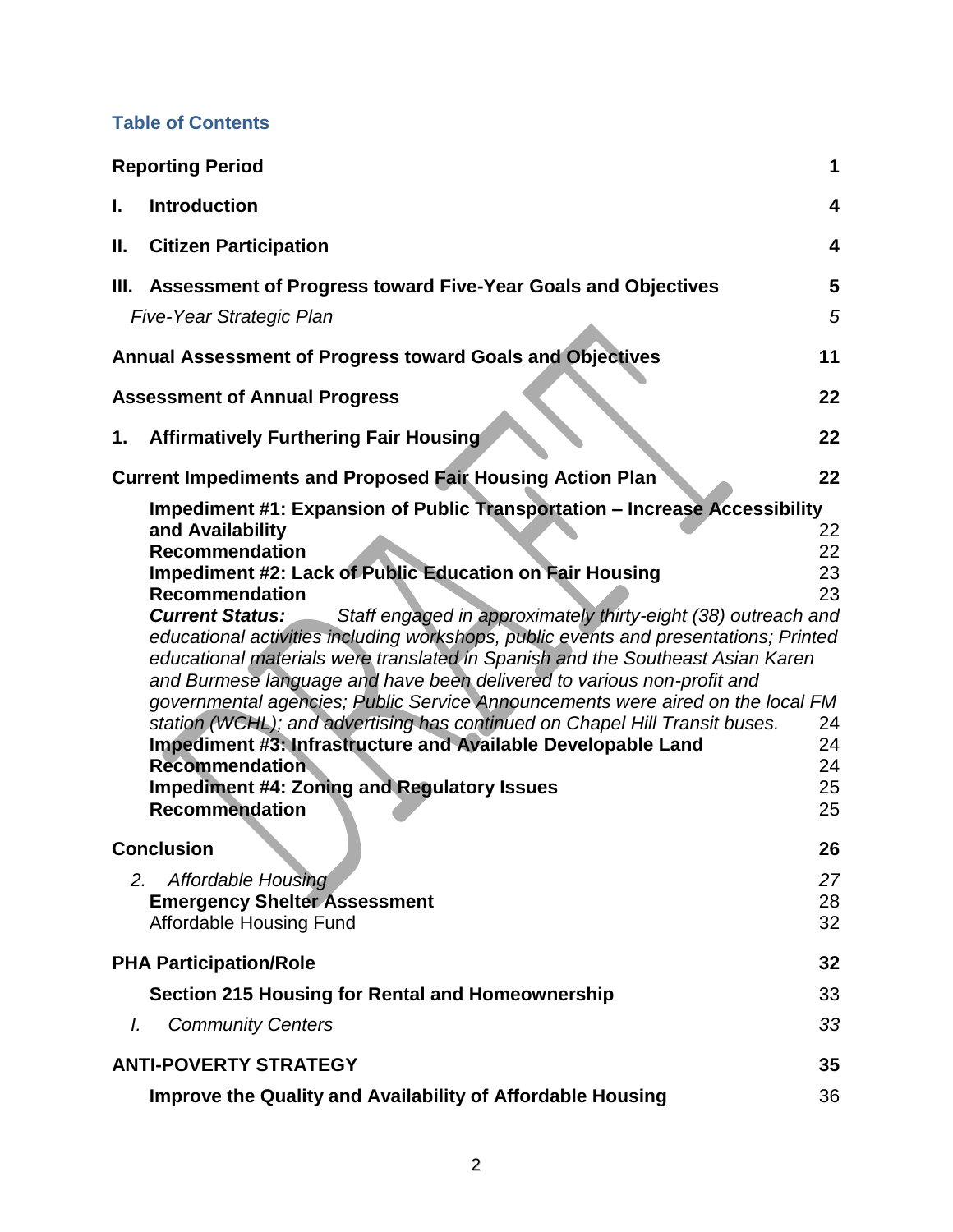|    | <b>Provide For and Improve Public Services</b><br><b>Neighborhoods and Economic Development</b> | 36<br>36 |  |
|----|-------------------------------------------------------------------------------------------------|----------|--|
|    | <b>Program Analysis</b><br>38                                                                   |          |  |
|    | <b>Low/Moderate Income Benefit</b><br>В.                                                        | 38       |  |
| C. | <b>Program Amendments</b>                                                                       | 38       |  |
|    | <b>Assessment of Efforts to Carry Out Planned Activities</b><br>D.                              | 39       |  |
| Е. | <b>National Objective Failures</b>                                                              | 39       |  |
| Н. | <b>Job Creation</b>                                                                             | 39       |  |
| I. | <b>Program Income</b>                                                                           | 39       |  |
| J. | <b>Housing Rehabilitation</b>                                                                   | 39       |  |
| Κ. | <b>Neighborhood Revitalization Strategies</b>                                                   | 39       |  |
| L. | <b>Eliminate Barriers to Affordable Housing</b>                                                 | 40       |  |
|    | <b>Local Response</b>                                                                           |          |  |
| Μ. | Leveraging                                                                                      | 40       |  |
| N. | <b>CDBG Financial Summary Attachments</b>                                                       | 41       |  |
| А. | <b>Distribution of HOME funds</b>                                                               | 41       |  |
| В. | <b>HOME Match Report</b>                                                                        | 41       |  |
|    | <b>HOME Rental units</b><br>$D_{\cdot}$                                                         | 41       |  |
| E. | <b>Affirmative Marketing Efforts</b>                                                            | 41       |  |
| F. | Use of Program Income                                                                           | 42       |  |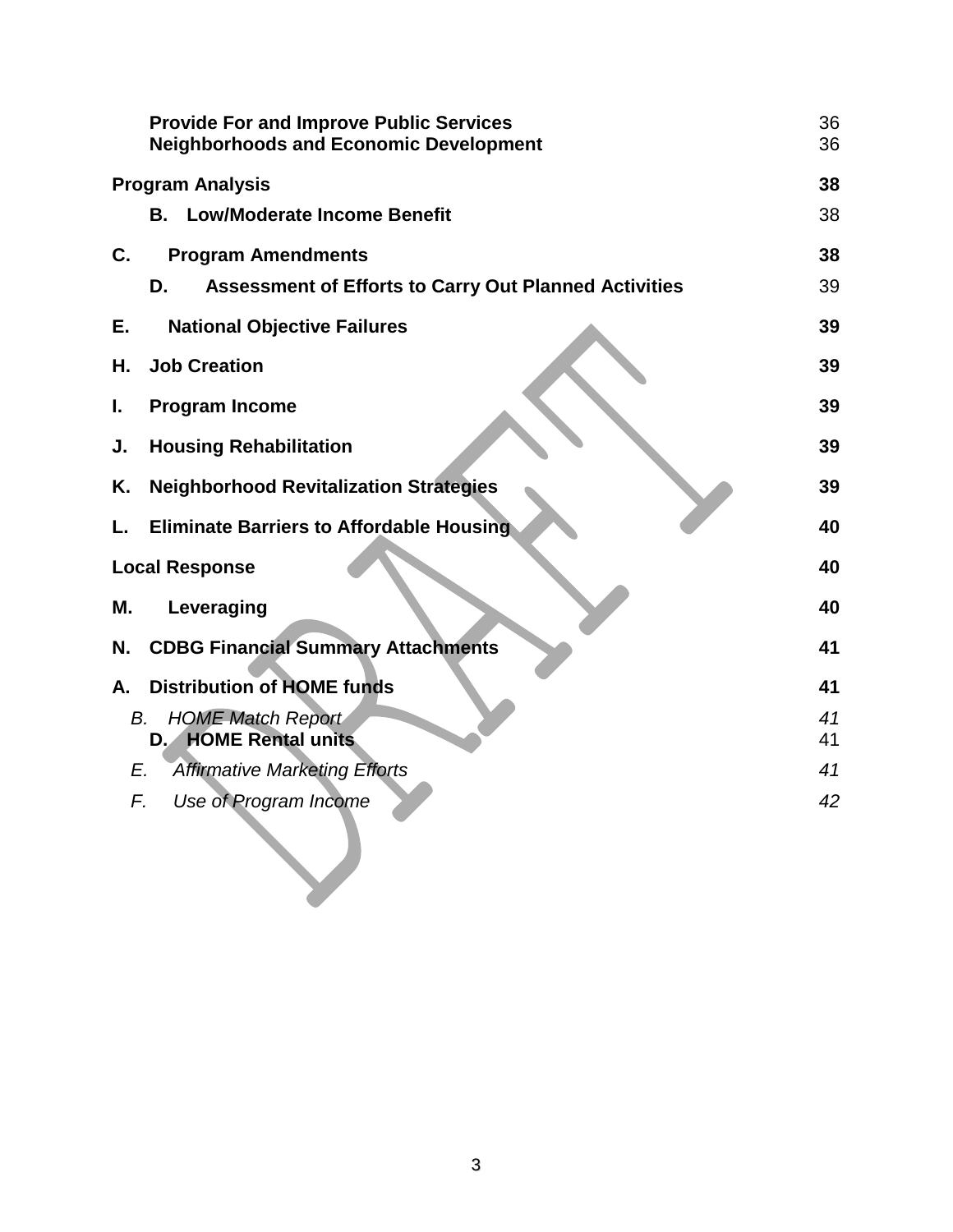#### <span id="page-3-0"></span>**I. Introduction**

Beginning in 1995, the Department of Housing and Urban Development (HUD) requires jurisdictions to submit a Consolidated Plan which is a comprehensive annual report for four (4) formula grant programs: Community Development Block Grants (CDBG); HOME Investment Partnership Program (HOME); Emergency Shelter Grant (ESG) and Housing Opportunities for Persons with AIDS (HOPWA). The Town of Chapel Hill is an entitlement recipient of CDBG funds and the Orange County HOME Consortium is a participating jurisdiction for HOME funds. Orange County, in cooperation with the Towns of Carrboro, Chapel Hill, and Hillsborough, submitted a Consolidated Plan in May 2010 that was approved by HUD in July 2010. Each year thereafter, an Annual Action Plan detailing the jurisdiction's plans for the coming year in the Community Development Block Grant (CDBG) Program and the HOME Investment Partnership Program is submitted to HUD for approval.

Subsequently, each year, HUD requires local communities to review their performance in implementing the Annual Action Plan and share their accomplishments with the general citizenry. This process is undertaken by the production of the Consolidated Annual Performance and Evaluation Report (CAPER). This report is designed to assess the County's performance in relation to its five-year strategic plan and the one-year action plan. This report details the County's progress in carrying out its FY 2014-2015 Annual Plan as well as its performance in meeting its overall priorities and objectives. This report covers the period July 1, 2014 to June 30, 2015.

In 2014-2015 the Town of Chapel Hill spent approximately \$466,583 of CDBG funds on a variety of activities that all benefited households that earned less than 80% of the area median income. These activities include homeownership assistance, renovation of public housing, predevelopment costs, infrastructure development and support of youth programming, including after-school and summer programs for at-risk youth.

Additionally, the Orange County HOME Consortium engaged in activities to increase homeownership and improve the living conditions of residents living in substandard housing. Approximately \$354,726 in federal HOME funds was expended during the reporting period.

#### <span id="page-3-1"></span>**II. Citizen Participation**

A notice was published in the Durham Herald and Chapel Hill Herald announcing the development of the 2014-2015 Consolidated Annual Performance and Evaluation Report and the availability of this report for examination and comment for the period of September 14, 2015 to September 29, 2015. The notice was published on September 13, 20, 27 in the Durham Herald and September 20 and 27, 2015 in the Chapel Hill Herald. (See Appendix) No public comments were received.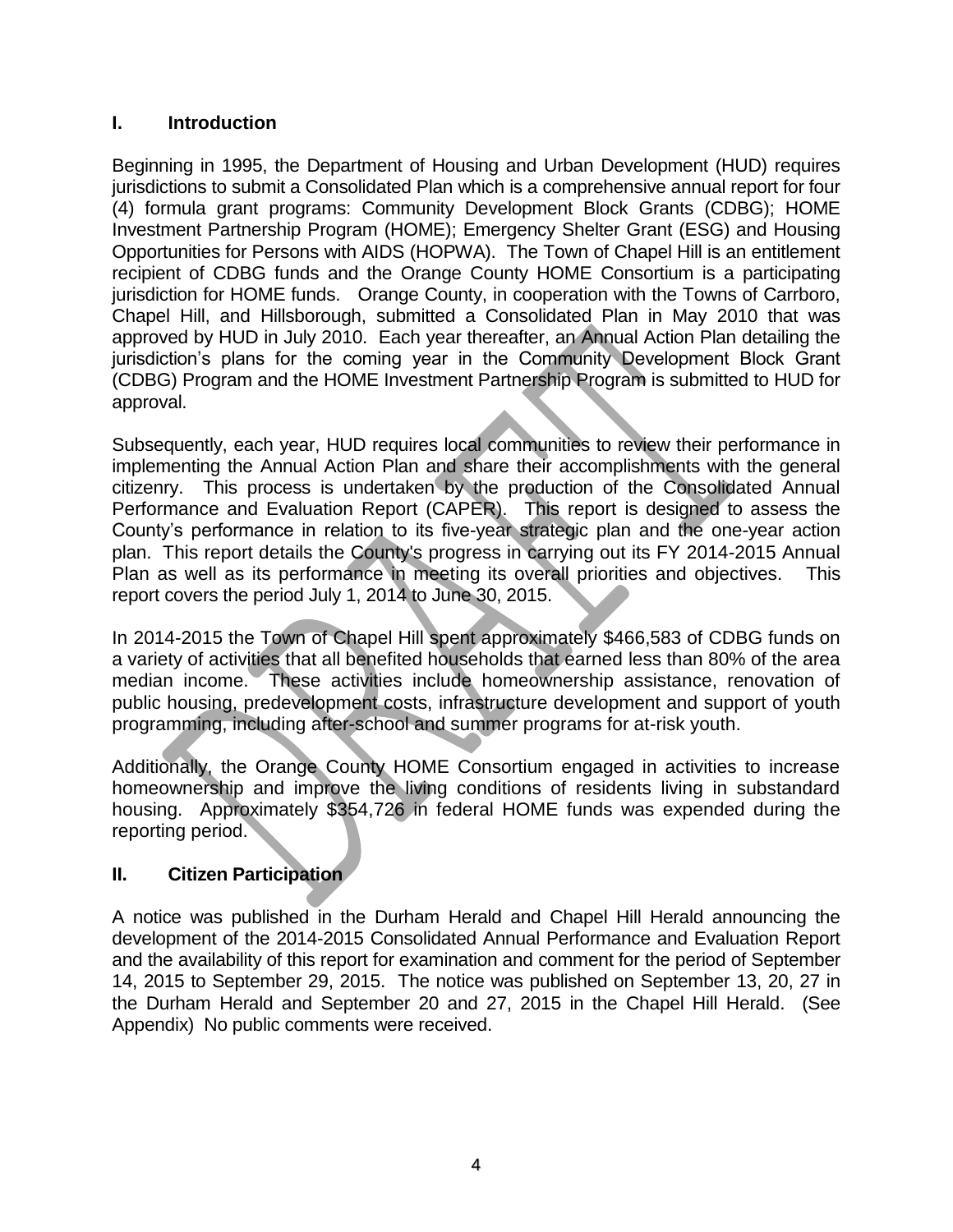#### <span id="page-4-0"></span>**III. Assessment of Progress toward Five-Year Goals and Objectives**

#### <span id="page-4-1"></span>**Five-Year Strategic Plan**

As a growing community, Orange County and the Town of Chapel Hill must successfully balance a diverse array of housing and community development issues. Given the range of competing needs, the community must invest its scarce public resources wisely. Therefore, as a general principle, the Town and County will attempt to expend public funds in a way that leverages the commitment of private sector support whenever possible.

The following presentation utilizes this performance-centered approach to outline the County and Town's approach to housing and community development in the upcoming five years. This approach includes identifying goals, objectives and strategies; determining what resources are necessary to achieve these goals; analyzing and evaluating performance data; and using that data to drive improvements in organization. All objectives and performance indicators are based on a five-year time frame.

| Priority 1.1 - Low income (< 80%AMI)) homeowners that live in substandard housing |                                                                                                                                                                            |  |  |
|-----------------------------------------------------------------------------------|----------------------------------------------------------------------------------------------------------------------------------------------------------------------------|--|--|
| Strategies:                                                                       | Continue to fund urgent repairs for qualified units                                                                                                                        |  |  |
|                                                                                   | Continue to fund substantial rehabilitation for qualified units                                                                                                            |  |  |
|                                                                                   | Continue to incorporate handicap, weatherization and lead-based paint improvements into all<br>$\overline{\phantom{a}}$<br>substantial rehabilitations                     |  |  |
| Output Indicators:                                                                | 30 substantially rehabilitated units (Orange County/Chapel Hill)                                                                                                           |  |  |
|                                                                                   | 40 units with urgent repairs (Orange County)                                                                                                                               |  |  |
|                                                                                   | Priority 1.2 - Rental Units for low income (< 60% AMI) residents                                                                                                           |  |  |
| Strategies:                                                                       | Continue to fund the rehabilitation of existing rental housing units                                                                                                       |  |  |
|                                                                                   | Monitor and enforce rent and property standards for completed projects                                                                                                     |  |  |
|                                                                                   | Leverage existing Town and County resources by utilizing the federal low income tax credit, HUD<br>Section 202 and 811, and other programs to construct new rental housing |  |  |
|                                                                                   | Provide educational opportunities related to fair housing, tenant rights, etc.                                                                                             |  |  |
|                                                                                   | Continue to dialogue with the University of North Carolina – Chapel Hill on issues that affect<br>affordable rental opportunities in the area                              |  |  |
| Output Indicators:                                                                | 30 additional affordable rental units (Orange County/Chapel Hill)                                                                                                          |  |  |
|                                                                                   | 20 low income renters receive HOME funded rental assistance for up to 2 years (Orange County)                                                                              |  |  |
|                                                                                   | 75 units of renovated public housing (Chapel Hill)                                                                                                                         |  |  |
|                                                                                   |                                                                                                                                                                            |  |  |
|                                                                                   |                                                                                                                                                                            |  |  |
|                                                                                   |                                                                                                                                                                            |  |  |

|--|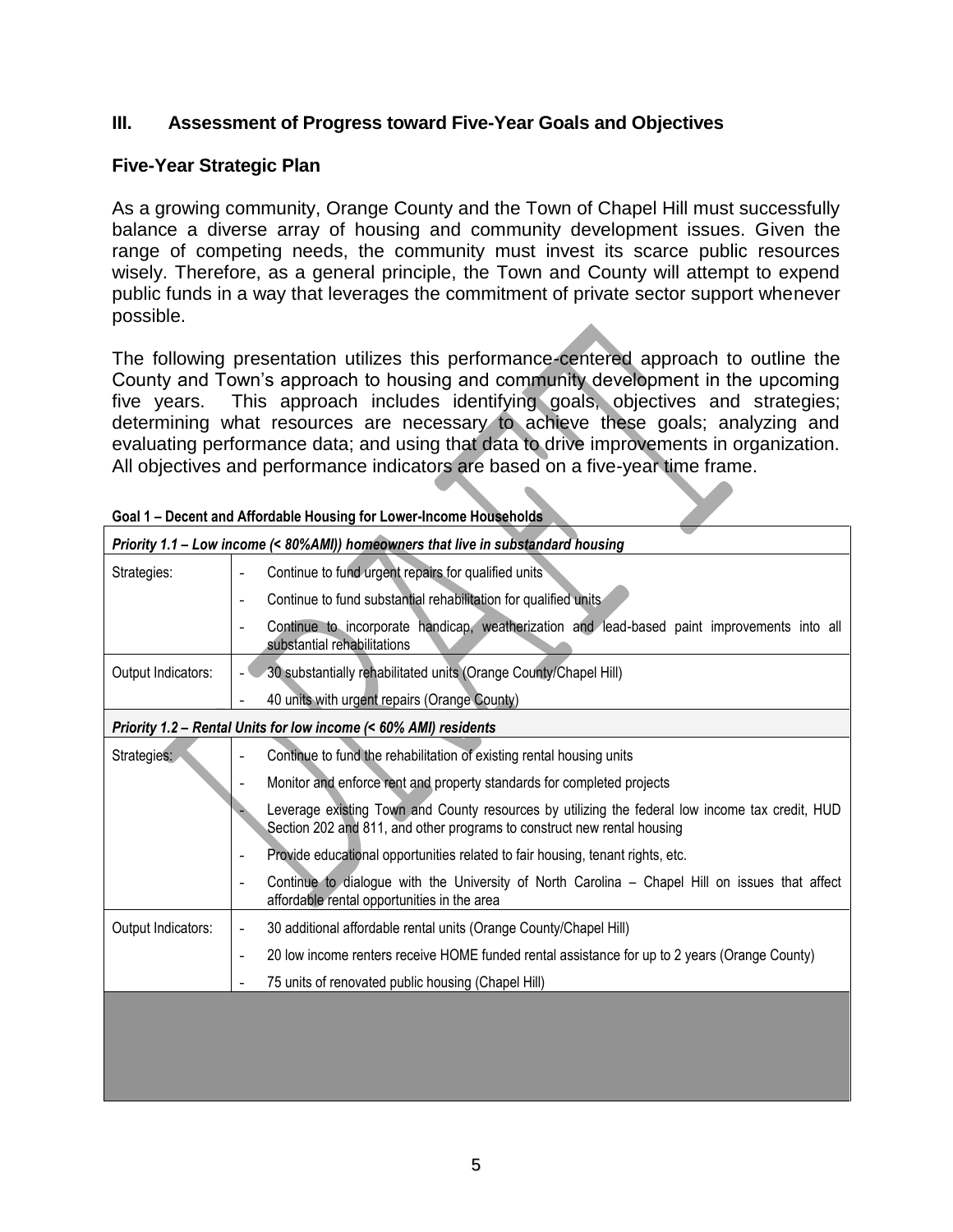| Priority 1.3 - Low income (<80% AMI) homeowners that do not have indoor plumbing or adequate connections to<br>existing public water and sewer systems |                          |                                                                                                                                                                                                                                                      |  |
|--------------------------------------------------------------------------------------------------------------------------------------------------------|--------------------------|------------------------------------------------------------------------------------------------------------------------------------------------------------------------------------------------------------------------------------------------------|--|
| Strategies:                                                                                                                                            |                          | Continue to fund the connection of lower income homeowners to existing water and sewer facilities.                                                                                                                                                   |  |
|                                                                                                                                                        |                          | Continue to fund the construction of complete indoor plumbing facilities                                                                                                                                                                             |  |
| Output Indicators:                                                                                                                                     |                          | 100% of all County residents have adequate indoor plumbing (Orange County/Chapel Hill)                                                                                                                                                               |  |
|                                                                                                                                                        |                          | Priority 1.4 - Low-income renters (60 - 80% AMI) that are potential homebuyers                                                                                                                                                                       |  |
| Strategies:                                                                                                                                            | $\blacksquare$           | Provide down-payment and closing cost assistance to qualified homebuyers                                                                                                                                                                             |  |
|                                                                                                                                                        | $\overline{\phantom{a}}$ | Provide homebuyer education and counseling with an emphasis on credit                                                                                                                                                                                |  |
|                                                                                                                                                        | $\blacksquare$           | Provide acquisition, infrastructure, predevelopment and/or construction funding to eligible non-profits<br>and for-profits to develop affordable housing opportunities                                                                               |  |
|                                                                                                                                                        |                          | Establish homeownership program to assist existing Section 8 recipients                                                                                                                                                                              |  |
| Output Indicators:                                                                                                                                     |                          | 30 additional lower income homebuyers (Orange County/Chapel Hill)                                                                                                                                                                                    |  |
|                                                                                                                                                        |                          | Priority 1.5 - Eliminate barriers to affordable housing                                                                                                                                                                                              |  |
| Strategies:                                                                                                                                            |                          | Challenge and encourage non-profit and for-profit affordable housing providers to share resources<br>and collaborate                                                                                                                                 |  |
|                                                                                                                                                        |                          | Seek legislation that would require all local governments to require new residential and commercial<br>developers in the County and Towns seeking zoning approval and/or permits to contain at least 15%<br>affordable units in residential projects |  |
|                                                                                                                                                        |                          | Utilize equity sharing and community land trust concepts to limit the dramatic escalation of housing<br>costs                                                                                                                                        |  |
| Output Indicators:                                                                                                                                     |                          | Up to 30 additional low income homebuyers (Orange County/Chapel Hill)                                                                                                                                                                                |  |
|                                                                                                                                                        |                          | Priority 1.6-Low income (<60% AMI) Homeownership                                                                                                                                                                                                     |  |
| Strategies:                                                                                                                                            |                          | Provide down-payment and closing cost assistance to qualified homebuyers                                                                                                                                                                             |  |
|                                                                                                                                                        |                          | Provide homebuyer education and counseling with an emphasis on credit                                                                                                                                                                                |  |
|                                                                                                                                                        |                          | Provide acquisition, infrastructure, predevelopment and/or construction funding to eligible non-profits<br>and for-profits to develop affordable housing opportunities                                                                               |  |
|                                                                                                                                                        |                          | Establish homeownership program to assist existing Section 8 recipients                                                                                                                                                                              |  |
| Output Indicators:                                                                                                                                     |                          | Up to 30 additional low income homebuyers (Orange County/Chapel Hill)                                                                                                                                                                                |  |
| Priority 1.7 - Extremely Low income (<30% AMI) renters looking for affordable rental housing                                                           |                          |                                                                                                                                                                                                                                                      |  |
| Strategies:                                                                                                                                            |                          | Partner with local housing developers and/or property management firms to develop affordable rental<br>housing for Extremely low-income residents                                                                                                    |  |
|                                                                                                                                                        | $\overline{\phantom{a}}$ | Develop a rental subsidy program for the <30% AMI residents                                                                                                                                                                                          |  |
|                                                                                                                                                        | $\overline{\phantom{a}}$ | Possibly develop an SRO model for implementation to develop more affordable housing                                                                                                                                                                  |  |
|                                                                                                                                                        |                          | Review current density ordinances for possible revision to increase ability to develop affordable,<br>multi-unit rental housing                                                                                                                      |  |
| Output Indicators:                                                                                                                                     |                          | 30 units of new/rehabilitated affordable rental housing in mixed income developments (Orange<br>County/Chapel Hill)                                                                                                                                  |  |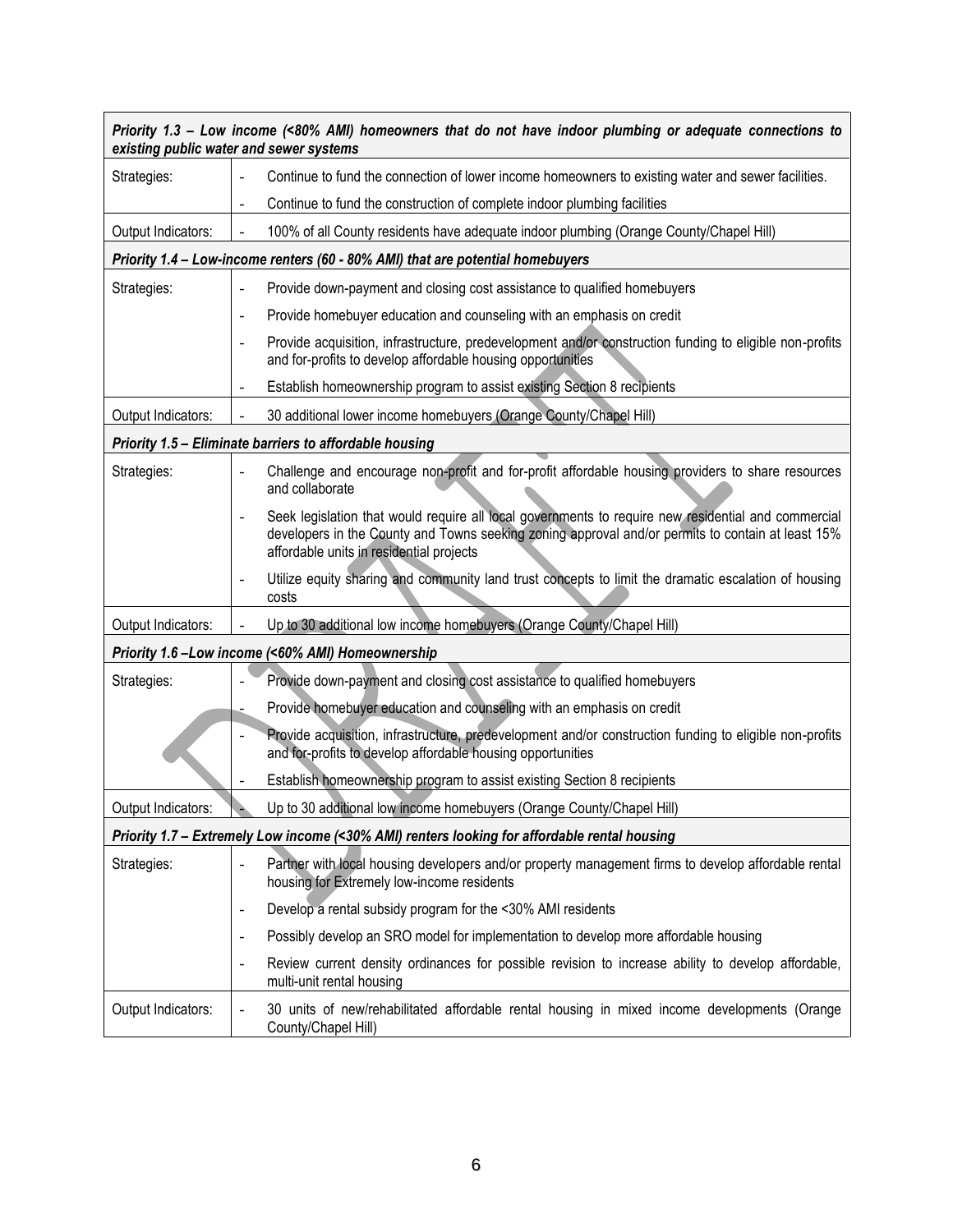| Priority 2.1 - Service-enriched transitional housing for homeless persons with special needs |                                                                                                                                                                                                                                                                                                             |  |
|----------------------------------------------------------------------------------------------|-------------------------------------------------------------------------------------------------------------------------------------------------------------------------------------------------------------------------------------------------------------------------------------------------------------|--|
| Strategies:                                                                                  | Promote and make public service funds available to homeless agencies that operate emergency<br>$\blacksquare$<br>shelters                                                                                                                                                                                   |  |
|                                                                                              | Partner with other funding agencies to encourage the development of transitional housing (SROs,<br>$\overline{\phantom{a}}$<br>group homes) that is service-enriched                                                                                                                                        |  |
|                                                                                              | Continue to strengthen partnership with the local Continuum of Care<br>$\overline{\phantom{a}}$                                                                                                                                                                                                             |  |
|                                                                                              | Provide property acquisition funding to eligible non-profits and for-profits to develop transitional<br>$\overline{\phantom{a}}$<br>housing                                                                                                                                                                 |  |
| Output Indicators:                                                                           | Provide financial assistance to support the construction of a residential center for homeless men<br>$\blacksquare$<br>(Orange County/Chapel Hill)                                                                                                                                                          |  |
|                                                                                              | <b>Priority 2.2 - Reduce Chronic Homelessness</b>                                                                                                                                                                                                                                                           |  |
| Strategies:                                                                                  | Establish an assertive street outreach program that targets unsheltered homeless people at natural<br>$\blacksquare$<br>gathering places throughout Orange County.                                                                                                                                          |  |
|                                                                                              | Establish an outreach system in Northern Orange County that uses the congregate feeding<br>$\qquad \qquad \blacksquare$<br>programs as a place to begin identifying those who are chronically homeless in the rural part of the<br>county.                                                                  |  |
|                                                                                              | Create an Assertive Community Treatment (ACT) Team that targets those who are chronically<br>$\overline{\phantom{a}}$<br>homeless and integrates the team with the above outreach efforts.                                                                                                                  |  |
|                                                                                              | Ensure that both inpatient and outpatient substance abuse treatment is made available to those<br>$\qquad \qquad \blacksquare$<br>chronically homeless individuals who desire that service. If inpatient treatment is necessary, make<br>sure that permanent housing is not lost during the inpatient stay. |  |
|                                                                                              | Identify strategies designed to address the needs for shelter and services for individuals with<br>$\frac{1}{2}$<br>complex behaviors that result in being banned from kitchen/shelter services.                                                                                                            |  |
|                                                                                              | Sheltered chronically homeless people will be able to move into permanent housing by receiving the<br>services necessary for them to obtain and maintain permanent housing.                                                                                                                                 |  |
|                                                                                              | Ensure that nonprofit developers have the organizational and financial capacity to create new<br>housing units within the community for the chronically homeless.                                                                                                                                           |  |
|                                                                                              | Identify a wide variety of sites for housing the chronically homeless throughout the county in the most<br>fair and effective places within the county.                                                                                                                                                     |  |
|                                                                                              | Establish a rigorous evaluation mechanism that measures the cost of individuals who are chronically<br>homeless before and after they are receiving housing and support services.                                                                                                                           |  |
| Output Indicators:                                                                           | 15 units will be rehabbed/rented/built to provide permanent supportive housing (including the use of<br>$\frac{1}{2}$<br>Assertive Community Treatment Teams) for the chronic homeless in Orange County within the first<br>3-5 years of the plan.                                                          |  |
| <b>Priority 2.3 - Increase Employment</b>                                                    |                                                                                                                                                                                                                                                                                                             |  |
| Strategies:                                                                                  | Current supportive employers will increase the number of homeless people they hire.                                                                                                                                                                                                                         |  |
|                                                                                              | Potential employers will increase their understanding of those who are homeless and hire homeless<br>or formerly homeless individuals.                                                                                                                                                                      |  |
|                                                                                              | Design and implement a model employment and training program that focuses on individualized<br>$\overline{\phantom{0}}$<br>assessment, job goals, and placement activities.                                                                                                                                 |  |

| Goal 2 - Provide Housing and Services for Populations with Special Needs |  |  |
|--------------------------------------------------------------------------|--|--|
|                                                                          |  |  |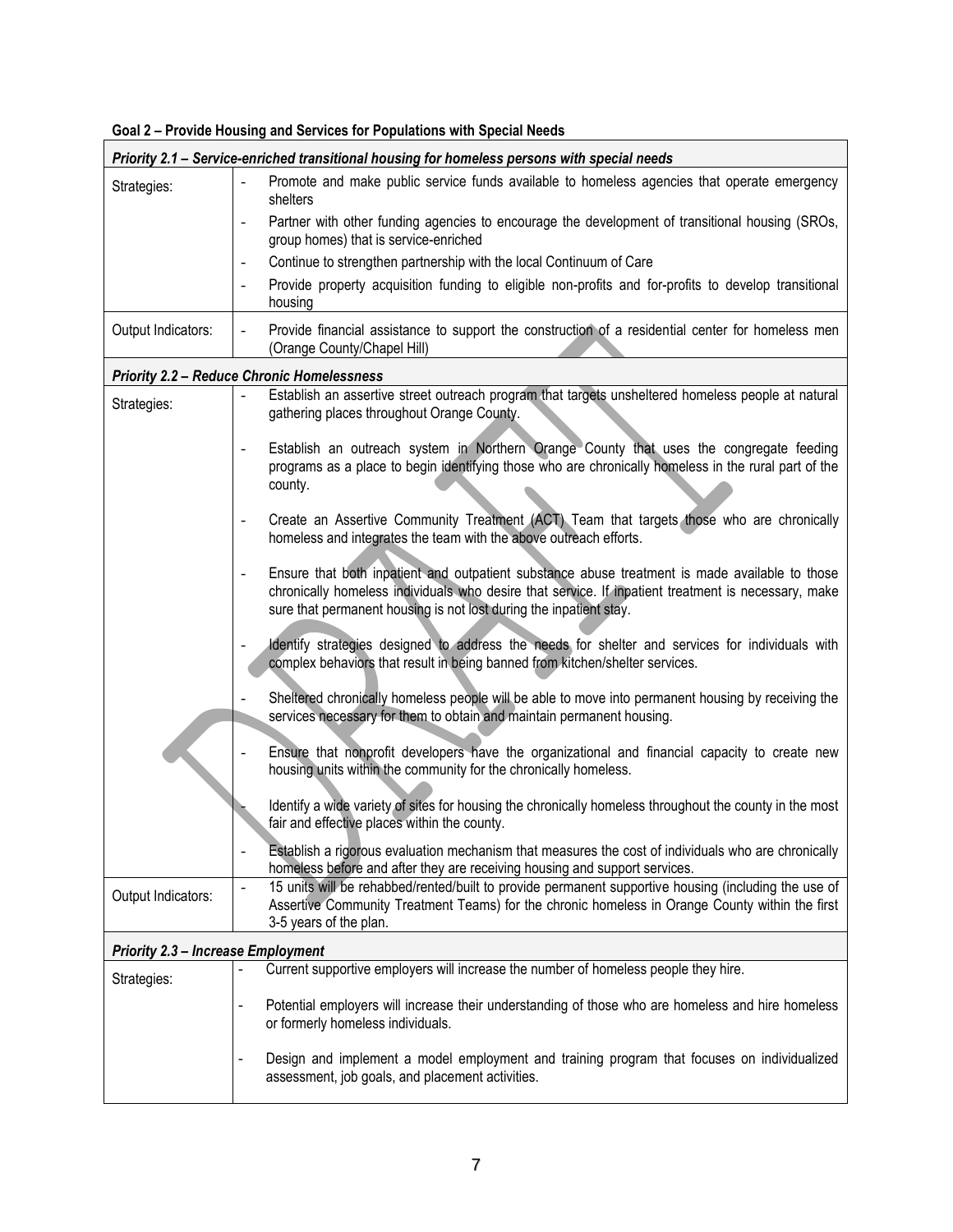|                                                   | Develop and implement a credentialing process designed to create skills that prepare homeless                                                                                                                                                                                                                        |  |
|---------------------------------------------------|----------------------------------------------------------------------------------------------------------------------------------------------------------------------------------------------------------------------------------------------------------------------------------------------------------------------|--|
|                                                   | persons for employment by establishing partnerships with local Chambers of Commerce to convene<br>and educate about homeless people and their employment needs.                                                                                                                                                      |  |
|                                                   | Enhance the skills development center that exists on Franklin Street and develop a comparable site<br>$\blacksquare$<br>in Hillsborough.                                                                                                                                                                             |  |
|                                                   | Design and implement a strategy targeting those who are aging out of the foster care system as a<br>way to prevent future homelessness by building a successful employment history and supporting<br>ongoing financial literacy efforts.                                                                             |  |
|                                                   | Support and build on the "Wheels for Work" model that is currently only available to work first<br>$\overline{\phantom{a}}$<br>participants.                                                                                                                                                                         |  |
|                                                   | Increase the number and availability of child care slots in quality child care centers for homeless<br>$\blacksquare$<br>families.                                                                                                                                                                                   |  |
|                                                   | Support transportation expansion plan in Chapel Hill Transit System and Triangle Transit Authority.                                                                                                                                                                                                                  |  |
|                                                   | Endorse ongoing discussions between Orange Transportation and Chapel Hill Transit System                                                                                                                                                                                                                             |  |
| Output Indicators:                                | Provide funding to at least two shelters to help fund transitional programs, to possibly include job<br>$\overline{\phantom{a}}$<br>training programs                                                                                                                                                                |  |
| <b>Priority 2.4 - Prevent Homelessness</b>        |                                                                                                                                                                                                                                                                                                                      |  |
| Strategies:                                       | Youth aging out of the foster care system will maintain a relationship with human services in order to<br>prevent homelessness.                                                                                                                                                                                      |  |
|                                                   | Begin examining the data and relevant strategies designed to work with unemancipated youth<br>$\blacksquare$<br>between the ages of 16-18 who are running away.                                                                                                                                                      |  |
|                                                   | Those exiting prison, the military, hospitals and other health related institutions will not be discharged<br>into homelessness.                                                                                                                                                                                     |  |
|                                                   | Assess the actual need and develop step down housing for those exiting inpatient substance abuse<br>treatment services. This housing should create a safe and supportive environment designed to<br>promote recovery.                                                                                                |  |
|                                                   | Those with unstable housing will receive the necessary services to prevent loss of housing. This<br>includes families who are doubled up that may lose their housing, those who are experiencing an<br>immediate health care crisis that jeopardizes their housing, and those who have received eviction<br>notices. |  |
|                                                   | Develop a plan designed to address the current gap in affordable housing units available to homeless<br>$\blacksquare$<br>families and individuals.                                                                                                                                                                  |  |
| Output Indicators:                                | Develop a Discharge Plan policy with Wake County and Durham County to have a unified regional<br>$\overline{\phantom{0}}$<br>approach                                                                                                                                                                                |  |
|                                                   | Provide funding to at least two shelters to help fund transitional programs, to possibly include<br>homeownership, rental and/or credit counseling                                                                                                                                                                   |  |
| <b>Priority 2.5 - Increase Access to Services</b> |                                                                                                                                                                                                                                                                                                                      |  |
| Strategies:                                       | Improve the network of homeless service providers to eliminate individuals from falling through the<br>cracks.                                                                                                                                                                                                       |  |
|                                                   | Homeless people will be engaged and enrolled in the appropriate services.                                                                                                                                                                                                                                            |  |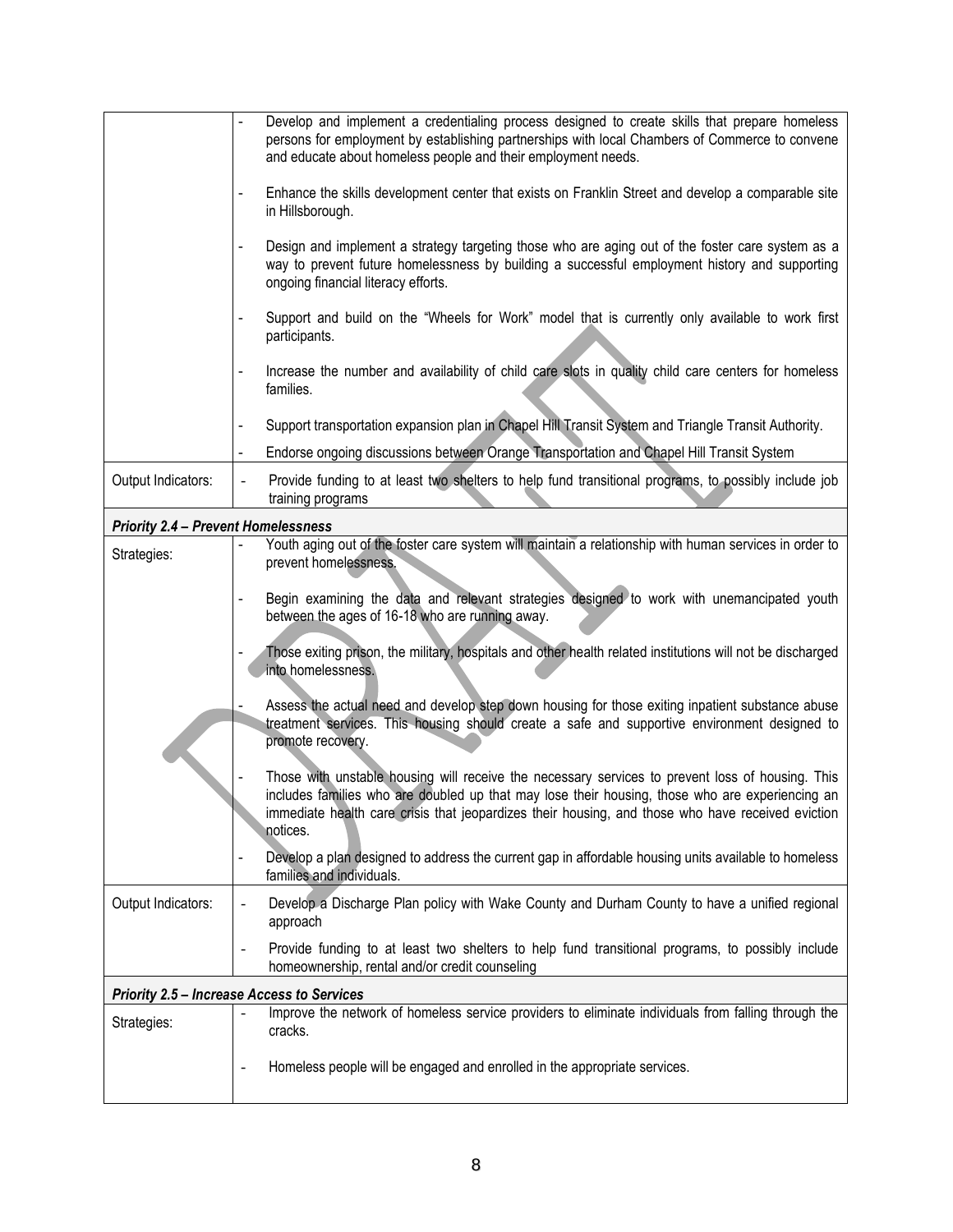|                    | Develop a system designed to decrease the length of time necessary for individuals to receive<br>identification.                                                                                                                                                 |
|--------------------|------------------------------------------------------------------------------------------------------------------------------------------------------------------------------------------------------------------------------------------------------------------|
|                    | Decrease the wait for Medicaid disability.<br>$\overline{\phantom{a}}$                                                                                                                                                                                           |
|                    | Improve Health Care/Dental Care.<br>$\overline{\phantom{a}}$                                                                                                                                                                                                     |
|                    | Improve the capacity of current providers to serve as a point-of-entry, including sufficient funding to<br>$\overline{\phantom{a}}$<br>support a facility that is open 24 hours a day, seven days a week.                                                        |
|                    | Increase access to community resources (jobs, housing, services, and childcare) in order to develop<br>$\overline{\phantom{a}}$<br>a maximum 90-day length-of-stay strategy for homeless persons in shelters to facilitate their return to<br>permanent housing. |
| Output Indicators: | Assist 20 additional homeless persons                                                                                                                                                                                                                            |
|                    | Priority 2.6 - Increase Public Participation in Ending Homelessness                                                                                                                                                                                              |
| Strategies:        | Identify specific strategies that eliminate NIMBYism (Not In My Back Yard) in Orange County.<br>$\qquad \qquad \blacksquare$                                                                                                                                     |
|                    | Increase the number of volunteers directly working with homeless people.<br>$\overline{\phantom{a}}$                                                                                                                                                             |
|                    | Increase positive media support.<br>$\overline{\phantom{a}}$                                                                                                                                                                                                     |
|                    | Improve the PR presence of current providers within Orange County.<br>$\overline{\phantom{a}}$                                                                                                                                                                   |
|                    | Develop strategies that demonstrate "proven results" to the taxpayers of Orange County. Include<br>$\overline{\phantom{a}}$<br>specific values for the benefits associated with investing in mental health.                                                      |
| Output Indicators: | Increase information available to public through distribution of marketing materials through the CoC<br>$\overline{\phantom{a}}$                                                                                                                                 |
|                    | Implement a volunteer recruiting campaign to include UNC students and Orange County residents                                                                                                                                                                    |
|                    |                                                                                                                                                                                                                                                                  |

# **Goal 3 – Provide Housing and Services for Special Needs Populations**

| Priority 3.1 - Service-enriched housing for persons with special needs                                                                                    |                                                                                                                                                                   |  |  |
|-----------------------------------------------------------------------------------------------------------------------------------------------------------|-------------------------------------------------------------------------------------------------------------------------------------------------------------------|--|--|
| Strategies:                                                                                                                                               | Promote and make funds available to agencies that assist special needs residents                                                                                  |  |  |
|                                                                                                                                                           | Partner with other funding agencies to encourage the development of housing (SROs, group homes)<br>that is service-enriched                                       |  |  |
|                                                                                                                                                           | Continue to strengthen partnership with the local non-profit organizations                                                                                        |  |  |
|                                                                                                                                                           | Provide property acquisition funding to eligible non-profits and for-profits to develop housing                                                                   |  |  |
| Output Indicators:                                                                                                                                        | Provide financial assistance to support the development or acquisition of at least ten housing units<br>for special needs populations (Orange County/Chapel Hill) |  |  |
| Priority 3.2 – Continuum of services for special needs populations including older adults, disabled, mentally ill, persons<br>with AIDS and at-risk youth |                                                                                                                                                                   |  |  |
| Strategies:                                                                                                                                               | Promote and make funds available to agencies that serve identified special populations                                                                            |  |  |
|                                                                                                                                                           | Continue to strengthen partnership with local service providers                                                                                                   |  |  |
|                                                                                                                                                           | Support applications for federal housing funds                                                                                                                    |  |  |
|                                                                                                                                                           | Provide property acquisition funding to eligible non-profits and for-profits to develop permanent<br>housing for those with special needs                         |  |  |
| Output Indicators:                                                                                                                                        | 10 additional permanent housing units for those with special needs (Orange County)                                                                                |  |  |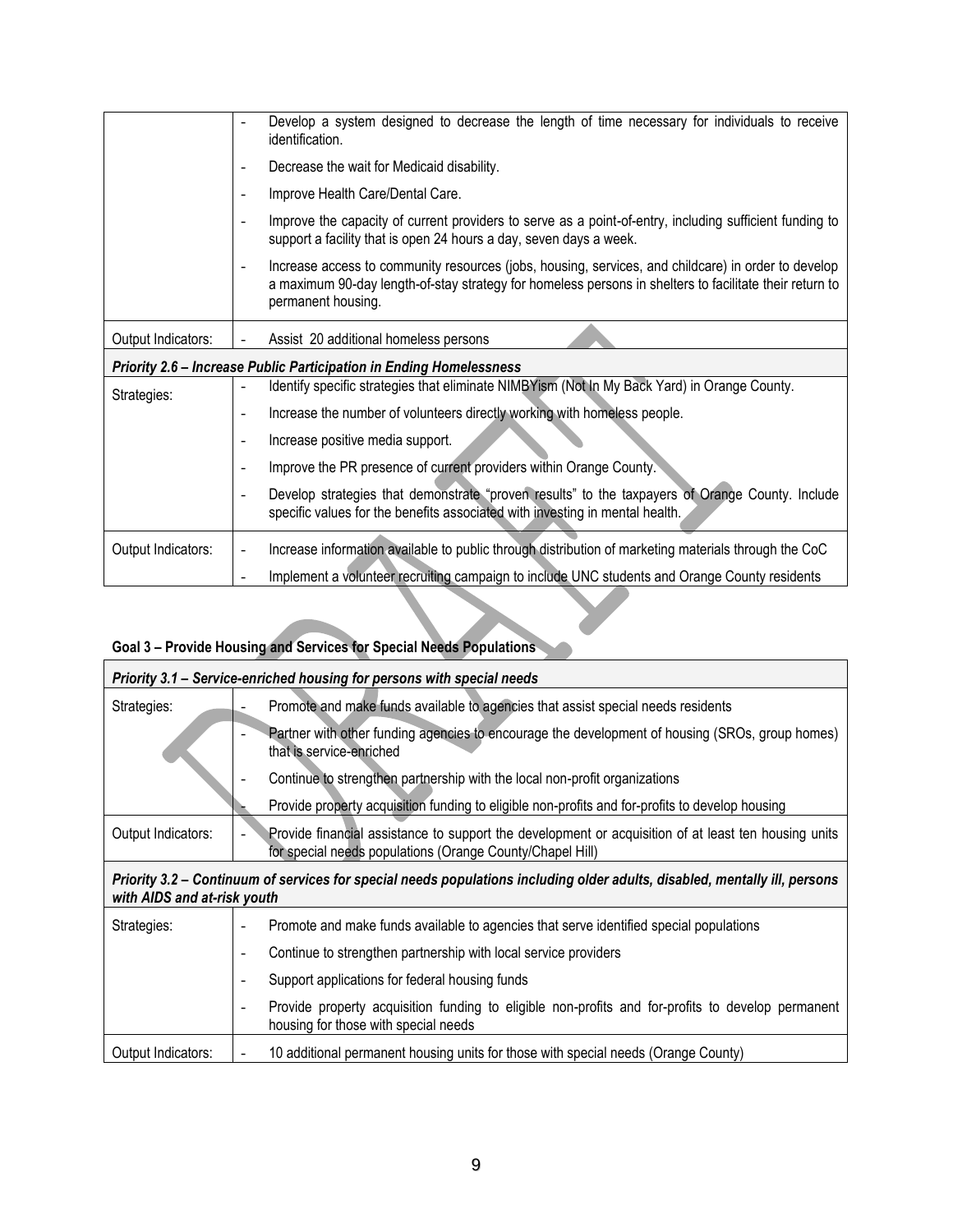# **Goal 4 – Increase Capacity and Scope of Public Services**

| Priority 4.1 - Increase capacity and expand the scope of Public Services in order to reach out to more low-to-moderate<br><i>income residents</i> |                                                                                                                                                                                                                       |  |  |
|---------------------------------------------------------------------------------------------------------------------------------------------------|-----------------------------------------------------------------------------------------------------------------------------------------------------------------------------------------------------------------------|--|--|
| Strategies:                                                                                                                                       | Strengthen partnerships with non-profits and other related associations (community building,<br>education, family services, etc.)                                                                                     |  |  |
|                                                                                                                                                   | Promote public services opportunities for area low-income residents<br>$\overline{\phantom{0}}$                                                                                                                       |  |  |
|                                                                                                                                                   | Build community capacity and better coordinate services through the regular dissemination of<br>information. Examples may include Community Development Day workshops, self-help workshops,<br>activity updates, etc. |  |  |
|                                                                                                                                                   | Continue to work with area Chambers of Commerce and others to promote the economic<br>development of the community                                                                                                    |  |  |
| Output Indicators:                                                                                                                                | Increase Public Services capacity and scope by 10% for at least three non-profit organizations over<br>$\overline{\phantom{a}}$<br>the next five years                                                                |  |  |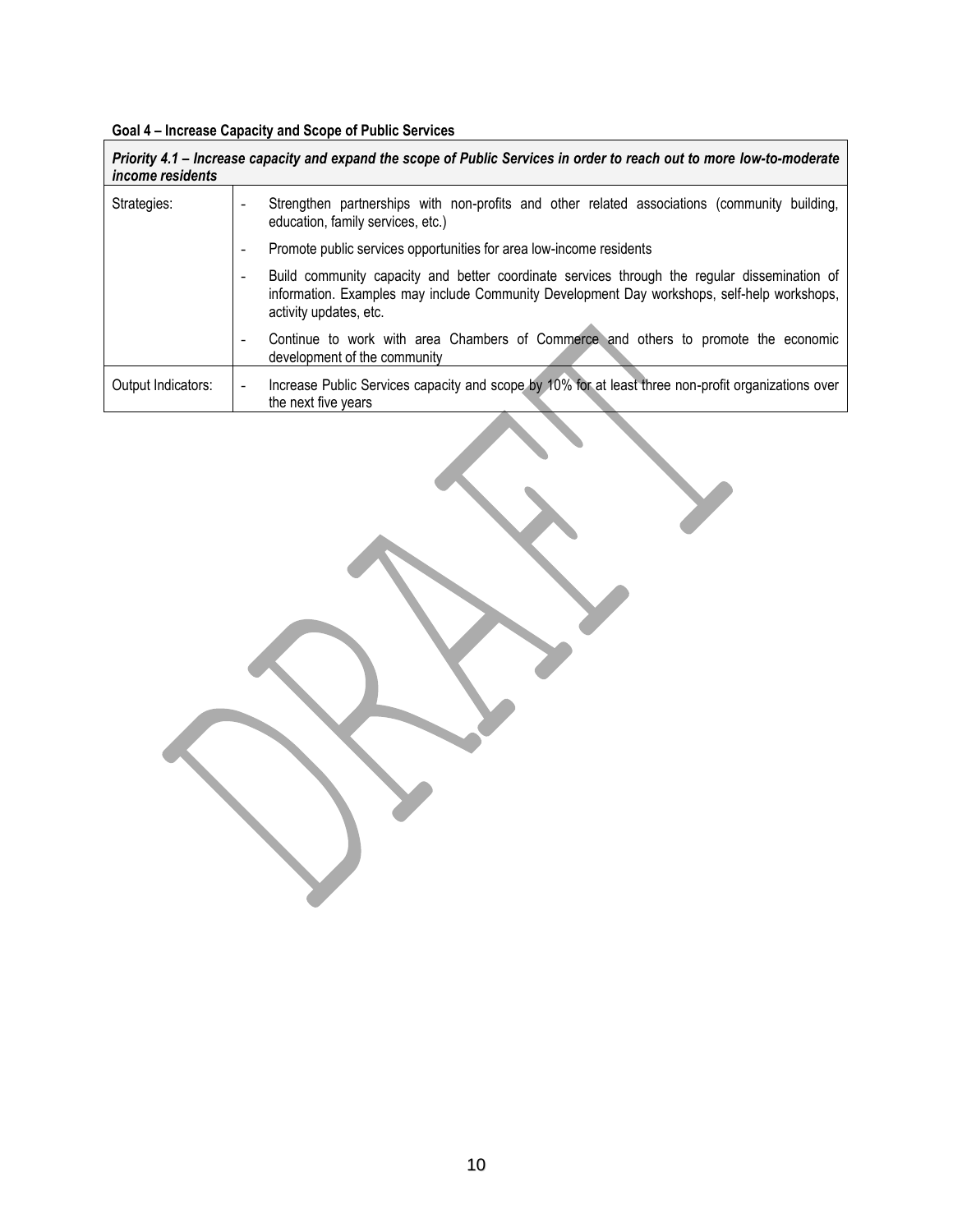The following section summarizes the Orange County HOME Consortium and the Town of Chapel Hill Community Development Block Grant activities for the fiscal year ending June 30, 2015. This information is organized according to the Consolidated Plan Goal, the status and beneficiaries (if program is complete) of the program and expenditures for the activity.

#### <span id="page-10-0"></span>**Annual Assessment of Progress toward Goals and Objectives**

#### **ORANGE COUNTY HOME CONSORTIUM**

| Goal 1 – Decent and Affordable Housing for Lower-Income Households |                                                                                                                            |  |  |
|--------------------------------------------------------------------|----------------------------------------------------------------------------------------------------------------------------|--|--|
|                                                                    | Priority 1.1 - Low income (< 80%AMI)) homeowners that live in substandard housing                                          |  |  |
| Strategies:                                                        | Continue to fund urgent repairs for qualified units                                                                        |  |  |
|                                                                    | Continue to fund substantial rehabilitation for qualified units                                                            |  |  |
|                                                                    | Continue to incorporate handicap, weatherization and lead-based paint improvements into all<br>substantial rehabilitations |  |  |
| Output Indicators:                                                 | Substantially rehabilitated units (Orange County/Chapel Hill)                                                              |  |  |
|                                                                    | Units receiving urgent repairs (Orange County)                                                                             |  |  |
| FY 2014 - FY 2015<br><b>Activities</b>                             | 21 units received Urgent Repair (Orange County)                                                                            |  |  |
| <b>HOME Program</b><br><b>Expenditures</b>                         |                                                                                                                            |  |  |
| Local<br><b>Expenditures</b>                                       | \$66,182                                                                                                                   |  |  |
| <b>Beneficiaries</b>                                               | Families earning less than 50% AMI.                                                                                        |  |  |
|                                                                    |                                                                                                                            |  |  |

| Priority 1.2 – Low income renters (<60% AMI) that live in substandard housing |                                                                                                                                                                            |  |
|-------------------------------------------------------------------------------|----------------------------------------------------------------------------------------------------------------------------------------------------------------------------|--|
| Strategies:                                                                   | Continue to fund the rehabilitation of existing rental housing units                                                                                                       |  |
|                                                                               | Monitor and enforce rent and property standards for completed projects<br>۰                                                                                                |  |
|                                                                               | Leverage existing Town and County resources by utilizing the federal low income tax credit, HUD<br>Section 202 and 811, and other programs to construct new rental housing |  |
|                                                                               | Provide educational opportunities related to fair housing, tenant rights, etc.                                                                                             |  |
|                                                                               | Continue to dialogue with the University of North Carolina - Chapel Hill on issues that affect<br>affordable rental opportunities in the area                              |  |
| Output Indicators:                                                            | Additional affordable rental units (Orange County/Chapel Hill)<br>$\overline{a}$                                                                                           |  |
|                                                                               | Low income renters receive HOME funded rental assistance for up to 2 years each (Orange County)<br>۰                                                                       |  |
|                                                                               | Renovated public housing (Chapel Hill)<br>$\overline{\phantom{0}}$                                                                                                         |  |
| FY 2014- FY 2015<br><b>Activities</b>                                         | Provided rental assistance to 16 individuals at risk for homelessness                                                                                                      |  |
| <b>HOME Program</b><br><b>Expenditures</b>                                    | \$27,726                                                                                                                                                                   |  |
| <b>Beneficiaries</b>                                                          | 16 homeless or those at risk of homelessness were provided rental assistance                                                                                               |  |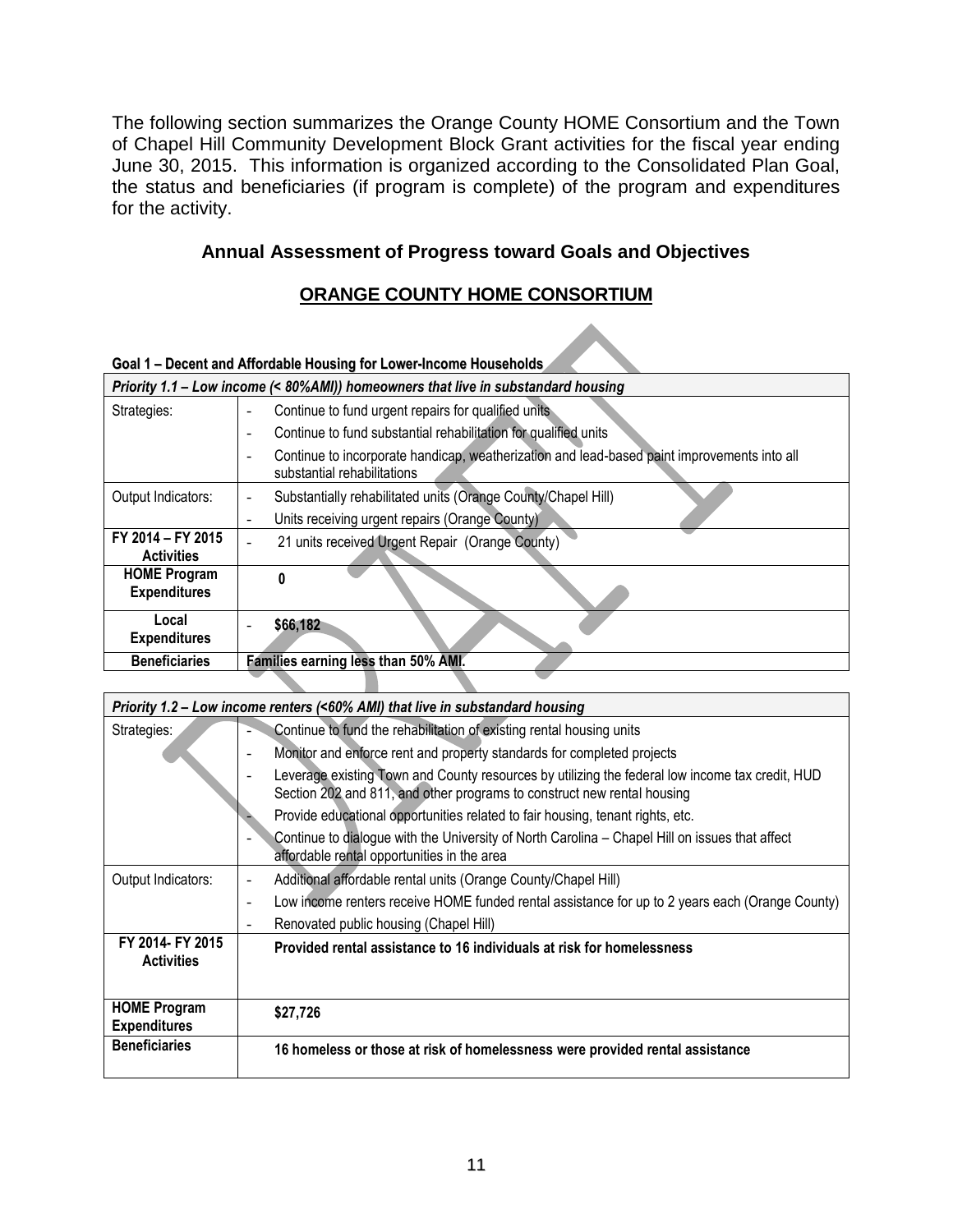| Priority 1.3 – Low income (<80% AMI) homeowners that do not have indoor plumbing or adequate connections to<br>existing public water and sewer systems |                                                                                                                                |
|--------------------------------------------------------------------------------------------------------------------------------------------------------|--------------------------------------------------------------------------------------------------------------------------------|
| Strategies:                                                                                                                                            | Continue to fund the connection of lower income homeowners to existing water and sewer facilities.<br>$\overline{\phantom{0}}$ |
|                                                                                                                                                        | Continue to fund the construction of complete indoor plumbing facilities<br>$\qquad \qquad \blacksquare$                       |
| Output Indicators:                                                                                                                                     | 100% of all County residents have adequate indoor plumbing (Orange County/Chapel Hill)<br>-                                    |
| FY 2014- FY 2015<br><b>Activities</b>                                                                                                                  | <b>No Activity</b>                                                                                                             |

|                                            | Priority 1.4 – Low-income renters (<80% AMI) that are potential homebuyers                                                                                                   |
|--------------------------------------------|------------------------------------------------------------------------------------------------------------------------------------------------------------------------------|
| Strategies:                                | Provide down-payment and closing cost assistance to qualified homebuyers                                                                                                     |
|                                            | Provide homebuyer education and counseling with an emphasis on credit<br>٠                                                                                                   |
|                                            | Provide acquisition, infrastructure, predevelopment and/or construction funding to eligible non-<br>-<br>profits and for-profits to develop affordable housing opportunities |
| Output Indicators:                         | Low - income homebuyers (Orange County/Chapel Hill)                                                                                                                          |
| FY 2014 - FY 2015<br><b>Activities</b>     | Provided second mortgage assistance to five (5) first-time homebuyers                                                                                                        |
| <b>HOME Program</b><br><b>Expenditures</b> | \$137,000 (Second Mortgage Assistance - Chapel Hill and Carrboro)                                                                                                            |
| <b>Beneficiaries</b>                       | Five (5) low income first-time homebuyers purchased homes (Orange County)                                                                                                    |

|                    | Priority 1.5 - Eliminate barriers to affordable housing                                                                                                                                                                                              |
|--------------------|------------------------------------------------------------------------------------------------------------------------------------------------------------------------------------------------------------------------------------------------------|
| Strategies:        | Challenge and encourage non-profit and for-profit affordable housing providers to share resources<br>$\overline{\phantom{a}}$<br>and collaborate                                                                                                     |
|                    | Seek legislation that would require all local governments to require new residential and commercial<br>developers in the County and Towns seeking zoning approval and/or permits to contain at least<br>15% affordable units in residential projects |
|                    | Utilize equity sharing and community land trust concepts to limit the dramatic escalation of housing<br>costs                                                                                                                                        |
| Output Indicators: | 100 units of new affordable housing in mixed income developments (Orange County/Chapel Hill)<br>$\overline{\phantom{0}}$                                                                                                                             |
|                    | Increased awareness of barriers to affordable housing (Orange County/Chapel Hill)                                                                                                                                                                    |
| FY 2014 - FY 2015  | <b>No Activity</b>                                                                                                                                                                                                                                   |
| <b>Activities</b>  |                                                                                                                                                                                                                                                      |

**STATISTICS** 

Í

| Priority 1.6 - Low income (<65% AMI) Homeownership |                                                                                                                                                                                   |
|----------------------------------------------------|-----------------------------------------------------------------------------------------------------------------------------------------------------------------------------------|
| Strategies:                                        | Provide down-payment and closing cost assistance to qualified homebuyers<br>٠                                                                                                     |
|                                                    | Provide homebuyer education and counseling with an emphasis on credit<br>۰                                                                                                        |
|                                                    | Provide acquisition, infrastructure, predevelopment and/or construction funding to eligible non-<br>-<br>profits and for-profits to develop affordable housing opportunities      |
|                                                    | Establish homeownership program to assist existing Housing Choice Voucher recipients                                                                                              |
| Output Indicators:                                 | Up to 730 additional low income homebuyers (Orange County/Chapel Hill)                                                                                                            |
| FY 2014- FY 2015<br><b>Activities</b>              | One Housing Choice Voucher Holder purchased a home under the Housing Choice Voucher<br>Homeownership Program<br>Provided second assistance to ten (10) first-time homebuyers<br>- |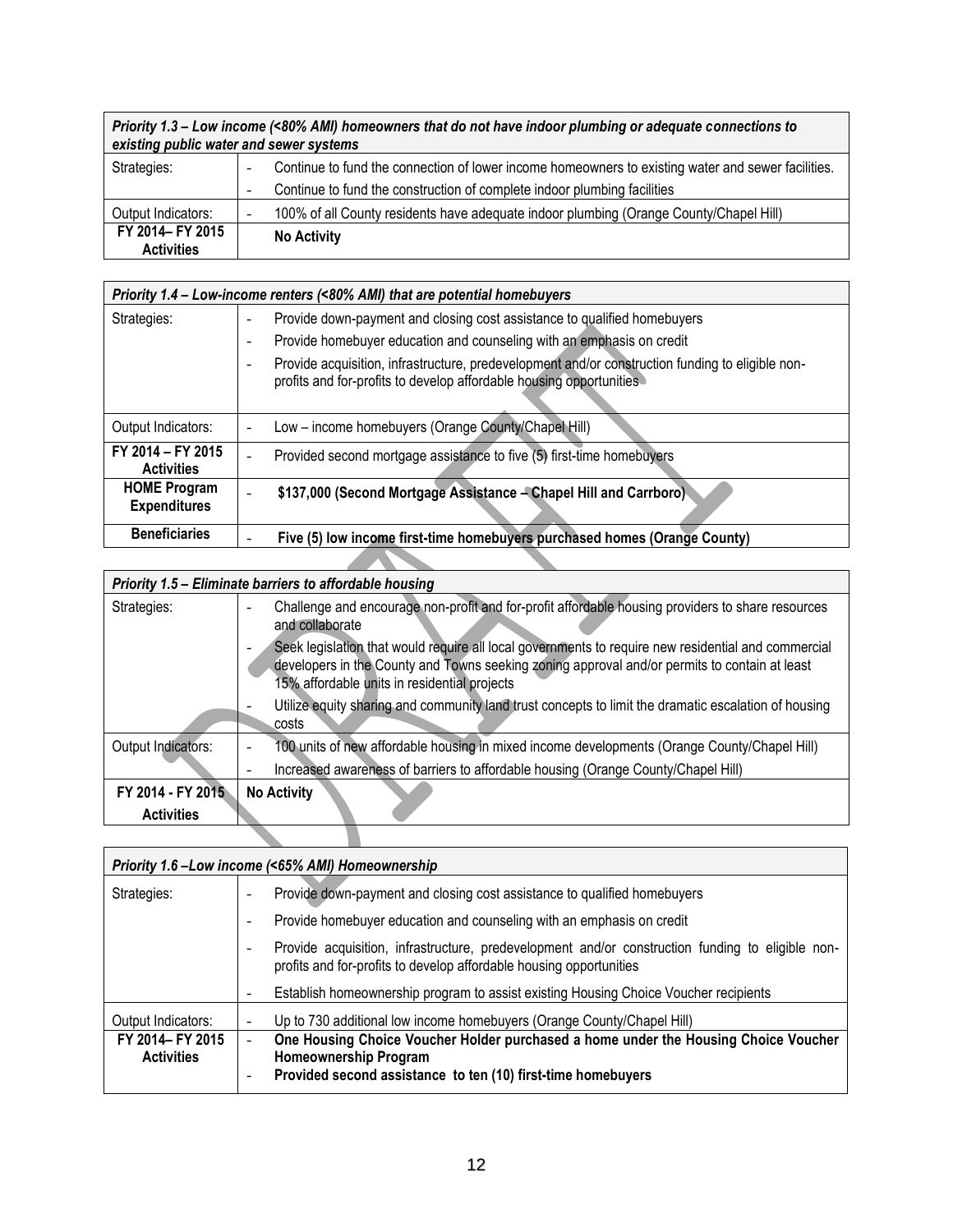| <b>HOME Program</b><br><b>Expenditures</b> | \$190,000 (Second Mortgage Assistance - (Chapel Hill and Orange County)<br>$\overline{\phantom{a}}$                                                         |
|--------------------------------------------|-------------------------------------------------------------------------------------------------------------------------------------------------------------|
| <b>Beneficiaries</b>                       | Ten (10) low Income first-time homebuyers purchased homes (Orange County)<br>$\overline{a}$                                                                 |
|                                            |                                                                                                                                                             |
|                                            | Priority 1.7 – Extremely Low income (<30% AMI) renters looking for affordable rental housing                                                                |
| Strategies:                                | Partner with local housing developers and/or property management firms to develop affordable<br>rental housing for Extremely low-income residents           |
|                                            | Develop a rental subsidy program for the <30% AMI residents<br>۰                                                                                            |
|                                            | Possibly develop an SRO model for implementation to develop more affordable housing<br>۰                                                                    |
|                                            | Review current density ordinances for possible revision to increase ability to develop affordable,<br>$\overline{\phantom{0}}$<br>multi-unit rental housing |
| Output Indicators:                         | New/rehabilitated affordable rental housing in mixed income developments (Orange County/Chapel<br>$\overline{\phantom{a}}$<br>Hill)                         |
| FY 2014 - FY 2015<br><b>Activities</b>     | <b>No Activity</b>                                                                                                                                          |

#### **Goal 2 – Provide Housing and Services for Populations with Special Needs**

|                                        | Priority 2.1 – Service-enriched transitional housing for homeless persons with special needs                                                                                                                                                                                                                                                                                                                                                                                                           |
|----------------------------------------|--------------------------------------------------------------------------------------------------------------------------------------------------------------------------------------------------------------------------------------------------------------------------------------------------------------------------------------------------------------------------------------------------------------------------------------------------------------------------------------------------------|
| Strategies:                            | Promote and make public service funds available to homeless agencies that operate emergency<br>$\overline{\phantom{a}}$<br>shelters<br>Partner with other funding agencies to encourage the development of transitional housing (SRO's,<br>group homes) that is service-enriched<br>Continue to strengthen partnership with the local Continuum of Care<br>$\overline{\phantom{a}}$<br>Provide property acquisition funding to eligible non-profits and for-profits to develop transitional<br>housing |
| Output Indicators:                     | Provide financial assistance to support the construction of a residential center for homeless men<br>۰<br>(Orange County/Chapel Hill)                                                                                                                                                                                                                                                                                                                                                                  |
| FY 2014 - FY 2015<br><b>Activities</b> | No activity this fiscal year.                                                                                                                                                                                                                                                                                                                                                                                                                                                                          |
|                                        |                                                                                                                                                                                                                                                                                                                                                                                                                                                                                                        |

<u>a shekara t</u>

| <b>Priority 2.2 - Reduce Chronic Homelessness</b> |                                                                                                                                                                                                       |  |
|---------------------------------------------------|-------------------------------------------------------------------------------------------------------------------------------------------------------------------------------------------------------|--|
| Strategies:                                       | Promote and make public service funds available to agencies that serve identified special<br>$\blacksquare$<br>populations                                                                            |  |
|                                                   | Partner with other funding agencies to encourage the development of transitional housing (SROs,<br>$\overline{\phantom{a}}$<br>group homes) that is service-enriched                                  |  |
|                                                   | Continue to strengthen partnership with local service providers<br>$\overline{\phantom{a}}$                                                                                                           |  |
|                                                   | Provide property acquisition funding to eligible non-profits and for-profits to develop permanent<br>$\overline{\phantom{a}}$<br>housing for those with special needs                                 |  |
|                                                   | Support applications for federal supportive housing providers<br>-                                                                                                                                    |  |
| Output Indicators:                                | Units will be rehabbed/rented/built to provide permanent supportive housing (including additional<br>$\overline{\phantom{a}}$<br>permanent housing units for those with special needs (Orange County) |  |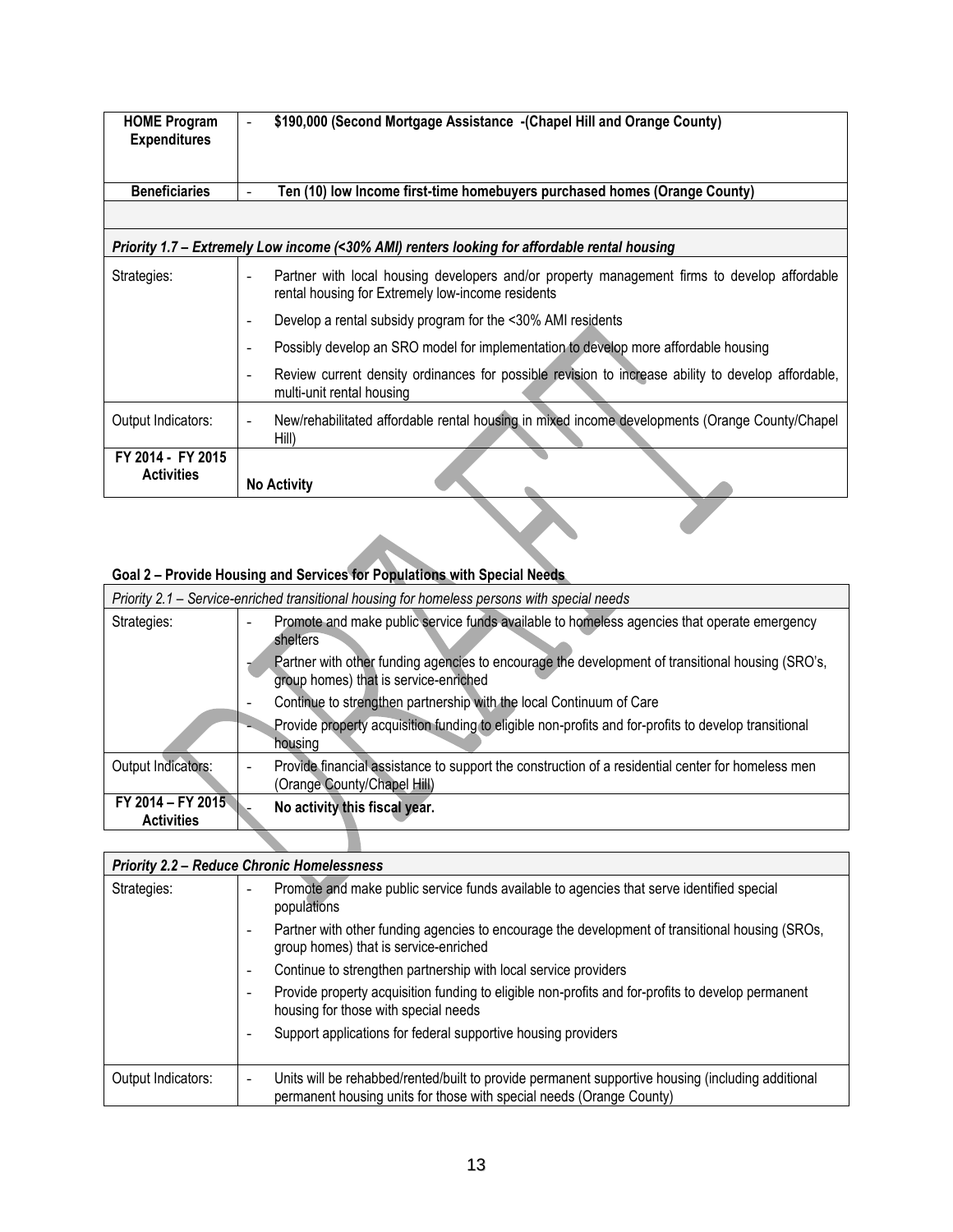| FY 2014 - 2015<br><b>Activities</b>        | 100,000 Homes Taskforce collaboratively obtained housing, mental health care, substance<br>abuse treatment and other needed services for Seven (7) of the most vulnerable people<br>experiencing long-term homelessness in our community.<br>Began construction of a supportive housing complex for homeless men. |
|--------------------------------------------|-------------------------------------------------------------------------------------------------------------------------------------------------------------------------------------------------------------------------------------------------------------------------------------------------------------------|
| <b>HOME Program</b><br><b>Expenditures</b> | \$0                                                                                                                                                                                                                                                                                                               |
| <b>Beneficiaries</b>                       | Seven (7) low-income chronically homeless individuals (Orange County)                                                                                                                                                                                                                                             |

| <b>Priority 2.3 - Increase Employment</b>  |                                                                                                                                                                                                                                                                                                    |  |
|--------------------------------------------|----------------------------------------------------------------------------------------------------------------------------------------------------------------------------------------------------------------------------------------------------------------------------------------------------|--|
| Strategies:                                | Current supportive employers will increase the number of homeless people they hire.                                                                                                                                                                                                                |  |
|                                            | Potential employers will increase their understanding of those who are homeless and hire homeless<br>$\overline{a}$<br>or formerly homeless individuals.                                                                                                                                           |  |
|                                            | Design and implement a model employment and training program that focuses on individualized<br>assessment, job goals, and placement activities.                                                                                                                                                    |  |
|                                            | Develop and implement a credentialing process designed to create skills that prepare homeless<br>persons for employment by establishing partnerships with local Chambers of Commerce to convene<br>and educate about homeless people and their employment needs.                                   |  |
|                                            | Enhance the skills development center that exists on Franklin Street and develop a comparable site<br>in Hillsborough.                                                                                                                                                                             |  |
|                                            | Design and implement a strategy targeting those who are aging out of the foster care system as a<br>way to prevent future homelessness by building a successful employment history and supporting<br>ongoing financial literacy efforts.                                                           |  |
|                                            | Support and build on the "Wheels for Work" model that is currently only available to work first<br>participants.                                                                                                                                                                                   |  |
|                                            | Increase the number and availability of child care slots in quality child care centers for homeless<br>families.                                                                                                                                                                                   |  |
|                                            | Support transportation expansion plan in Chapel Hill Transit System and Triangle Transit Authority.                                                                                                                                                                                                |  |
|                                            | Endorse ongoing discussions between Orange Transportation and Chapel Hill Transit System                                                                                                                                                                                                           |  |
| <b>Output Indicators:</b>                  | Provide funding to at least two shelters to help fund transitional programs, to possibly include job<br>training programs                                                                                                                                                                          |  |
| FY 2014-2015<br><b>Activities</b>          | The Job Partners Program began in 2012, continued helping people who are experiencing or<br>at risk of homelessness-with a focus on at-risk-youth and those with criminal histories-<br>become job-ready and find employment. Twenty one (21) businesses and Eighteen (18)<br>people participated. |  |
| <b>HOME Program</b><br><b>Expenditures</b> | \$0                                                                                                                                                                                                                                                                                                |  |
|                                            |                                                                                                                                                                                                                                                                                                    |  |
| <b>Priority 2.4 - Prevent Homelessness</b> |                                                                                                                                                                                                                                                                                                    |  |
| Strategies:                                | Youth aging out of the foster care system will maintain a relationship with human services in order to<br>prevent homelessness.                                                                                                                                                                    |  |
|                                            | Begin examining the data and relevant strategies designed to work with unemancipated youth                                                                                                                                                                                                         |  |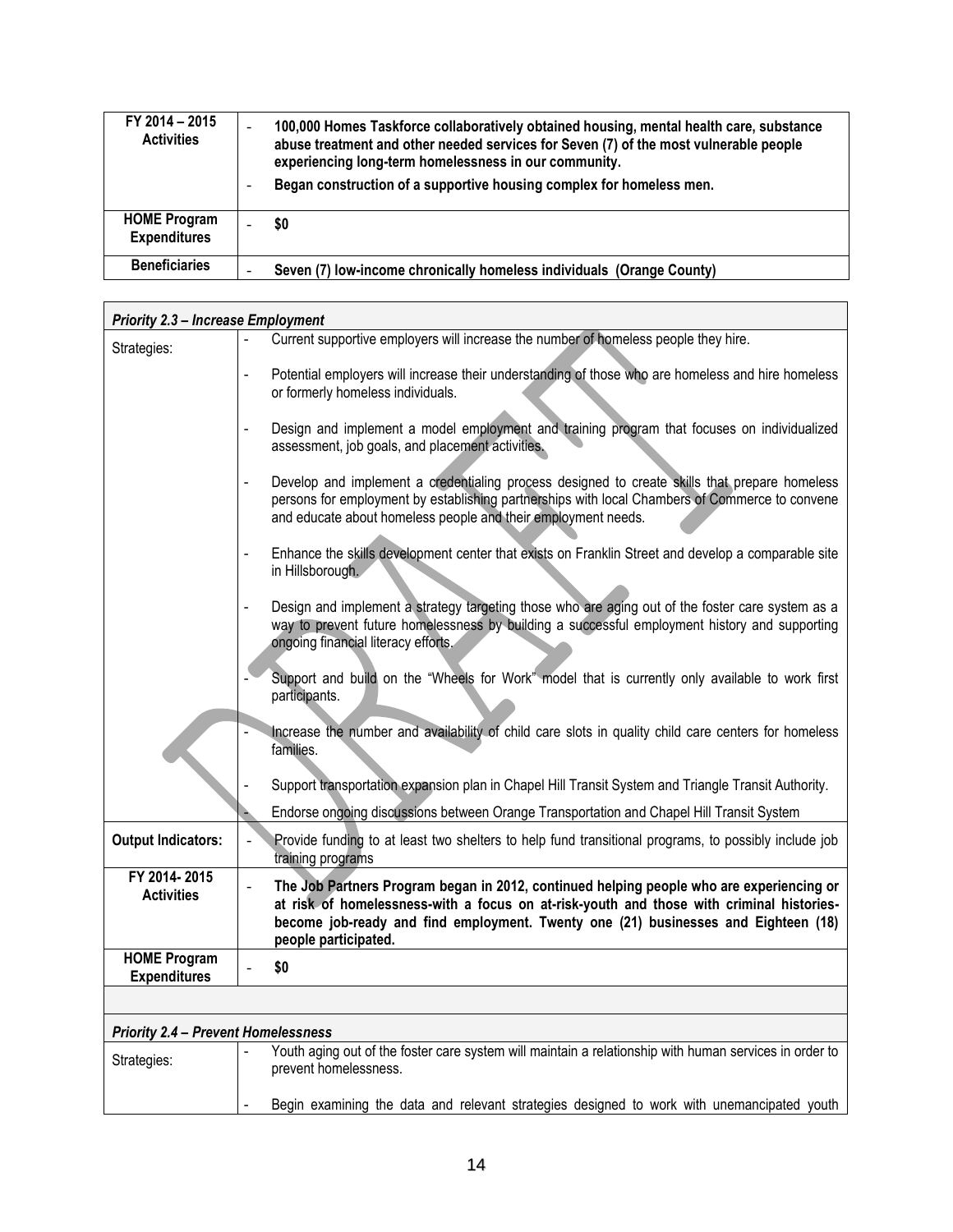|                                     | between the ages of 16-18 who are running away.                                                                                                                                                                                                                                                                      |
|-------------------------------------|----------------------------------------------------------------------------------------------------------------------------------------------------------------------------------------------------------------------------------------------------------------------------------------------------------------------|
|                                     | Those exiting prison, the military, hospitals and other health related institutions will not be<br>discharged into homelessness.                                                                                                                                                                                     |
|                                     | Assess the actual need and develop step down housing for those exiting inpatient substance abuse<br>treatment services. This housing should create a safe and supportive environment designed to<br>promote recovery.                                                                                                |
|                                     | Those with unstable housing will receive the necessary services to prevent loss of housing. This<br>includes families who are doubled up that may lose their housing, those who are experiencing an<br>immediate health care crisis that jeopardizes their housing, and those who have received eviction<br>notices. |
|                                     | Develop a plan designed to address the current gap in affordable housing units available to<br>homeless families and individuals.                                                                                                                                                                                    |
| Output Indicators:                  | Develop a Discharge Plan policy with Wake County and Durham County to have a unified regional<br>approach                                                                                                                                                                                                            |
|                                     | Provide funding to at least two shelters to help fund transitional programs, to possibly include<br>homeownership, rental and/or credit counseling                                                                                                                                                                   |
| FY 2014 - 2015<br><b>Activities</b> | A draft needs assessment for housing for people experiencing homelessness has been<br>developed and will be completed in 2015-16; a plan to address the current gap of available<br>housing will be developed based on this needs assessment.                                                                        |
|                                     |                                                                                                                                                                                                                                                                                                                      |

|                                     | <b>Priority 2.5 - Increase Access to Services</b>                                                                                                                                                                                       |
|-------------------------------------|-----------------------------------------------------------------------------------------------------------------------------------------------------------------------------------------------------------------------------------------|
| Strategies:                         | Improve the network of homeless service providers to eliminate individuals from falling through the<br>cracks.                                                                                                                          |
|                                     | Homeless people will be engaged and enrolled in the appropriate services.                                                                                                                                                               |
|                                     | Develop a system designed to decrease the length of time necessary for individuals to receive<br>identification.                                                                                                                        |
|                                     | Decrease the wait for Medicaid disability.                                                                                                                                                                                              |
|                                     | Improve Health Care/Dental Care.                                                                                                                                                                                                        |
|                                     | Improve the capacity of current providers to serve as a point-of-entry, including sufficient funding to<br>support a facility that is open 24 hours a day, seven days a week.                                                           |
|                                     | Increase access to community resources (jobs, housing, services, and childcare) in order to develop<br>a maximum 90-day length-of-stay strategy for homeless persons in shelters to facilitate their return to<br>permanent housing.    |
| Output Indicators:                  | Assist 20 additional homeless persons<br>$\overline{\phantom{a}}$                                                                                                                                                                       |
| FY 2014 - 2015<br><b>Activities</b> | The 100,000 Homes Taskforce strengthened and expanded this year; the Taskforce maintains a by-<br>-<br>name registry of people experiencing homelessness and the group collaborates to provide them with<br>housing and needs services. |
|                                     | The Partnership supported the creation of an Integrated Services Center run by the Community<br>$\overline{\phantom{a}}$<br>Empowerment Fund.                                                                                           |
|                                     | A SOAR training was held in Orange County to train workers in this effective method of applying for<br>$\overline{\phantom{a}}$<br>social security benefits for people experiencing homelessness.                                       |
|                                     | A Project Connect event was held in October 2014 with nearly 50 housing and services agencies                                                                                                                                           |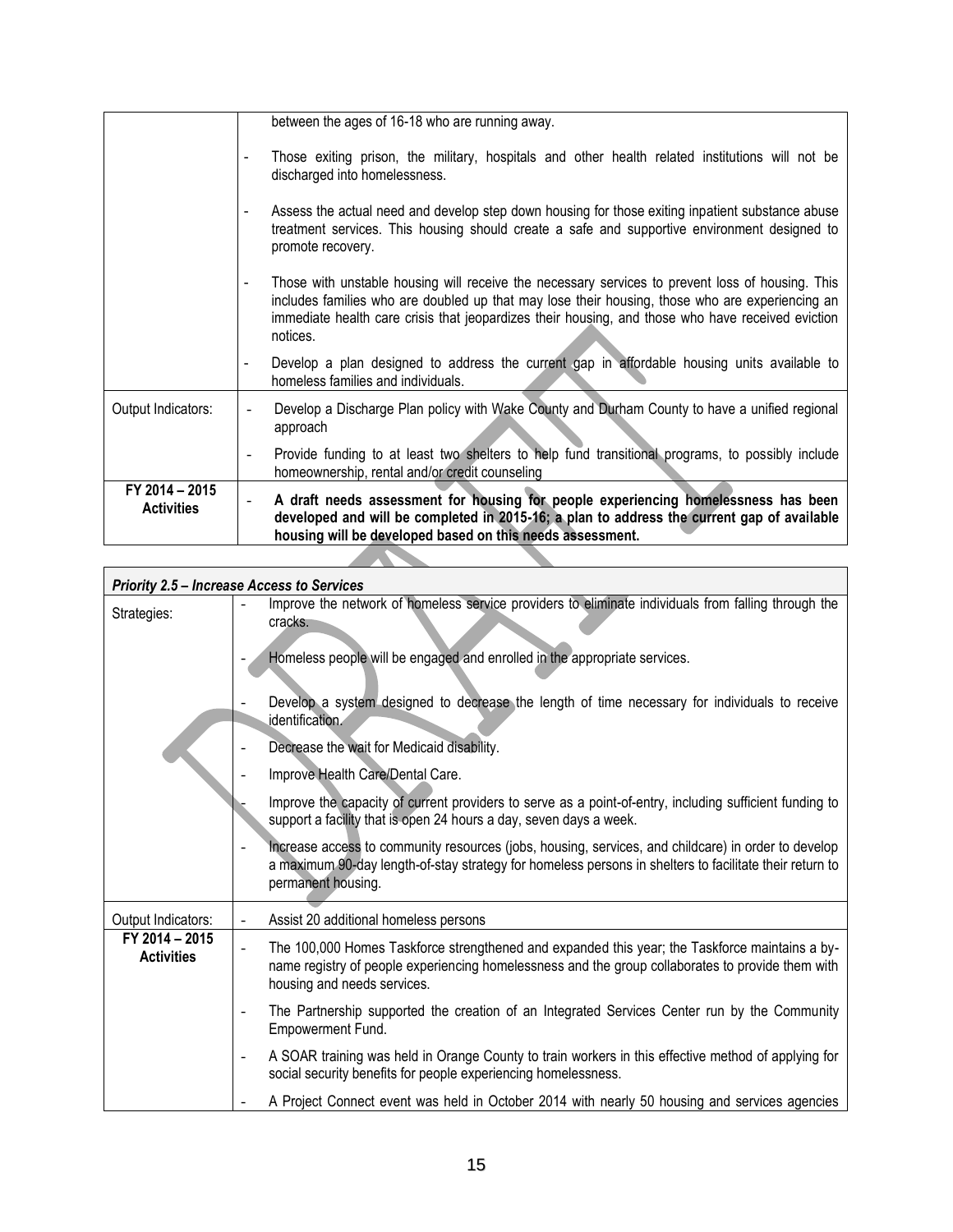| and over 200 guests who were experiencing or at risk of homelessness. Each client received<br>services from approximately 10 providers.                                                                                                            |
|----------------------------------------------------------------------------------------------------------------------------------------------------------------------------------------------------------------------------------------------------|
| Orange County implemented a Coordinated Entry system to assess the needs of each person<br>entering the homelessness system, prioritize them for housing, and direct them to the appropriate<br>housing and services providers.                    |
| The Inter-Faith Council for Social Service took over the Support Circles program and staffed it with a<br>half-time coordinator; the program helps people transitioning from homelessness to permanent<br>housing stabilized in their new housing. |
| A Data and Grants Workgroup was formed in 2015 to help us better implement HUD homelessness<br>grants and collect data to track clients and evaluate program performance.                                                                          |

|                                   | <b>Priority 2.6 - Increase Public Participation in Ending Homelessness</b>                                                                                                      |
|-----------------------------------|---------------------------------------------------------------------------------------------------------------------------------------------------------------------------------|
| Strategies:                       | Identify specific strategies that eliminate NIMBYism (Not In My Back Yard) in Orange County.                                                                                    |
|                                   | Increase the number of volunteers directly working with homeless people.<br>۰                                                                                                   |
|                                   | Increase positive media support.<br>۰                                                                                                                                           |
|                                   | Improve the PR presence of current providers within Orange County.                                                                                                              |
|                                   | Develop strategies that demonstrate "proven results" to the taxpayers of Orange County. Include<br>specific values for the benefits associated with investing in mental health. |
| Output Indicators:                | Increase information available to public through distribution of marketing materials through the CoC<br>$\qquad \qquad -$                                                       |
|                                   | Implement a volunteer recruiting campaign to include UNC students and Orange County residents                                                                                   |
| FY 2014-2015<br><b>Activities</b> | <b>No Activity</b>                                                                                                                                                              |

#### **Goal 3 – Provide Housing and Services for Special Needs Populations**

|                                     | Priority 3.1 - Service-enriched housing for persons with special needs                                                                                                                                                                                                                                                                                                                           |
|-------------------------------------|--------------------------------------------------------------------------------------------------------------------------------------------------------------------------------------------------------------------------------------------------------------------------------------------------------------------------------------------------------------------------------------------------|
| Strategies:                         | Promote and make funds available to agencies that assist special needs residents<br>Partner with other funding agencies to encourage the development of housing (SROs, group homes)<br>that is service-enriched<br>Continue to strengthen partnership with the local non-profit organizations<br>Provide property acquisition funding to eligible non-profits and for-profits to develop housing |
| Output Indicators:                  | Provide financial assistance to support the development or acquisition of at least ten housing units<br>-<br>for special needs populations (Orange County/Chapel Hill)                                                                                                                                                                                                                           |
| FY 2014 - 2015<br><b>Activities</b> | <b>No Activity</b>                                                                                                                                                                                                                                                                                                                                                                               |

#### *Priority 3.2 – Continuum of services for special needs populations including older adults, disabled, mentally ill, persons with AIDS and at-risk youth*

| Strategies: | Promote and make funds available to agencies that serve identified special populations |
|-------------|----------------------------------------------------------------------------------------|
|             | Continue to strengthen partnership with local service providers                        |
|             | Support applications for federal housing funds                                         |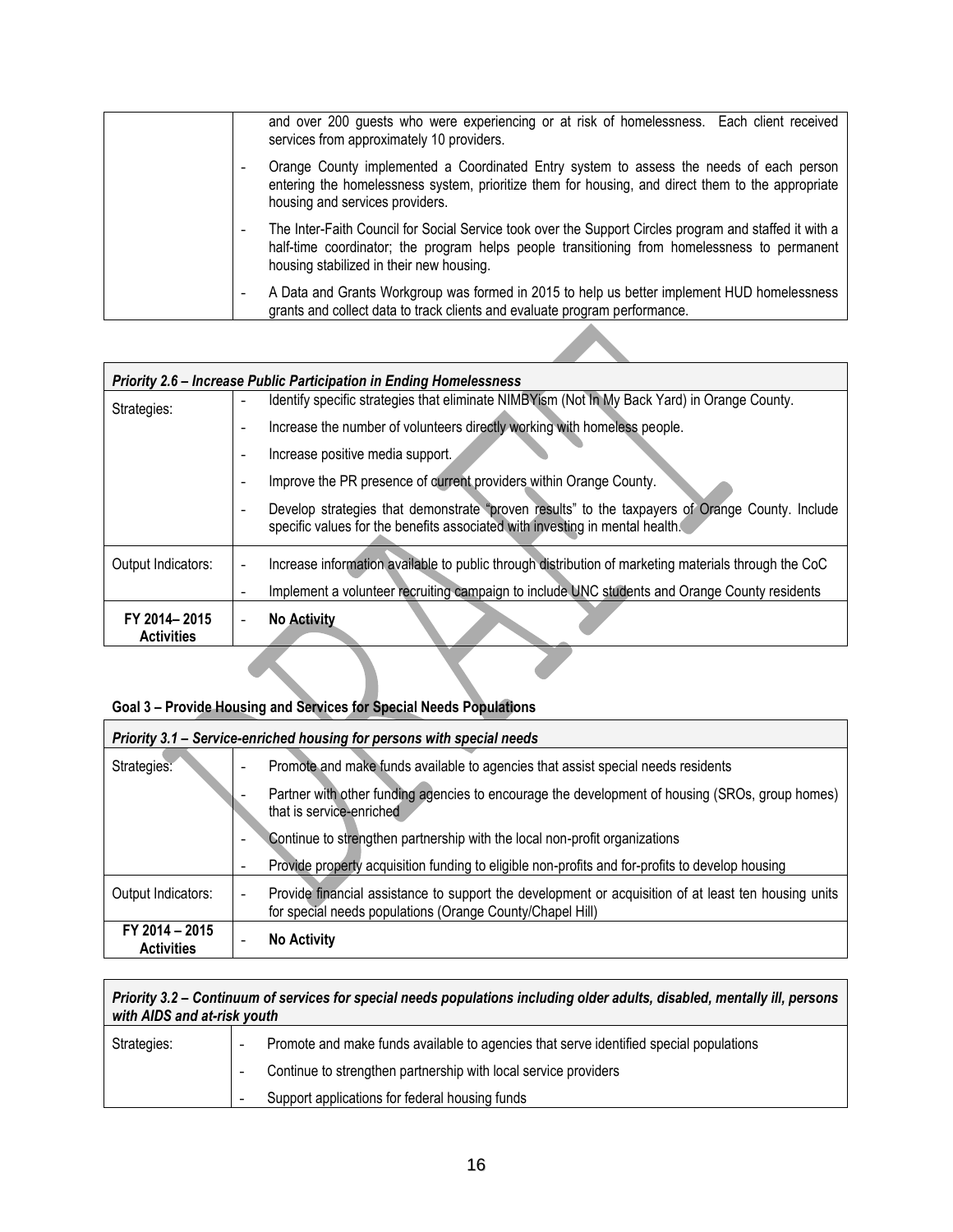|                                   | Provide property acquisition funding to eligible non-profits and for-profits to develop permanent<br>housing for those with special needs |
|-----------------------------------|-------------------------------------------------------------------------------------------------------------------------------------------|
| Output Indicators:                | 10 additional permanent housing units for those with special needs (Orange County)                                                        |
| FY 2014-2015<br><b>Activities</b> | <b>No Activity</b>                                                                                                                        |

#### **Goal 1 – Decent and Affordable Housing for Lower-Income Households**

| Priority 1.1 – Low income (< 80%AMI)) homeowners that live in substandard housing |                                                                                                                            |
|-----------------------------------------------------------------------------------|----------------------------------------------------------------------------------------------------------------------------|
| Strategies:                                                                       | Continue to fund urgent repairs for qualified units                                                                        |
|                                                                                   | Continue to fund substantial rehabilitation for qualified units                                                            |
|                                                                                   | Continue to incorporate handicap, weatherization and lead-based paint improvements into all<br>substantial rehabilitations |
| Output Indicators:                                                                | Substantially rehabilitated units (Orange County/Chapel Hill)                                                              |
|                                                                                   | Units receiving urgent repairs (Orange County)                                                                             |
| FY 2014 - 2015<br><b>Activities</b>                                               | <b>No Activity</b>                                                                                                         |

# **TOWN OF CHAPEL HILL 2014-2015 CDBG Program**

|                      | Priority 1.2 - Low income renters (<60% AMI) that live in substandard housing                                                                                              |
|----------------------|----------------------------------------------------------------------------------------------------------------------------------------------------------------------------|
| <b>Strategies</b>    | Continue to fund the rehabilitation of existing rental housing units                                                                                                       |
|                      | Monitor and enforce rent and property standards for completed projects                                                                                                     |
|                      | Leverage existing Town and County resources by utilizing the federal low income tax credit, HUD<br>Section 202 and 811, and other programs to construct new rental housing |
|                      | Provide educational opportunities related to fair housing, tenant rights, etc.                                                                                             |
|                      | Continue to dialogue with the University of North Carolina - Chapel Hill on issues that affect<br>affordable rental opportunities in the area                              |
| Output Indicators:   | Additional affordable rental units (Orange County/Chapel Hill)                                                                                                             |
|                      | Low income renters receive HOME funded rental assistance for up to 2 years each (Orange County)                                                                            |
|                      | Renovated public housing (Chapel Hill)`                                                                                                                                    |
|                      | Refurbished public housing (Chapel Hill)                                                                                                                                   |
| FY 2014-2015         | Completed renovation of the Colony Woods - West public housing community                                                                                                   |
| <b>Activities</b>    |                                                                                                                                                                            |
| <b>CDBG Program</b>  | \$176,125 (Colony Woods West)                                                                                                                                              |
| <b>Expenditures</b>  |                                                                                                                                                                            |
| <b>Beneficiaries</b> | Upon completion,-15 households earning less than 80% AMI                                                                                                                   |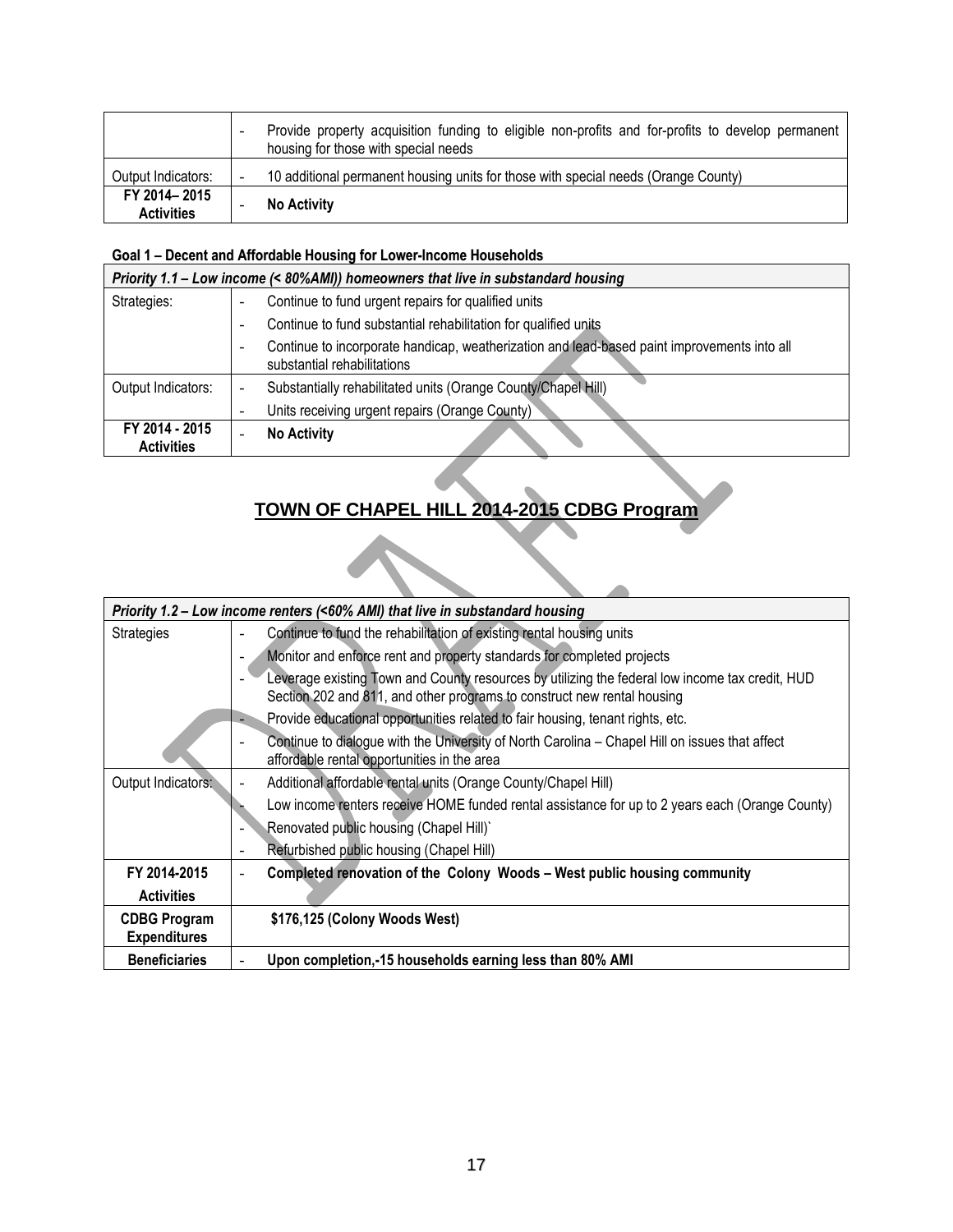| Priority 1.3 – Low income (<80% AMI) homeowners that do not have indoor plumbing or adequate connections to<br>existing public water and sewer systems |                                                                                                    |  |
|--------------------------------------------------------------------------------------------------------------------------------------------------------|----------------------------------------------------------------------------------------------------|--|
| Strategies:                                                                                                                                            | Continue to fund the connection of lower income homeowners to existing water and sewer facilities. |  |
|                                                                                                                                                        | Continue to fund the construction of complete indoor plumbing facilities                           |  |
| Output Indicators:                                                                                                                                     | 100% of all County residents have adequate indoor plumbing (Orange County/Chapel Hill)             |  |
| FY 2014-2015<br><b>Activities</b>                                                                                                                      | <b>No Activity</b>                                                                                 |  |

| Priority 1.4 - Low-income renters (<80% AMI) that are potential homebuyers |                                                                                                                                                                        |
|----------------------------------------------------------------------------|------------------------------------------------------------------------------------------------------------------------------------------------------------------------|
| Strategies:                                                                | Provide down-payment and closing cost assistance to qualified homebuyers                                                                                               |
|                                                                            | Provide homebuyer education and counseling with an emphasis on credit                                                                                                  |
|                                                                            | Provide acquisition, infrastructure, predevelopment and/or construction funding to eligible non-profits<br>and for-profits to develop affordable housing opportunities |
|                                                                            | Establish homeownership program to assist existing Section 8 recipients                                                                                                |
| Output Indicators:                                                         | Additional lower income homebuyers (Orange County/Chapel Hill)                                                                                                         |
| FY 2014-2015<br><b>Activities</b>                                          | Provided grants to reduce sales price to first-time homebuyers                                                                                                         |
| <b>CDBG Program</b><br><b>Expenditures</b>                                 | \$68,000 (Community Home Trust)                                                                                                                                        |
| <b>Beneficiaries</b>                                                       | Five (5) first-time homebuyers earning less than 80% AMI                                                                                                               |
|                                                                            |                                                                                                                                                                        |

|                    | Priority 1.5 - Eliminate barriers to affordable housing                                                                                                                                                                                              |
|--------------------|------------------------------------------------------------------------------------------------------------------------------------------------------------------------------------------------------------------------------------------------------|
| Strategies:        | Challenge and encourage non-profit and for-profit affordable housing providers to share resources<br>and collaborate                                                                                                                                 |
|                    | Seek legislation that would require all local governments to require new residential and commercial<br>developers in the County and Towns seeking zoning approval and/or permits to contain at least 15%<br>affordable units in residential projects |
|                    | Utilize equity sharing and community land trust concepts to limit the dramatic escalation of housing<br>costs                                                                                                                                        |
| Output Indicators: | 100 units of new affordable housing in mixed income developments (Orange County/Chapel Hill)                                                                                                                                                         |
|                    | Increased awareness of barriers to affordable housing (Orange County/Chapel Hill)                                                                                                                                                                    |
| FY 2014-2015       | In 2014, the Chapel Hill Town Council established a Housing Advisory Board to identify                                                                                                                                                               |
| <b>Activities</b>  | strategies to eliminate barriers to creating affordable housing and to review development<br>applications that include a residential component.                                                                                                      |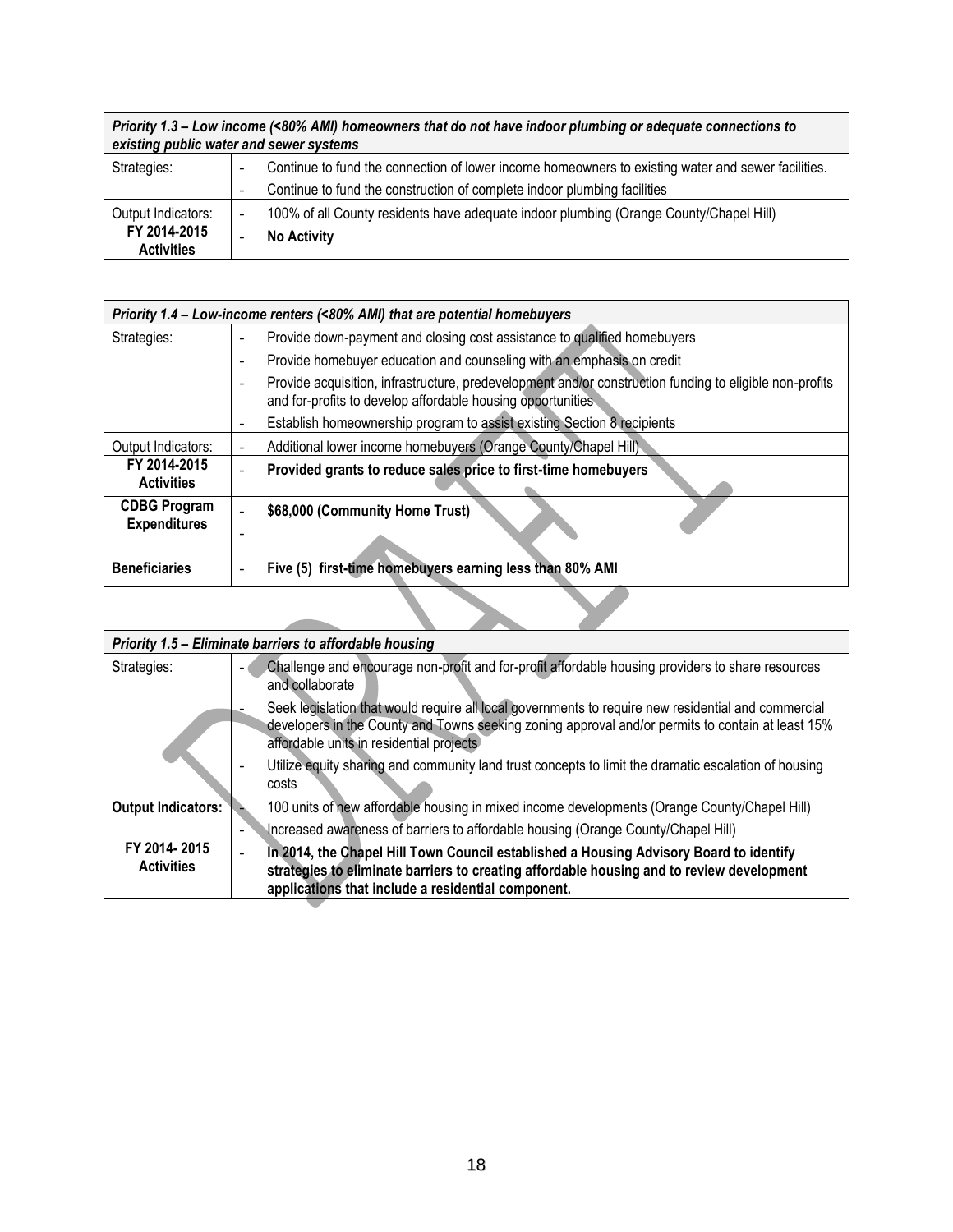|                                   | Priority 1.6 - Low income (<60% AMI) Homeownership                                                                                                                     |
|-----------------------------------|------------------------------------------------------------------------------------------------------------------------------------------------------------------------|
| Strategies:                       | Provide down-payment and closing cost assistance to qualified homebuyers                                                                                               |
|                                   | Provide homebuyer education and counseling with an emphasis on credit                                                                                                  |
|                                   | Provide acquisition, infrastructure, predevelopment and/or construction funding to eligible non-profits<br>and for-profits to develop affordable housing opportunities |
|                                   | Establish homeownership program to assist existing Section 8 recipients                                                                                                |
| Output Indicators:                | Up to 30 additional low income homebuyers (Orange County/Chapel Hill)                                                                                                  |
| FY 2014-2015<br><b>Activities</b> | \$55,000 to Habitat for Humanity for lot acquisition to develop single-family affordable housing                                                                       |

| Priority 1.7 – Extremely Low income (<30% AMI) renters looking for affordable rental housing |                                                                                                                                                                                                                                                                                                                                                                                                                               |
|----------------------------------------------------------------------------------------------|-------------------------------------------------------------------------------------------------------------------------------------------------------------------------------------------------------------------------------------------------------------------------------------------------------------------------------------------------------------------------------------------------------------------------------|
| Strategies:                                                                                  | Partner with local housing developers and/or property management firms to develop affordable rental<br>housing for Extremely low-income residents                                                                                                                                                                                                                                                                             |
|                                                                                              | Develop a rental subsidy program for the <30% AMI residents                                                                                                                                                                                                                                                                                                                                                                   |
|                                                                                              | Possibly develop an SRO model for implementation to develop more affordable housing                                                                                                                                                                                                                                                                                                                                           |
|                                                                                              | Review current density ordinances for possible revision to increase ability to develop affordable,<br>multi-unit rental housing                                                                                                                                                                                                                                                                                               |
| Output Indicators:                                                                           | 30 units of new/rehabilitated affordable rental housing in mixed income developments (Orange<br>County/Chapel Hill)                                                                                                                                                                                                                                                                                                           |
| FY 2014 - 2015<br><b>Activities</b>                                                          | Creation of rental opportunities for very low income households is identified as a priority in<br>the Town's Affordable Housing Strategy and also included in the Northside and Pine Knolls<br>Community Plan. We will continue work to create new rental opportunities. The Mayor's<br>Committee on Affordable Rental Housing has identified affordable rental housing for<br>extremely low income households as a priority. |

#### **Goal 2 – Provide Housing and Services for Populations with Special Needs**

| Priority 2.1 – Service-enriched transitional housing for homeless persons with special needs |                                                                                                                                           |  |  |  |
|----------------------------------------------------------------------------------------------|-------------------------------------------------------------------------------------------------------------------------------------------|--|--|--|
| Strategies:                                                                                  | Promote and make public service funds available to homeless agencies that operate emergency<br>shelters                                   |  |  |  |
|                                                                                              | Partner with other funding agencies to encourage the development of transitional housing (SRO's,<br>group homes) that is service-enriched |  |  |  |
|                                                                                              | Continue to strengthen partnership with the local Continuum of Care<br>$\overline{\phantom{a}}$                                           |  |  |  |
|                                                                                              | Provide property acquisition funding to eligible non-profits and for-profits to develop transitional<br>housing                           |  |  |  |
| Output Indicators:                                                                           | Provide financial assistance to support the construction of a residential center for homeless men<br>(Orange County/Chapel Hill)          |  |  |  |
| FY 2014-2015                                                                                 | <b>No Activity</b>                                                                                                                        |  |  |  |
| <b>Activities</b>                                                                            |                                                                                                                                           |  |  |  |

| Priority 2.2 – Continuum of services for special populations including older adults, disabled, mentally ill, persons with<br>AIDS and at-risk youth |                                                                                                       |  |  |  |
|-----------------------------------------------------------------------------------------------------------------------------------------------------|-------------------------------------------------------------------------------------------------------|--|--|--|
| Strategies:                                                                                                                                         | Promote and make public service funds available to agencies that serve identified special populations |  |  |  |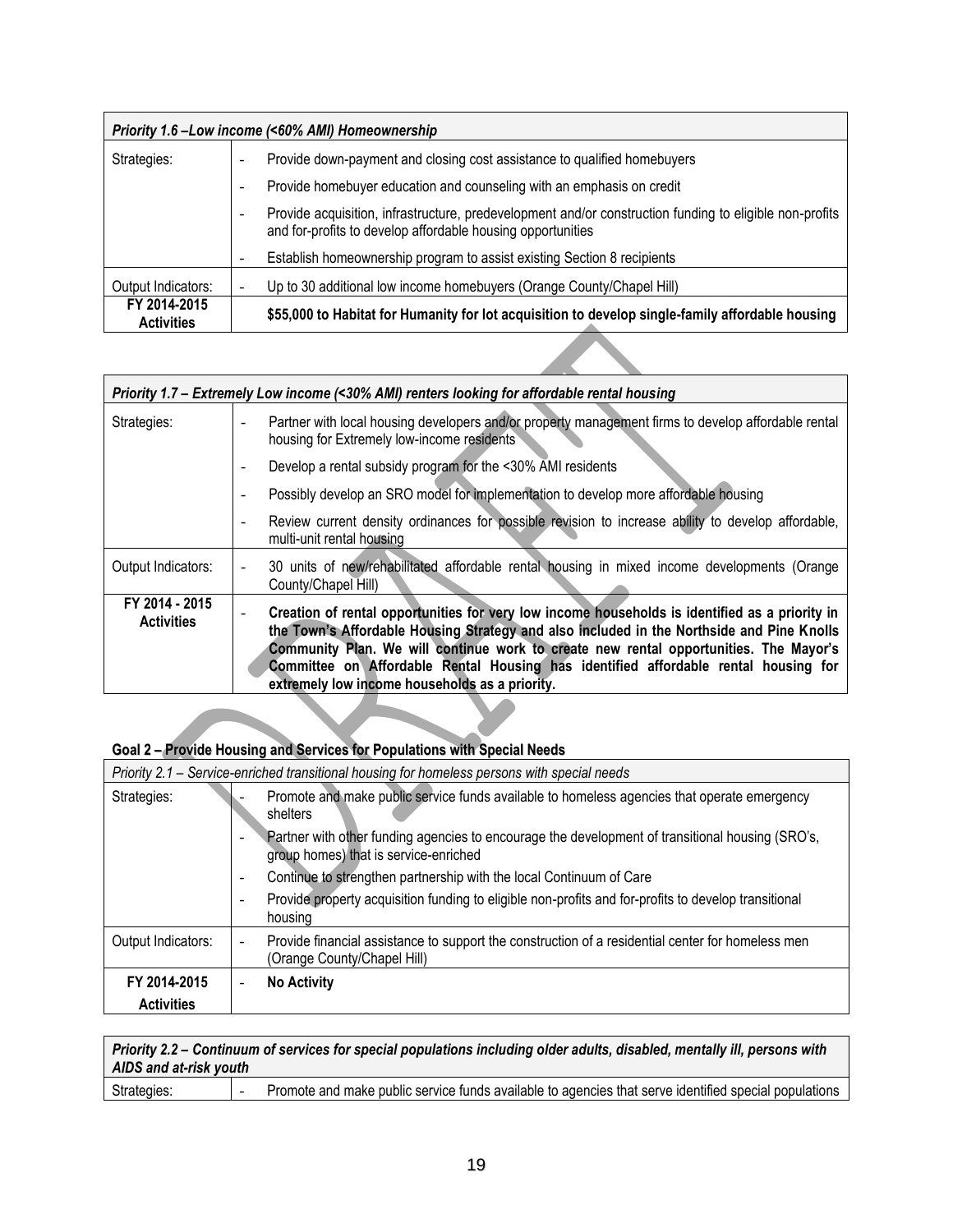|                     | Partner with other funding agencies to encourage the development of transitional housing (SROs,<br>group homes) that is service-enriched                                                             |  |  |  |  |  |
|---------------------|------------------------------------------------------------------------------------------------------------------------------------------------------------------------------------------------------|--|--|--|--|--|
|                     | Continue to strengthen partnership with local service providers<br>$\overline{\phantom{m}}$                                                                                                          |  |  |  |  |  |
|                     | Support applications for federal supportive housing funds<br>$\overline{\phantom{0}}$                                                                                                                |  |  |  |  |  |
|                     | Provide property acquisition funding to eligible non-profits and for-profits to develop permanent<br>$\overline{\phantom{m}}$<br>housing for those with special needs                                |  |  |  |  |  |
| Output Indicators:  | Additional permanent housing units for those with special needs (Orange County)<br>$\overline{\phantom{a}}$                                                                                          |  |  |  |  |  |
|                     | Provide community services to area youth (Chapel Hill)<br>$\blacksquare$                                                                                                                             |  |  |  |  |  |
|                     |                                                                                                                                                                                                      |  |  |  |  |  |
| FY 2014-2015        | Provided funds to support five youth programs<br>$\overline{\phantom{a}}$                                                                                                                            |  |  |  |  |  |
| <b>Activities</b>   | Provided funds to non-profit organizations to provide outreach services and supportive housing to<br>homeless individuals                                                                            |  |  |  |  |  |
| <b>CDBG Program</b> | \$24,000 (Chapel Hill Police Department)<br>$\overline{\phantom{a}}$                                                                                                                                 |  |  |  |  |  |
| <b>Expenditures</b> | \$4,000 (Empowerment - Career Explorers)<br>$\overline{a}$                                                                                                                                           |  |  |  |  |  |
|                     | \$15,000 (Chapel Hill -Carrboro YMCA Program)<br>$\overline{\phantom{a}}$                                                                                                                            |  |  |  |  |  |
|                     | \$2,500 (Volunteers for Youth)<br>$\overline{\phantom{a}}$                                                                                                                                           |  |  |  |  |  |
|                     | \$6,000 (Housing for New Hope)<br>$\overline{a}$                                                                                                                                                     |  |  |  |  |  |
|                     | \$9,000 (CASA)                                                                                                                                                                                       |  |  |  |  |  |
|                     | 38 youth living in households earning less than 50% AMI participating in the Police Department,<br>-<br>Empowerment, YMCA, Volunteers for Youth and Recreation Programs; plus 4 less than 80% of AMI |  |  |  |  |  |
|                     | 29 homeless individuals earning less than 30% of the AMI (Housing for New Hope)<br>٠                                                                                                                 |  |  |  |  |  |
|                     | 23 individuals living in supportive housing earning less than 30% AMI (CASA)                                                                                                                         |  |  |  |  |  |

# **Goal 3 – Promote Neighborhood and Economic Development**

| throughout the County | Priority 3.1 - Promote revitalization in selected Chapel Hill neighborhoods and economic development in general                                                                                                                     |
|-----------------------|-------------------------------------------------------------------------------------------------------------------------------------------------------------------------------------------------------------------------------------|
| Strategies:           | Strengthen partnerships with neighborhood associations (community pride, education, family<br>services, etc.)                                                                                                                       |
|                       | Work with neighborhoods to design and implement specific beautification strategies, including<br>neighborhood cleanups                                                                                                              |
|                       | Promote recreational opportunities for area youth                                                                                                                                                                                   |
|                       | Prioritize one to two neighborhoods located in Chapel Hill and develop revitalization plans<br>accordingly                                                                                                                          |
|                       | Concentrate Town funding in selected neighborhoods to create maximum impact. Programs may<br>include redevelopment activities, CHDO Development-Infill and various rehabilitation programs.                                         |
|                       | Build community capacity and better coordinate neighborhood services through the regular<br>dissemination of information. Examples may include Community Development Day workshops, self-<br>help workshops, activity updates, etc. |
|                       | Continue to work with area Chambers of Commerce and others to promote the economic<br>development of the community                                                                                                                  |
|                       | Coordinate effort of various Town departments to concentrate resources into selected neighborhoods                                                                                                                                  |
| Output Indicators:    | Development of a small area plan for the Rogers Road Neighborhood and a Neighborhood<br>Conservation District for the Pine Knolls neighborhood (Chapel Hill)                                                                        |
|                       | Promote county wide partnerships that are dedicated to the economic development of the County<br>$\qquad \qquad -$                                                                                                                  |
|                       | Repair playgrounds in Public Housing Communities (Chapel Hill)                                                                                                                                                                      |
| FY 2014-2015          | The Northside and Pine Knolls Community Plan were designed to preserve the character and                                                                                                                                            |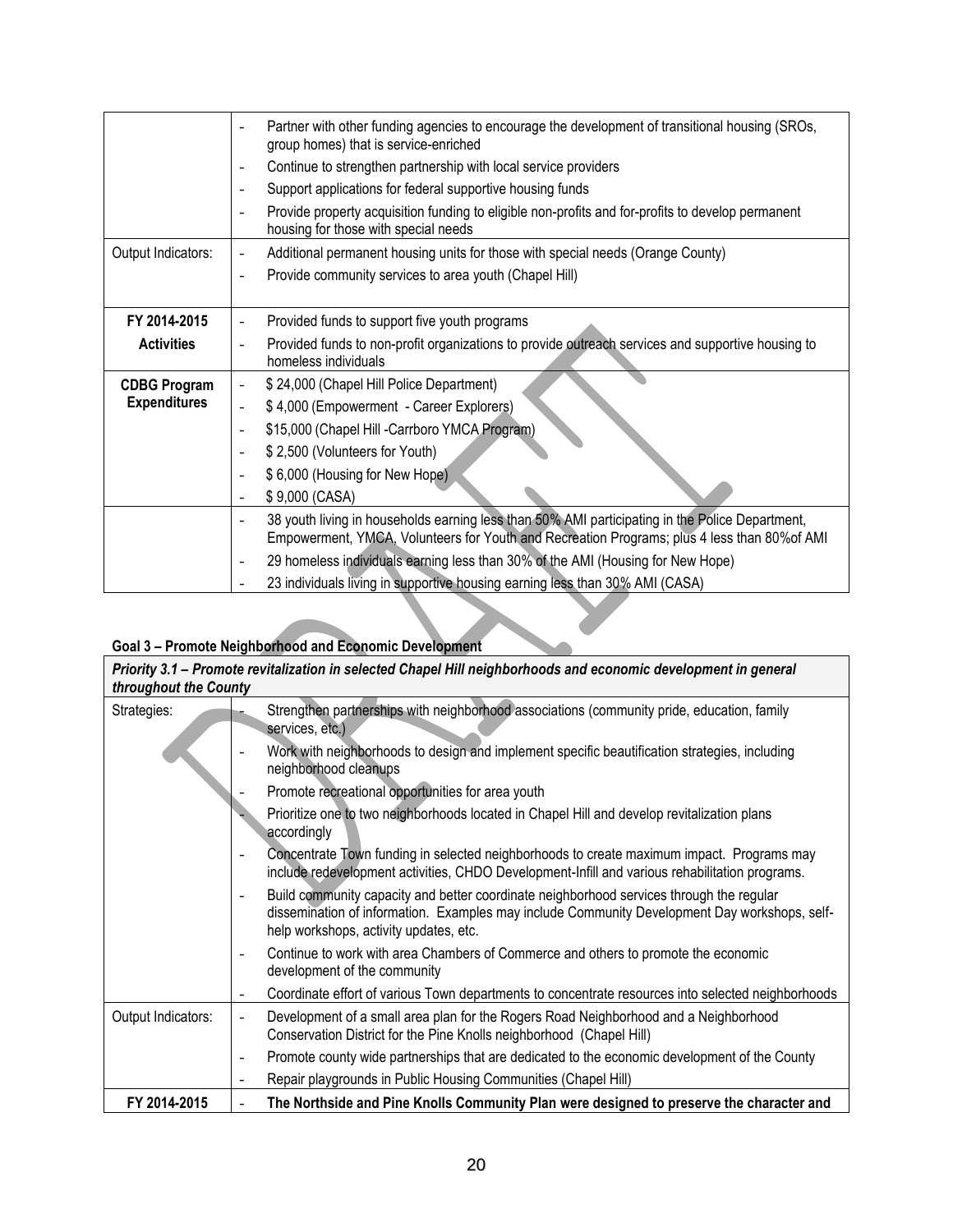| <b>Activities</b>                          | sense of community in these neighborhoods. With assistance from the Marian Cheek<br>Jackson Center, EmPOWERment, and community members, implementation of the plan is<br>underway.                                                  |
|--------------------------------------------|-------------------------------------------------------------------------------------------------------------------------------------------------------------------------------------------------------------------------------------|
|                                            | The Town's enhanced enforcement of existing zoning regulations designed specifically for<br>these neighborhoods has yielded positive results and improved relationships with<br>neighborhood residents, organizations and the Town. |
| <b>CDBG Program</b><br><b>Expenditures</b> | \$30,746 (Code Enforcement)<br>-                                                                                                                                                                                                    |

# **OTHER ACTIVITIES**

# **General Administration Support for Local Agencies:**  Orange County 1. Habitat for Humanity  $\begin{array}{ccc} 1. & \text{Habital for Humanity} \ 2. & \text{EmPOWERment, Inc.} \end{array}$  \$ 20,000 2. EmPOWERment, Inc.  $\frac{1}{2}$  \$ 20,000<br>3. Community Home Trust \$ 149,000 3. Community Home Trust (Source: County General Fund) Chapel Hill Community Home Trust \$200,000 EmPOWERment, Inc. \$13,500 (Source: Town General Fund) Marian Cheek Jackson Center **\$ 40,000** (Source: Affordable Housing Fund)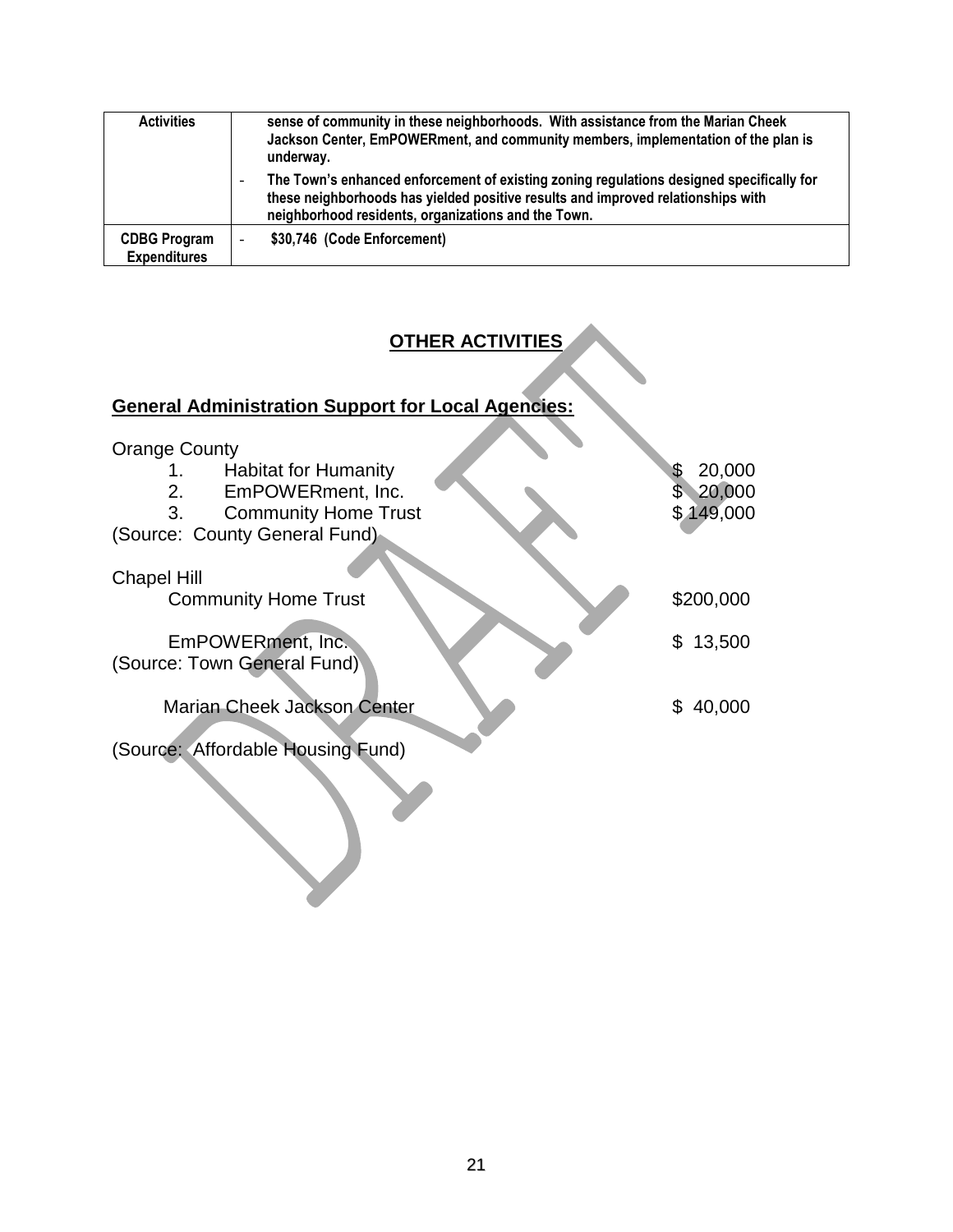#### **Assessment of Annual Progress**

#### <span id="page-21-1"></span><span id="page-21-0"></span>**1. Affirmatively Furthering Fair Housing**

#### <span id="page-21-2"></span>**Current Impediments and Proposed Fair Housing Action Plan**

The most substantial impediments to Fair Housing Choice in Orange County emanate from both the public and private sectors. Transportation issues, lack of choice in affordable rental housing and an overall lack of general education about citizens' rights as it relates to Fair Housing Choice and its laws and regulations are the overarching impediments discovered in Orange County according to the last Analysis of Impediments completed in 2011.

#### <span id="page-21-3"></span>**Impediment #1: Expansion of Public Transportation – Increase Accessibility and Availability**

Evidence has shown a major link between public transportation, employment and affordable housing opportunities throughout the nation. The availability and accessibility of public transportation is critical in efforts to expand affordable housing to groups in need and to Protected Classes.

The issue in Orange County lies in the ability of a resident to travel from home to work if he or she lives outside the Towns of Chapel Hill and Carrboro where public transportation options are more available. If public transportation is inefficient in providing access to employment centers, then those areas become inaccessible to those without dependable means of transportation, particularly those in the "very lowincome" category, the elderly, and persons with disabilities.

While Orange County does have excellent public transit options in the towns of Chapel Hill and Carrboro, including the Triangle Transit Authority, the County does not have adequate service routes to all areas of the County. Limited hours of operations do not provide assistance for those working late and overnight shifts or on weekends and the large amount of time it takes a resident to utilize the current bus routes can discourage use of the current system.

#### <span id="page-21-4"></span>**Recommendation**

Orange County lacks a true county-wide system of public transit. In order to achieve greater Fair Housing Choice, Orange County should conduct a transit study to see if it is financially viable to expand the system to areas of the County with residents in greatest need of this service. Such a study should be economically feasible to the County, while representing a step forward in providing greater accessibility and availability to residents who would require this service.

Another viable option would be for Orange County to expand upon Chapel Hill's system. This public transportation system, subsidized by the University of North Carolina, could be expanded outside of Chapel Hill and Carrboro to provide additional services without requiring County or Town funds. However, continuing to provide fare-free service could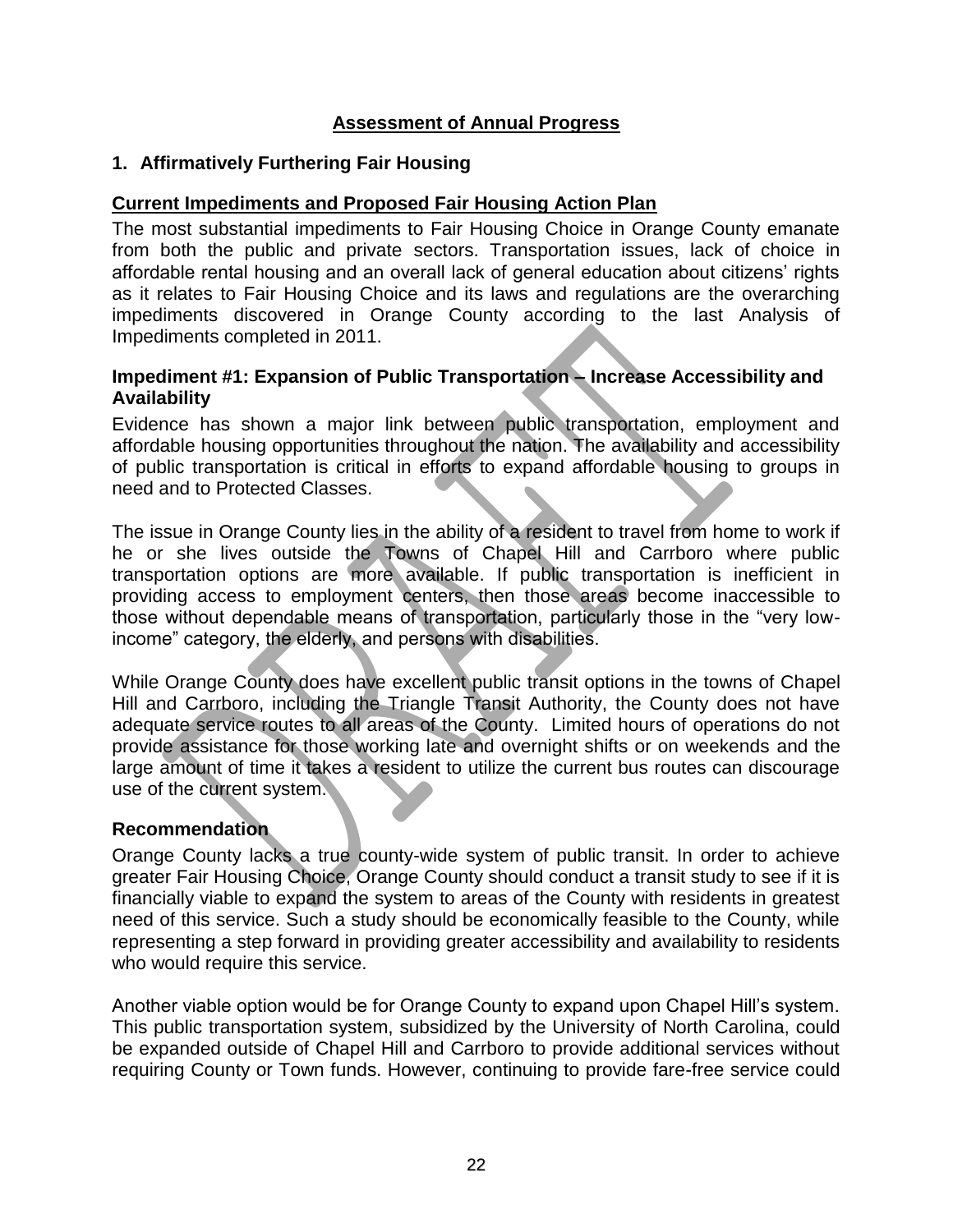be costly and the collection of fares for service outside of Chapel Hill may become necessary.

*Current Status: No progress locally but staff has attended a few workshops in the region discussing the importance of linking affordable housing with transportation.*

#### <span id="page-22-0"></span>**Impediment #2: Lack of Public Education on Fair Housing**

The current options for Fair Housing education classes, workshops and informational materials are limited within Orange County. Public opposition to affordable rental and for-sale housing suggests that residents may not fully understand the benefits available with affordable housing.

Education and awareness of fair housing laws is imperative to alleviating housing discrimination. As noted previously in this report, studies have indicated that the more aware residents become, the more likely they will file complaints. Even though close to 75% of respondents to the Fair Housing Survey stated that they were familiar with the Fair Housing laws, the types of discrimination complaints filed with HUD and with Orange County reflect a lack of understanding of the Fair Housing Act or, perhaps, a "not in my backyard" (NIMBY) attitude; in either case the need for increased public education and outreach is apparent.

#### <span id="page-22-1"></span>**Recommendation**

While Orange County and non-profit agencies within the county have promotional and educational materials readily available, in order to truly remove this impediment, the County needs to work with non-profit agencies to conduct further educational and outreach campaigns in order to target housing providers and consumers using multiple media vehicles in English, Spanish and other languages common to Orange County residents pursuant to the County's Language Access Plan.

Orange County should contact the Community Reinvestment Association of North Carolina or the North Carolina NAACP to conduct testing and to follow-up on investigations of housing discrimination complaints filed with the County or HUD. Additionally, Orange County may want explore the potential for a partnership agreement with Legal Aid of North Carolina, which is establishing a fair housing testing program. Financial or in-kind support for Legal Aid's testing program could enable the organization to perform testing in Orange County while also contributing to its efforts to establish a new statewide testing program. Another alternative would be for the County to train and equip its Human Relations Commission to perform testing in the jurisdiction. When fair housing complaints are successfully litigated or settled, Orange County should draw attention to the outcome, perhaps seeking to have the results published in a local media outlet to strengthen public knowledge and awareness of Fair Housing laws.

In interviews with local affordable housing non-profits, the universal recommendation for combating NIMBYism was to communicate with and educate residents.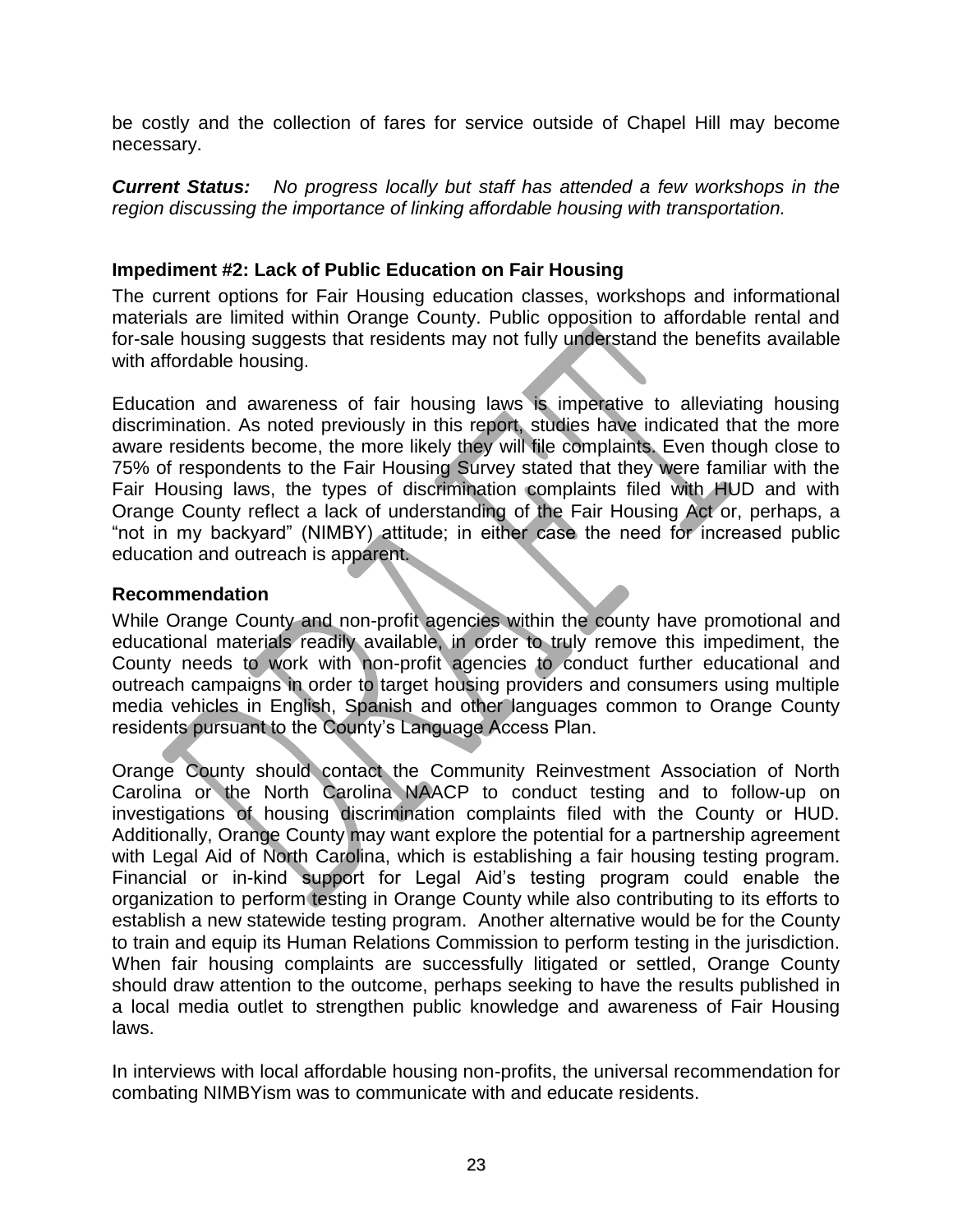<span id="page-23-0"></span>*Current Status: Staff engaged in approximately thirty-eight (38) outreach and educational activities including workshops, public events and presentations; Printed educational materials were translated in Spanish and the Southeast Asian Karen and Burmese language and have been delivered to various non-profit and governmental agencies; Public Service Announcements were aired on the local FM station (WCHL); and advertising has continued on Chapel Hill Transit buses.* 

#### <span id="page-23-1"></span>**Impediment #3: Infrastructure and Available Developable Land**

The lack of available developable land could potentially pose negative consequences for Orange County. Because of this scarcity, the cost of available land continues to increase. This diminishes the opportunities to provide affordable housing for residents of Orange County because it places a high base price on a home prior to any construction commencing.

For example, if a parcel of land costs \$50,000 for a third of an acre, the type of housing that can feasibly be constructed by a for-profit developer will be limited to more expensive housing types. Without providing heavy incentives, private developers will continue to produce housing units at the market average or higher.

The limitation of infrastructure outside the incorporated areas has contributed to the cost of available land being high. The Urban Services Boundary does not allow for the development of infrastructure within much of Orange County. This restriction not only reduces the amount of developable land available, but it also drives up the occupancy rates of existing housing, in turn raising rental and homeownership costs.

#### <span id="page-23-2"></span>**Recommendation**

Orange County should incorporate incentives to encourage developers to build affordable housing; including adopting an inclusionary zoning ordinance similar to Chapel Hill's that requires 10% of all housing developments to be affordable units. Also, continuing to fund non-profit housing developers and incorporate their programs into the County's strategic plan in order to provide sufficient inventory and choice relative to affordable housing would be beneficial to proving more Fair Housing Choice.

Orange County should review its policy for developing affordable housing and develop a "base price" for affordable single-family and multi-family housing units that coincides with HUD's definition of affordable and that is based on the Area Median Income.

In addition to the aforementioned recommendations, another viable option would be to expand available services to include a strategy and mechanism for acquiring and banking land as parcels become available over time. The County could purchase strategic parcels of land, bank them, and eventually sell or donate them to local nonprofit housing developers for future affordable housing development.

Raising the maximum residential building height limit, which is currently set at 25 feet even in the densest residential zones, would ease the effects of land scarcity caused by the Urban Services Boundary. Taller multi-family buildings allow developers to defray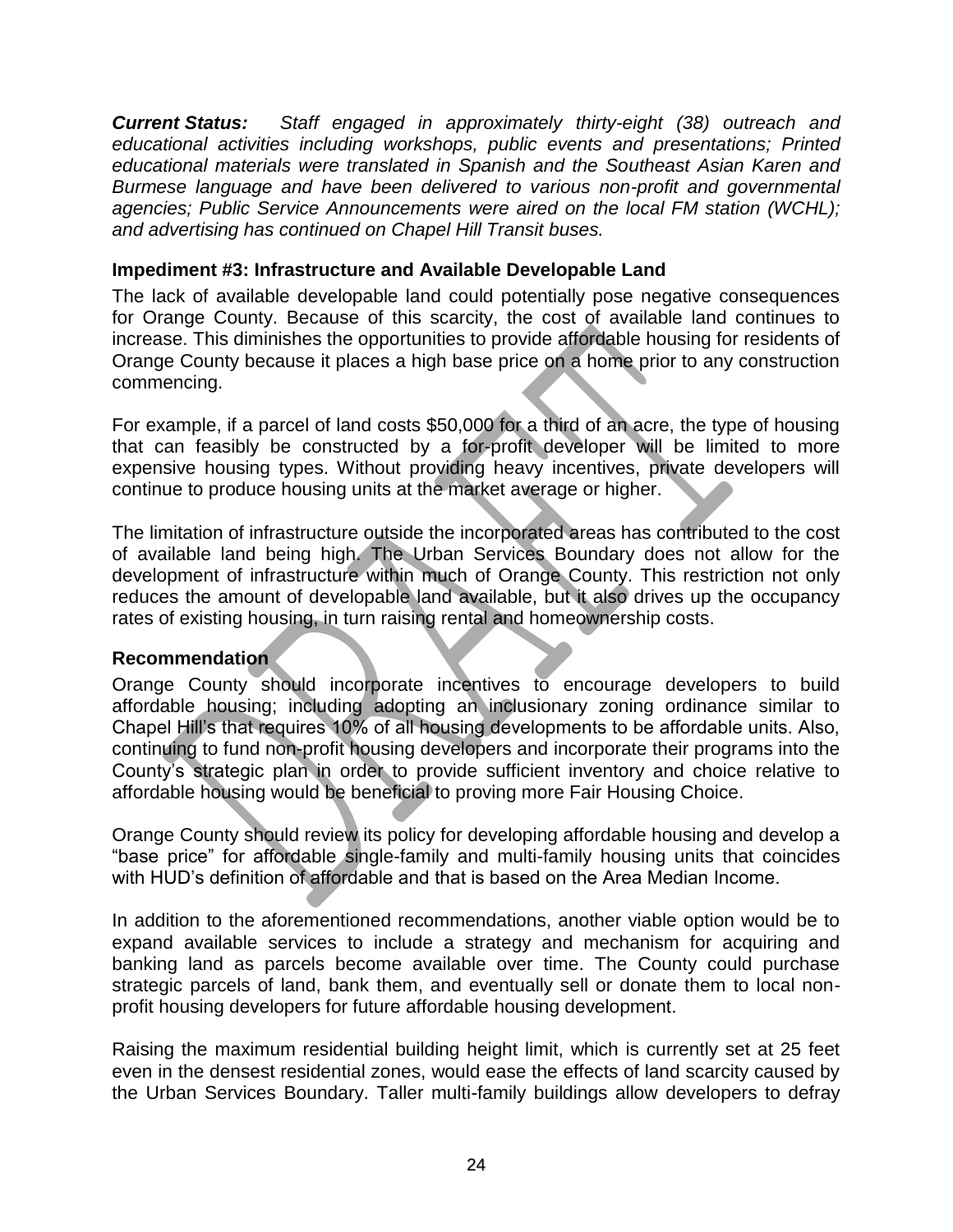the high cost of land across a greater number of housing units, a strategy making affordable housing development more feasible. Technology advances that may be out of the mainstream can permit new developments to make only minimal demands on municipal infrastructure. Local permitting authorities should consider the viability of such technology as rainwater harvesting, grey-water systems, solar energy, and geothermal heating and cooling, which could allow growth outside the Boundary with little to no impact on municipal resources. As a last resort, the County may also consider waiving certain restrictions imposed by the Boundary for housing development that meets a County standard for fair and affordable housing.

#### *Current Status – Limited progress.*

#### <span id="page-24-0"></span>**Impediment #4: Zoning and Regulatory Issues**

Closely linked to Impediment #3, zoning and regulatory issues can become prohibitive in the development of fair and affordable housing. According to housing developers, both in the non-profit and private sector, the length of time to get a housing project approved can be quite lengthy and expensive. Several non-profit housing developers interviewed for this analysis indicated that the average length of approval for a housing subdivision is between two and three years. The predevelopment costs, or soft costs, can be as high as \$500,000 with impact fees of \$12,000 or more for each home built. This poses a serious problem in the development of fair and affordable housing as most housing developers cannot absorb these costs to keep housing affordable.

Orange County's zoning ordinance places an impediment on the location of group homes within the County. The ordinance's preference for smaller family care homes may be a viable alternative to group homes that ensures access to fair housing choice, but further research and analysis is necessary.

Orange County residents who are addicted to or recovering from addiction to alcohol or drugs are specifically excluded from the zoning ordinances group home definition and would be required to live in a "Rehabilitative Care Facility", a facility not allowed in any residential zone. This restrictive zoning represents an outright impediment to the fair housing choice of these persons and corrective action is necessary.

#### <span id="page-24-1"></span>**Recommendation**

The County and towns (Chapel Hill, Carrboro and Hillsborough) need to evaluate the effectiveness of the current permitting process and should consider a more expeditious process that would be less costly and time-consuming for both the developers and the government.

To assist with non-profit developers, the County and Towns could reduce or eliminate the impact fees or shorten the entire process. Providing subsidies through federal and local funds should also be considered in the development of fair and affordable housing.

An amendment to the County's zoning ordinance that would allow persons addicted to or recovering from addiction to alcohol or drugs to reside in residential zones should be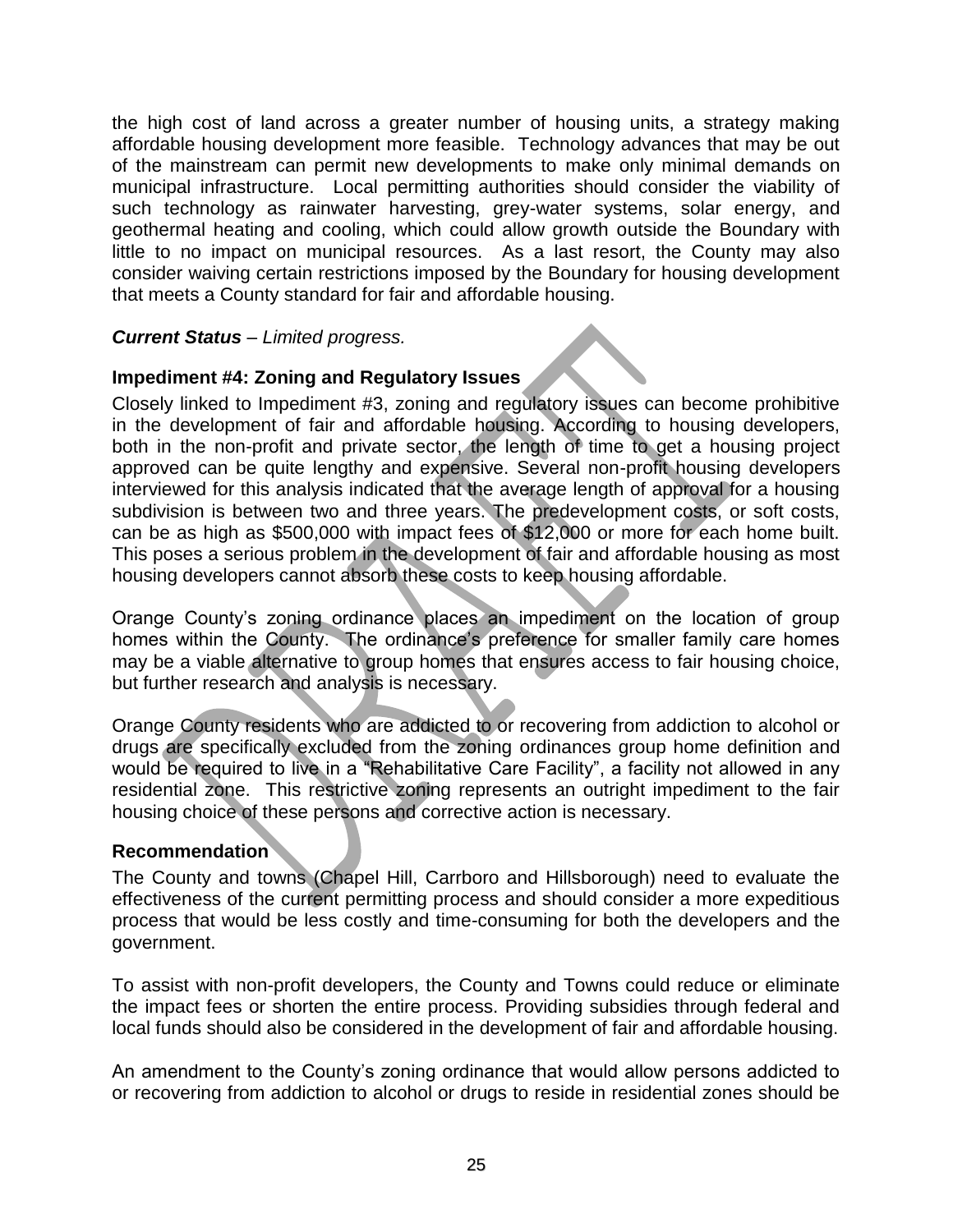considered. The Orange County Department of Housing, Human Rights, and Community Development, with counsel and appropriate partners, should initiate the process of developing such an amendment and advocating for its passage.

*Current Status – The Towns of Chapel Hill and Carrboro are exploring ways to encourage the development or re-development of affordable rental housing in the community through their respective Affordable Housing initiatives. The County is currently assessing the need for an affordable housing bond referendum to address this need.*

#### <span id="page-25-0"></span>**Conclusion**

While Orange County is working towards achieving Fair Housing Choice for its residents, there remain impediments that must be researched and resolved in order to affirmatively further fair housing choice.

The Analysis of Impediments to Fair Housing Choice is an attempt to identify obstacles to fair housing access in Orange County, as well as to offer viable recommendations as to solutions to these impediments. The recommendations provided in this report will provide a framework for the County's Fair Housing Action Plan. In some cases, evidence was insufficient to substantiate an impediment but the possibility that an impediment exists was raised by the data examined in this analysis. In such cases, additional research is recommended in order to determine whether an impediment truly exists and to assess its scope. For example, in the section of this analysis concerning Home Mortgage Disclosure Act [HMDA] data, it was noted that discrimination against Black mortgage borrowers may exist in Orange County. However, race could not be isolated as the sole variable in this analysis and a focused, proactive testing program is recommended. Further research into the role of the County's zoning ordinance in restricting the location of group homes, to include economic analysis of the cost differences between group homes and family care homes is also recommended.

In addition to recommending further research in some areas, in other areas where an impediment has been identified, this report proposes specific recommendations to assist the County in overcoming the impediment. It is recommended that the County focus on addressing the current needs for public transportation, increase fair housing educational opportunities for residents, implement a fair housing testing program, and continue to support and fund fair and affordable housing development. It is also recommended that the County and towns look at their regulations and permitting processes to reduce any barriers to the development of fair and affordable housing. Addressing these recommendations can assist Orange County in achieving the reality of a community that truly has Fair Housing Choice.

It is a choice between complacency and proactively furthering Fair Housing Choice. The correct choice will prove Orange County citizens and government can work together to build a strong and vital community that is serving today's needs while planning for the challenges and opportunities of tomorrow.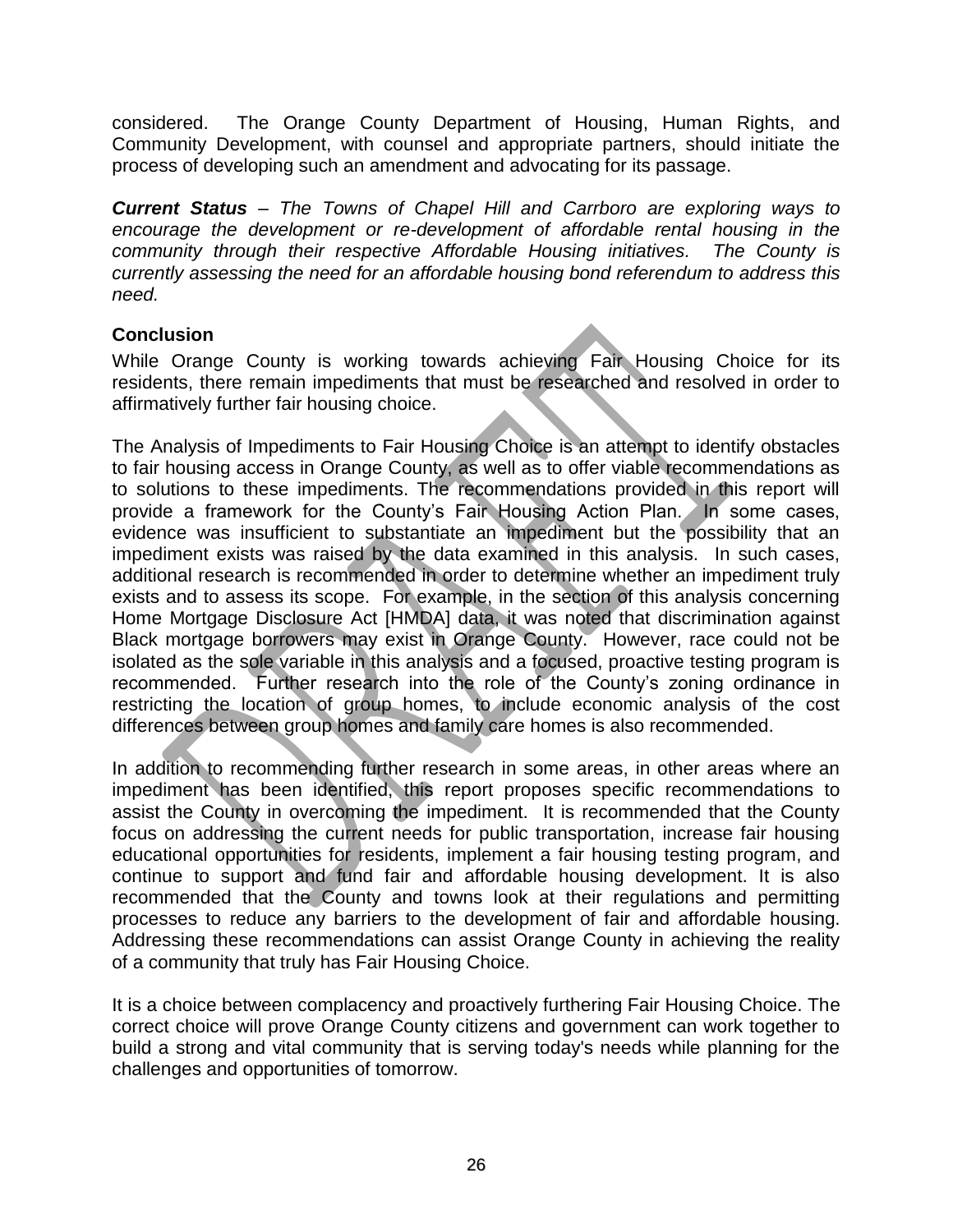#### **Additional Activity (FY 2014-2015)**

- 1. The Orange County Department of Housing, Human Rights and Community Development accepted six (6) fair housing complaints and closed four (4) in the fiscal year 2014– 2015. An additional two (2) complaints are expected to be settled.
- **2.** Conducted eleven fair housing workshops or presentations to non-profit community based organizations in the County as well as tabling at local festivals and fairs. Participated in three (3) Regional Housing Month programs.
- 3. Assisted the Human Relations Commission with 1) Human Relations Month activities; 2) the  $25<sup>th</sup>$  Annual Pauli Murray Award Ceremony; 3) Annual Community Read and 4) Monitoring human rights and relations issues an advising the Board of County Commissioners as necessary.
- 4. Community outreach is a direct result of the increased number of fair housing inquiries (27) and complaints accepted for investigation.
- 5. Created and distributed fair housing brochures translated in Burmese and Karen languages and participated in fair housing outreach activities in partnership with the Karen Community.

#### <span id="page-26-0"></span>**2. Affordable Housing**

The County's progress in meeting the objective of providing affordable housing is articulated in the previous discussion of progress toward five-year and annual goals.

#### **Continuum of Care Activities**

The Chapel Hill/Orange County Continuum of Care is comprised of housing and service providers, local government agencies and officials, and community volunteers working together to prevent and end homelessness in Orange County. As a CoC, the coalition has raised the awareness of the need to build and support a local emergency shelter, transitional housing, and permanent supportive housing.

A point-in-time count was conducted in January 2014 which revealed that there were at least 108 homeless people in the County, including 23 identified as chronically homeless. The CoC recognizes, however, that inclement weather affected this year's count and estimates that the population of homelessness is greater. This conclusion is based on the theory that people were "doubled up" or "couch surfing" during this period.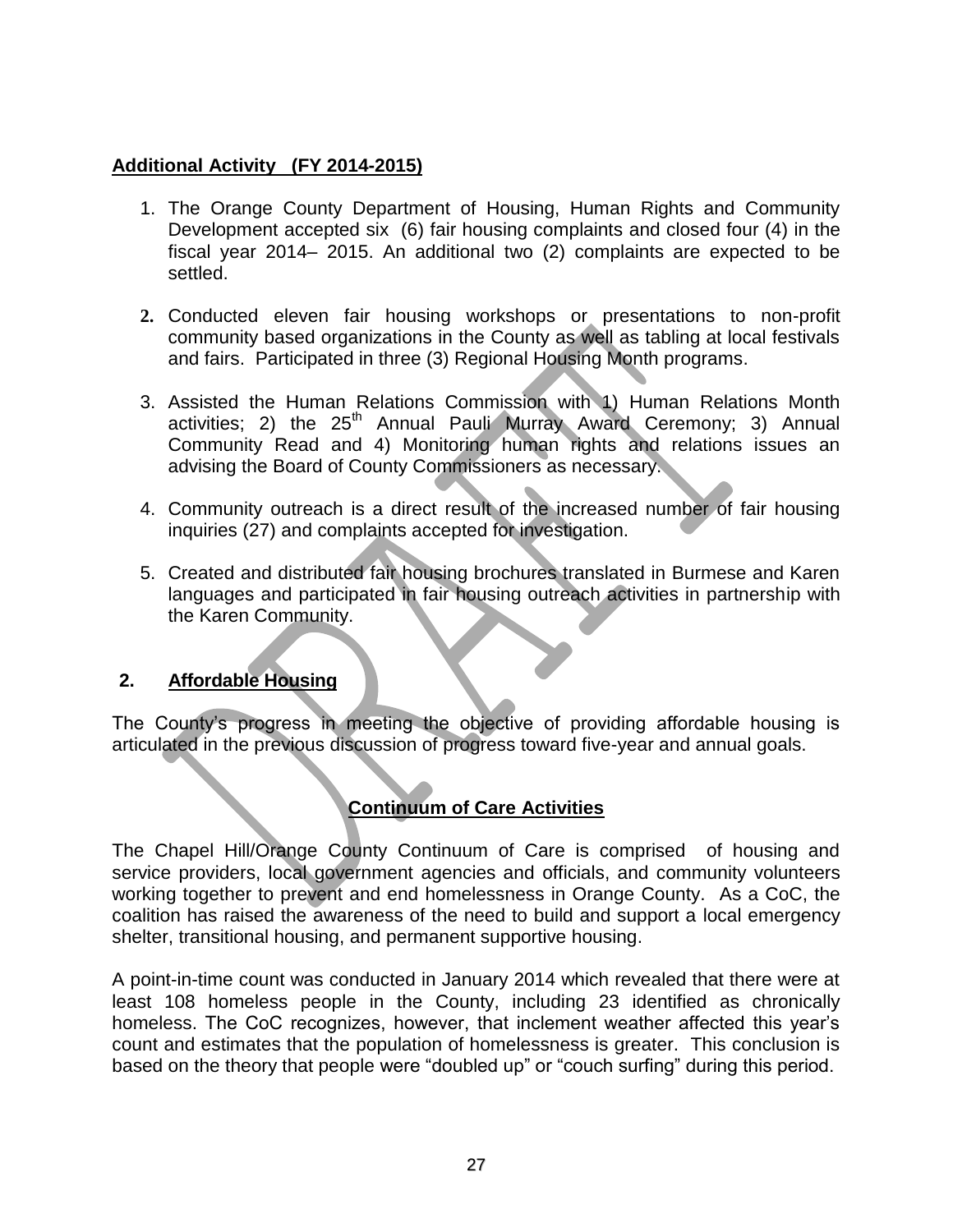In 2014, the CoC received \$450,000 in HUD funding for permanent support housing for people who are disabled and chronically homeless. The projects are administered by Cardinal Innovations and the UNC Center for Excellence in Community Mental Health. Additionally, the Orange County Department of Social Services (DSS) and the Inter-Faith Council for Social Services (IFC) received an Emergency Solutions Grant (ESG) of approximately \$160,000. These funds will support the Rapid Re-Housing Program administered by DSS and the emergency shelter program administered by IFC. Finally, the CoC planning award of \$7,778 was approved for the development of a Coordinated Assessment system. These and other programs and activities are within the CoC's primary goal of building a strong, coherent system of care for the homeless throughout Orange County and to increase access to permanent housing for homeless and lowincome families.

#### **Partnership to End Homelessness**

In March 2007, the OCPEH Steering Committee approved a 10 Year Plan to End Homelessness in Orange County. The plan was revised in 2013. Now known as the Orange County Plan to End Homelessness, it establishes strategies to increase the supply of housing, employment and essential services to homeless persons and those at risk of homelessness. Embodying the concept of "partnership," OCPEH has implemented a Jobs Partnership program and a Support Circles program – both of which are now being administered by local nonprofit agencies (Community Empowerment Fund and Inter-Faith Council for Social Services, respectively). Both programs match volunteers with homeless persons or those at risk of homelessness to transition into self-sufficiency.

The OCPEH Leadership Team and other committees continue to evolve in response to changing needs and the nature of homelessness in our community. The 100,000 Homes Taskforce and the Data and Grants workgroups are the primary subcommittees; time-limited workgroups spin off from these committees to address current unmet needs (e.g., Case Management and Ending Veteran Homelessness workgroups). The Project Connect Planning Committee is another standing committee. The Support Circles, Job Partners and Outreach committees have spun off other agencies.

#### <span id="page-27-0"></span>**Emergency Shelter Assessment**

The Inter-Faith Council for Social Service (IFC), a local non-profit agency, began providing shelter for Orange County's homeless population in 1985. The shelter facilities are Community House (for men) and HomeStart (for women). It is designed to provide short-term emergency shelter. During fiscal year 2014-2015, the Inter-Faith Council provided 50 ES beds for men (20 overflow for bad weather nights) and 14 for women (2 overflows). The ES facility for men, Community House, will close in 2015 and convert to an interim housing facility for men in a new building that will emphasize rapidly re-housing men in permanent housing.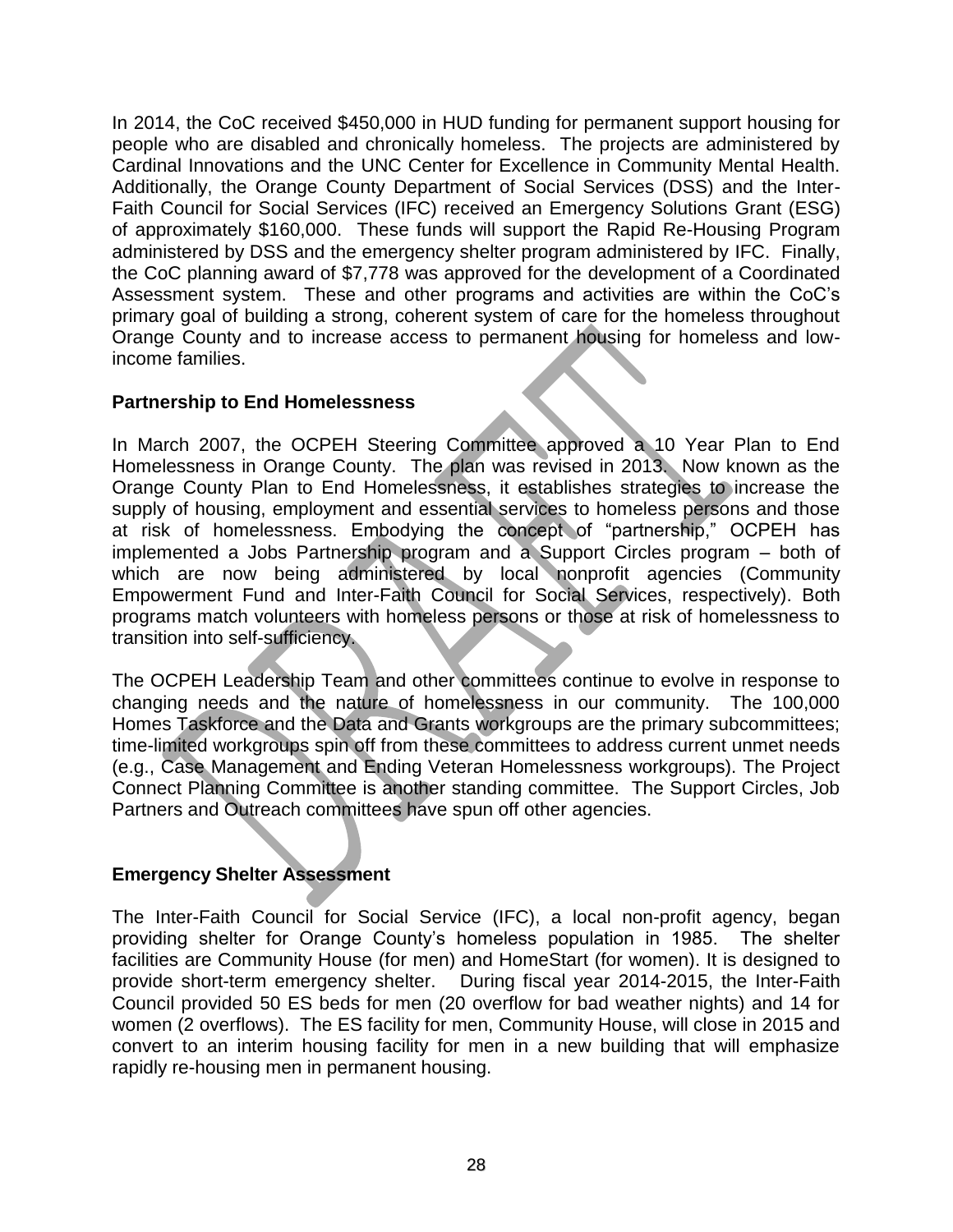IFC provides the only physical emergency shelter in Orange County. Orange Congregations in Mission (OCIM), a Hillsborough based non-profit organization, provides crisis relief services for Orange County residents at risk of homelessness or struggling with difficult life situations. Services include a food pantry, medicines, and rent and utility payment assistance. There are currently no shelters in Orange County specifically for battered women and victims of domestic violence. However, there are such shelters in the neighboring counties of Durham and Chatham.

#### **Transitional Housing Assessment**

In addition to providing emergency shelter, IFC's HomeStart facility houses a transitional housing program for up to 10 homeless families of women and children. By offering both emergency shelter and longer term housing options, HomeStart helps homeless individuals meet their basic needs, and provides greater opportunities to address the families' root causes of homelessness.

#### **Homeless Outreach and Rehousing Program**

Housing for New Hope is a local non-profit organization that has provided homeless outreach in Orange County since 2008. The Homeless Outreach (PATH) Program provides assertive outreach targeted to chronically homeless and mentally ill individuals living on the streets, in the woods, under highway overpasses, and in abandoned buildings. These individuals are then connected with necessary services including housing, mental and medical healthcare, and substance abuse treatment. The Re-Housing Program assists homeless individuals and families obtain and maintain a home. It targets services to individuals who have been homeless for a long time and who are at 30 percent or below area median income.

During 2014-2015, Housing for New Hope dedicated 2 homeless street outreach workers – one a peer specialist – to outreach and assist homeless individuals in obtaining permanent housing, and provided more than \$20,000 in financial assistance for rent and other needs.

#### **Other Actions**

#### **A. Underserved Needs**

The County's progress in meeting underserved needs is articulated in the previous discussion of progress toward five-year and one-year goals.

#### **B. Foster and Maintain Affordable Housing**

The Orange County Affordable Housing Advisory Board (AHAB) has been active since October 2001 and is charged with assisting the Board of Commissioners with the following:

◆ Prioritizing housing needs;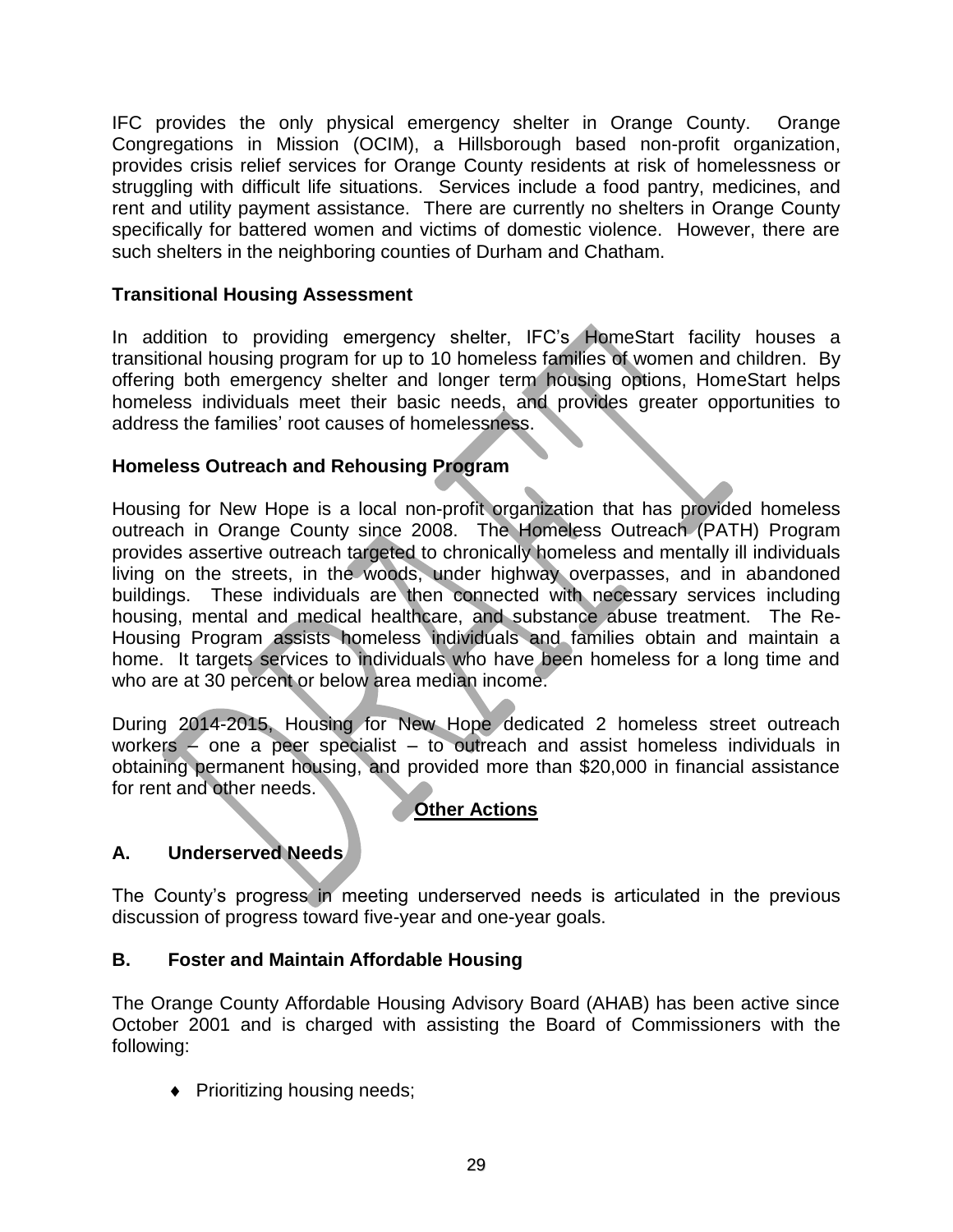- Assessing project proposals;
- Publicizing the County's housing objectives;
- Assisting in the implementation of the strategies contained in the FY 2001 Commissioners Affordable Housing Task Force Report;
- Monitoring the progress of local housing programs;
- ◆ Exploring new funding opportunities;
- Generally increasing the community's awareness, understanding, commitment to and involvement in a comprehensive program of initiatives to increase the amount of attractive affordable housing;
- Other housing-related items identified by the Board of Commissioners.

During the last fiscal year the Board has drafted a plan to address the need of a housing resource network and will present affordable housing options to the Board of Commissioners.

#### **C. Eliminate Barriers to Affordable Housing**

*The Consolidated Plan for Orange County identifies the following barriers to affordable housing:*

The Orange County Consortium's supply of affordable housing is dictated by a variety of factors, including:

- Affordability and Availability of land and infrastructure
- Developer preference for high-end housing
- Government regulations (the Urban Services Boundary, Zoning Ordinances)
- High Fees (Impact Fees)
- Length of Permitting Process

These factors present obstacles to the development of affordable housing in Orange County and the Towns of Chapel Hill, Carrboro and Hillsborough. Zoning incentives offered to developers may help to overcome these obstacles.

#### **Local Response**

Orange County enacted a density bonus for affordable housing in 1990, allowing up to 50% increase in density for developments that build affordable units that are sold to qualifying low and moderate-income households.

In June 1993, the County adopted an ordinance establishing a system of impact fees to be collected in Orange County as well as the municipalities in the County. Presently, the fee is \$11,423 for single-family units in the Chapel Hill-Carrboro school district and \$1,286 for the multi-family units. In the Orange County School District, the fee is \$5,623 and \$1,743 respectively. Revenue generated is used to finance a portion of the cost of new public school space created by new residential growth. Before enactment, the Board of Commissioners acknowledged the need to establish a policy to cover low-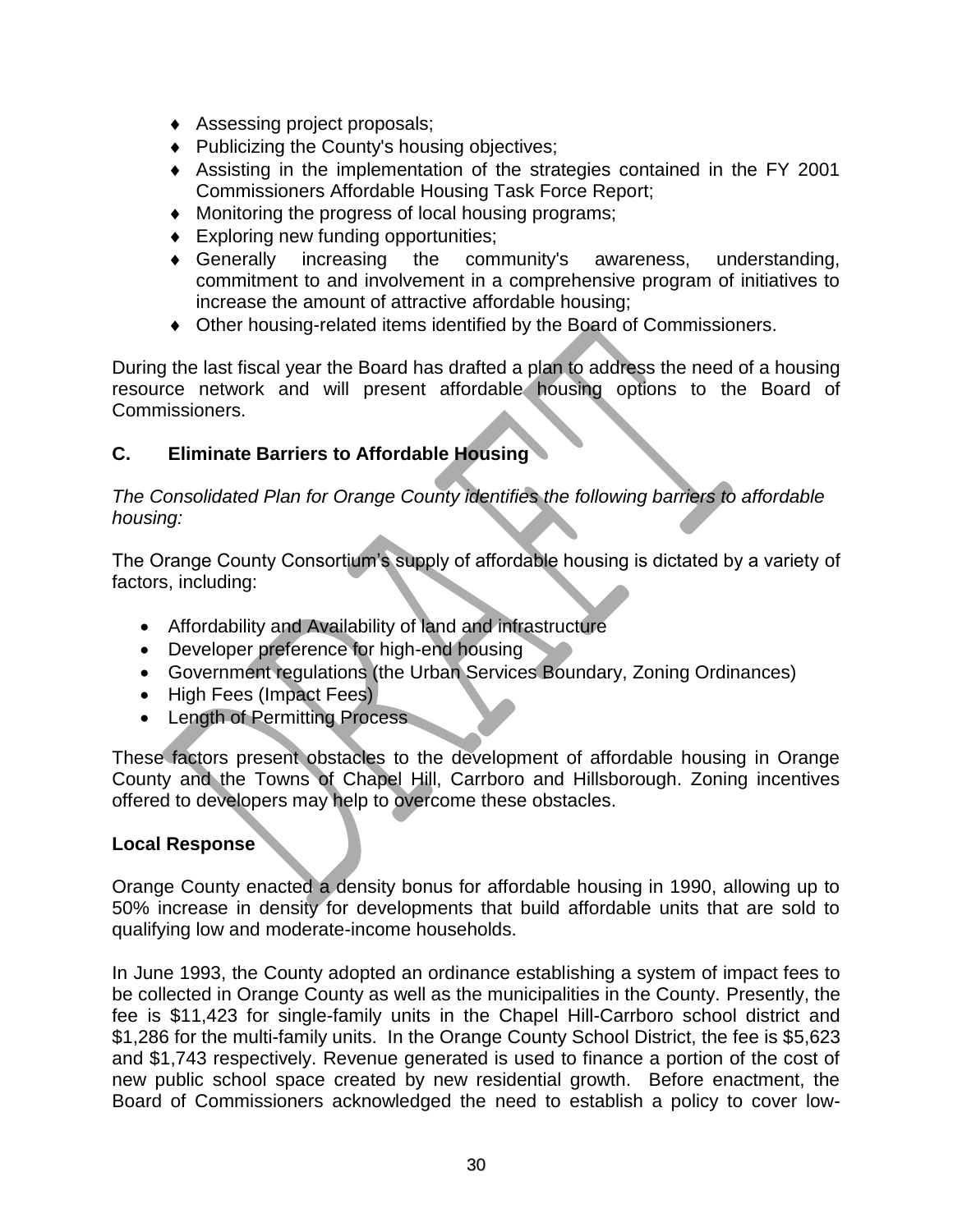income residential construction. The Board of County Commissioners has adopted a policy for reimbursement of impact fees for non-profit housing organizations serving first-time homebuyers at 80% and below of median income within budget restraints. On March 4, 1998, the Board of County Commissioners approved a policy revision to include rental housing developed by non-profit organizations. As of June 30, 2013, approximately \$1.2 million dollars has been provided by Orange County for impact fee reimbursements to new affordable housing developments.

On March 6, 2000, the Chapel Hill Town Council passed a resolution to increase the availability of affordable housing for low- and moderate-income households in Town. The policy states the Council's expectation that any rezoning requests with a residential component incorporate a 15% affordable housing feature into their plans with a mechanism to ensure ongoing affordability. Most developers with rezoning requests work with the Community Home Trust to market these homes to persons earning less than 80% of the median income. In January 2009, the Council modified this policy to allow the Council to accept a payment-in-lieu of providing affordable housing, and to require applicants to submit an affordable housing plan to the Town for approval.

Since policies that require the development of affordable housing have been adopted in Chapel Hill, 368 units of affordable housing have been approved by the Town Council, with 228 built to date and occupied by lower income households. In lieu of providing affordable housing, the Council has approved payments totaling over \$3.6 million from developers, with -over \$1 million received to date. Funds received are used for Councilapproved activities that support the development and maintenance of affordable housing in Chapel Hill.

On June 21, 2010, the Chapel Hill Town Council enacted an Inclusionary Zoning Ordinance. The Ordinance had an effective date of March 1, 2011 and, requires that most residential developments of five or more units contribute to the Town's affordable housing and to provide 15% (10% in the Town Center) of the units at prices that are affordable to low- to moderate-income households. The Ordinance also requires units to remain affordable for at least 99-years. The Ordinance also provides the Town Council to approve one of the following alternatives to development of on-site affordable housing if they determine that the alternative better achieve the goals of the ordinance: (1) Land dedication; (2) dedication of existing units; (3) off-site construction; or (4) a payment-in-lieu of housing-: (5) or an alternative solution that better achieves the goals of the Town's Comprehensive Plan.

In Carrboro, the zoning ordinance offers flexibility in the design of infrastructure, and includes a wide variety of allowable housing types, including mobile homes, modular homes, townhouses, and condominium developments. The review process is streamlined to avoid unnecessary delays, and the resulting supply of affordable units is relatively large.

In Hillsborough, while density bonuses are not provided for in the Zoning Ordinance, other regulations are supportive of affordable housing including numerous overlay and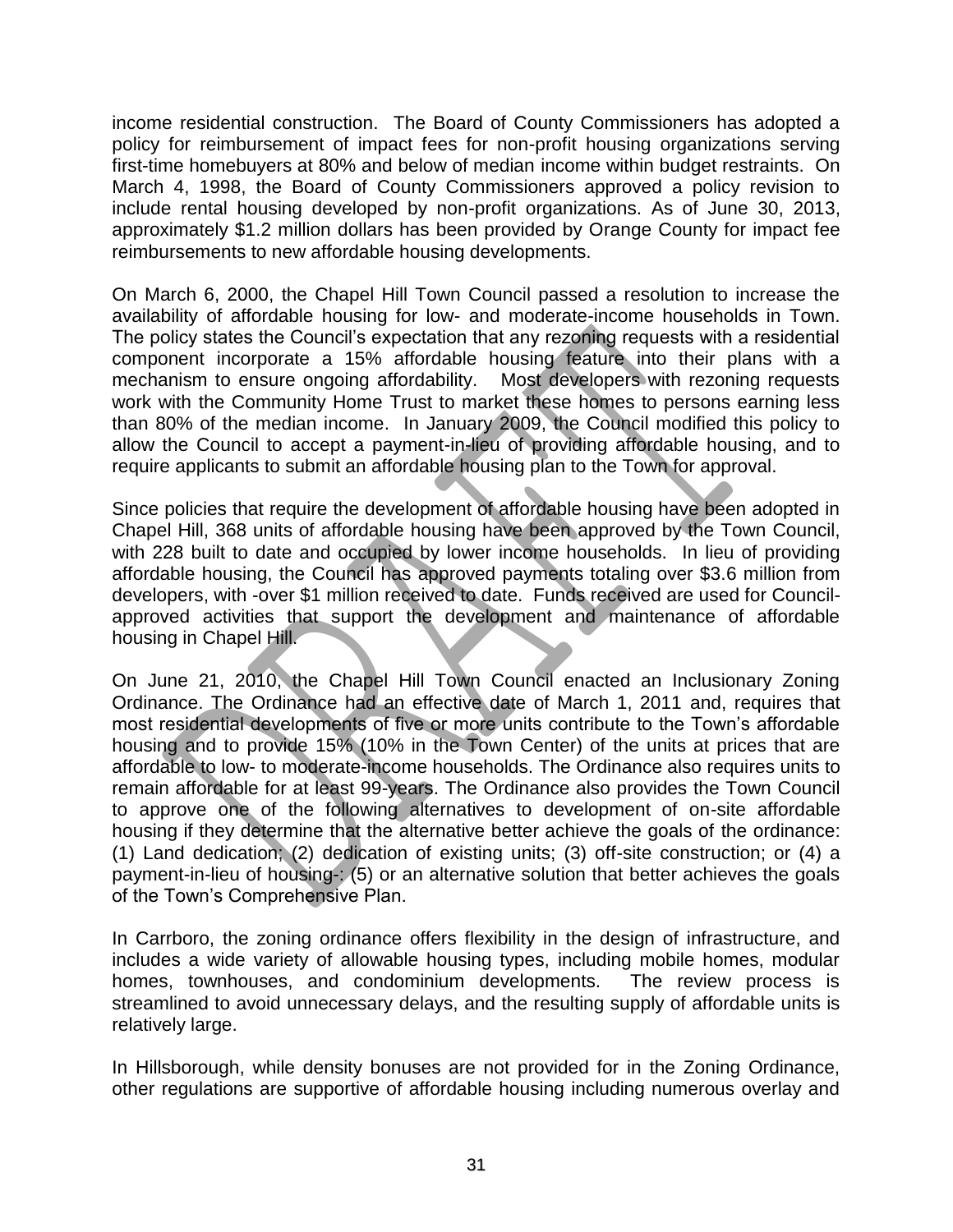mobile home park districts that allow singlewide mobile homes. Also, doublewide mobile homes, duplexes and modular homes are allowed in all residentially zoned areas including the Historic District. Site plan review for multi-family development is expedited by the use of consultants and approvals can generally be obtained in about three months. Further, the Orange County zoning regulations allow numerous housing types in residential districts including mobile homes, duplexes, and modular homes. This is allowed in approximately 350 square miles of the 400 square miles in Orange County.

#### <span id="page-31-0"></span>Affordable Housing Fund

The Town of Chapel Hill's Affordable Housing Fund was created in 2002. Eligible uses of the Fund include: (1) acquisition of property; (2) rehabilitation of property for homeownership or rental units; (3) to reduce the sales price of property for homeownership; and (4) to pay the Town's portion of a local match for federal affordable housing grants. All activities must serve households earning less than 80% of the area median income, and can be used for homeownership or rental projects. Payments-in-lieu of providing affordable housing are directed to this fund. To date, the Council has accepted or approved payments totaling \$3.6 million for eligible uses.

#### Town of Chapel Hill Affordable Housing Strategies

In -2011, the Chapel Hill Town Council adopted an Affordable Housing Strategy,-Staff engaged in a process to develop a comprehensive understanding of the populations, organizations, housing types, and barriers that comprises the affordable housing system in Chapel Hill. The goal of the Strategy is to provide policy guidance to developers, the community and to staff regarding the Council's affordable housing goals and expectations.

In 2014,Chapel Hill Town Council adopted an Affordable Rental Housing Strategy.-The goal of the Strategy is to –document the need for affordable rental housing in Chapel Hill and provides strategies for - increasing the supply of affordable rental units for a variety of income levels. The Strategy was developed by a committee appointed by the Mayor which includes elected officials, private and non-profit developers and professionals and affordable housing advocates.

#### **Gaps in Local Institutional Structure**

<span id="page-31-1"></span>There continues to be a need for a "housing clearinghouse" that can aggregate information regarding available housing resources in the County. Additionally, there is a need for a centralized post-purchase counseling program for first-time homebuyers particularly those in distress.

#### **PHA Participation/Role**

#### **Conventional Public Housing**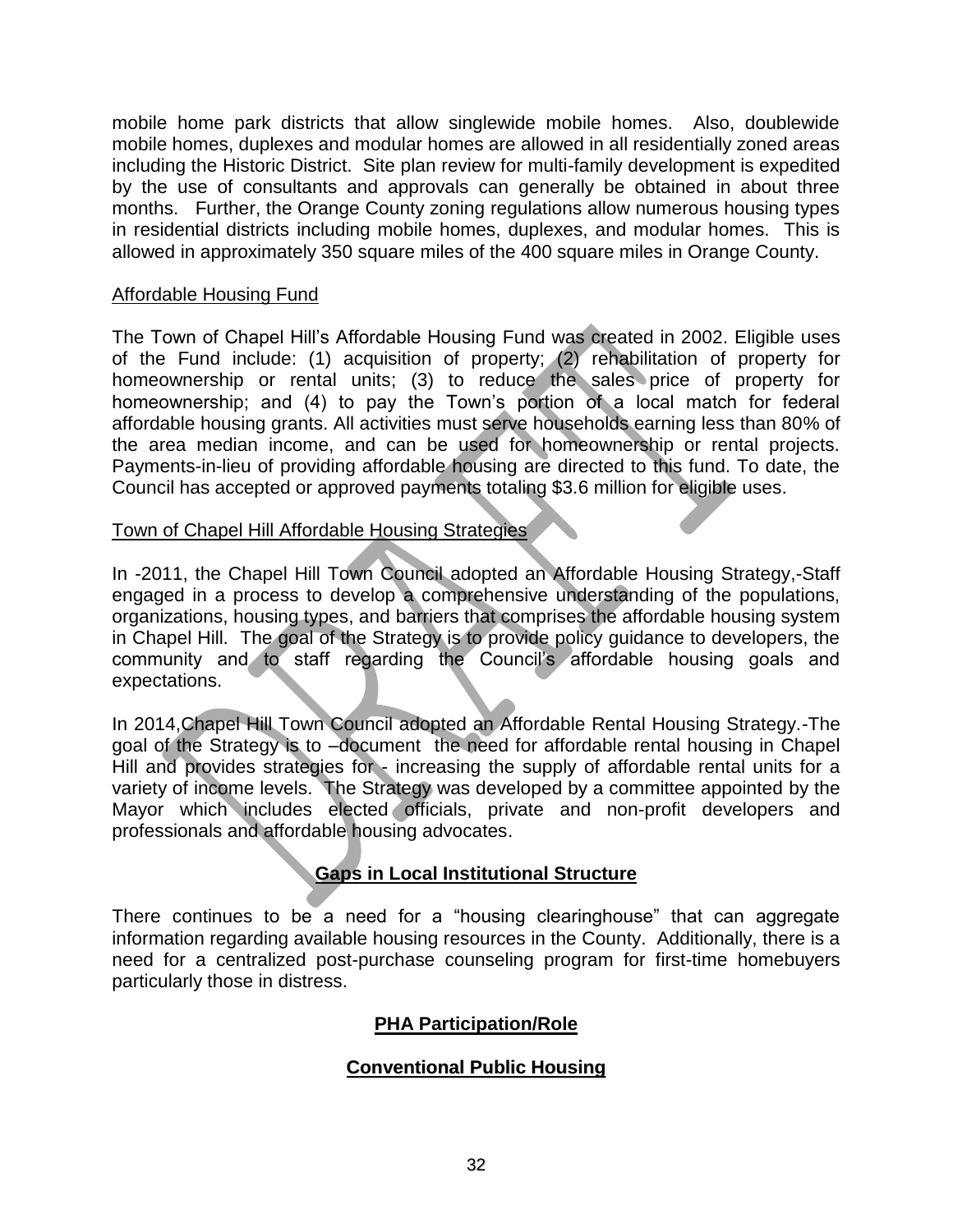The Town of Chapel Hill maintains three hundred and thirty six, one and two story public housing units located at thirteen (13) different sites throughout Chapel Hill and Carrboro. Currently, eight hundred and two individuals live in public housing units maintained by the Town of Chapel Hill. There are two hundred and ninety-six households on the waiting list. The majority of the public housing units have two and three bedrooms. The various locations of units throughout Town eliminate isolation of public housing residents from the remainder of the community.

The Chapel Hill Town Council is committed to renovate and modernize the Town's public housing communities, and has adopted a five-year plan for public housing renovations. Both federal Capital Fund Program and Community Development Block Grant funds will be used to complete the renovations. Comprehensive Renovation includes the abatement of asbestos, replacement of windows and screens, replacement of interior and exterior doors, replacement of furnaces, replacement of floor tiles, replacement of bathtub liners and surrounds, bathroom fixtures, plumbing and electrical upgrades and interior and exterior painting.

#### <span id="page-32-0"></span>**Section 215 Housing for Rental and Homeownership**

No activity to report.

#### **Public Housing Resident Programs and Services**

#### <span id="page-32-1"></span>**I. Community Centers**

The Town is in the process of designing new programming for the community centers located in the public housing communities. We expect to provide programs and services geared toward middle- and elementary-school aged children.

#### **Public Housing Transitional Housing Program**

The Transitional Housing program sponsored by the Town of Chapel Hill Housing Department is designed to prepare public housing families for the move from public housing to private market housing, including homeownership and private market housing.

The basic design builds upon the concept of putting a family into a house and replicating the private market environment. During a family's tenure in the program, they are responsible for many of the tasks and duties that they will encounter when they move out of subsidized housing. However, during their tenure, the Housing Department provides a safety net of resources to enhance their ability to successfully make and prepare for the transition.

The Town of Chapel Hill has purchased three homes for the program. The homes are located outside of the Town's conventional public housing neighborhoods, as will all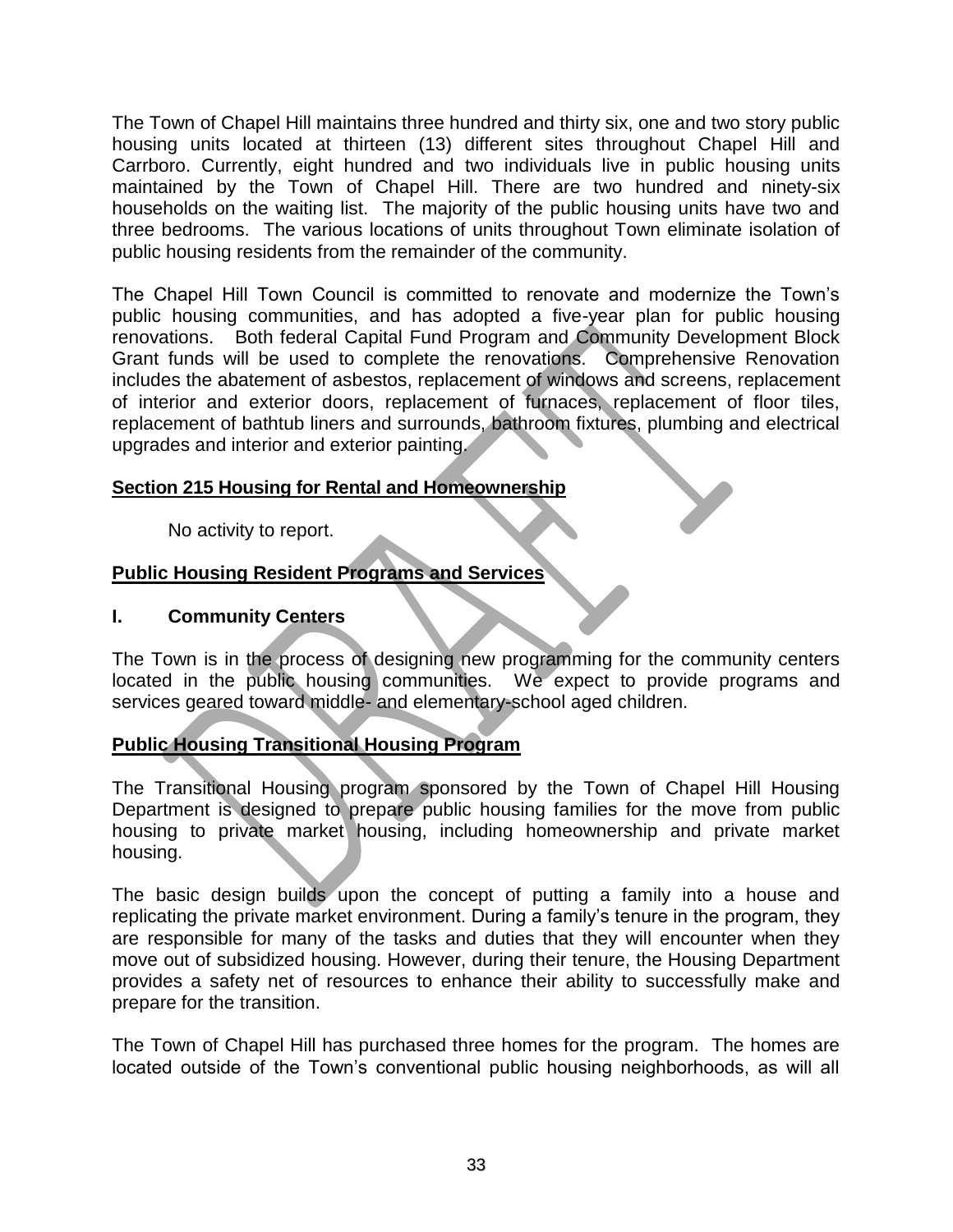homes purchased for use in the program. All of the houses are occupied. Program participants have up to five years to prepare for the move to the private market. The Town's goal is to have ten (10) homes over the course of five (5) years.

Key features of the program include:

- Family's goal is to live in the private market, optimally as a homeowner
- Family must have sufficient income to afford at least \$450.00 in monthly rent
- Family rent will not increase although family's income may increase
- Twenty percent (20%) of monthly rent is deposited into an escrow amount, available to the family when it completes the program
- Family participates in workshops and classes on such topics as financial management, homeownership, and maintenance.

# **Orange County Public Housing Authority**

The Orange County Housing and Community Development Department operates as the County housing authority and administers the Section 8 Existing Voucher Choice Program for the County including the towns. This program provides rent subsidy to lowincome families leasing standard, independently managed rental housing in the County. The current bedroom mix is as follows:

|                 | <b>OBR</b> |            |  |    | $1BR$   2 BR   3 BR   4 BR   5 BR | 6 <sub>BR</sub> | <b>TOTAL</b> |
|-----------------|------------|------------|--|----|-----------------------------------|-----------------|--------------|
| <b>VOUCHERS</b> | 24         | <b>230</b> |  | 15 |                                   |                 |              |

All publicly assisted units are targeted toward very low (<30% MFI) and low-income (<50% MFI) participants. No units are expected to be lost from inventory due to prepayment, termination of Federal assistance or other reasons.

Currently there are 1252 families on the waiting list for the Section 8 Housing Choice Voucher Program. New vouchers are only issued when there is turnover in the existing program that has an annual rate of about five percent. However, in the past fiscal year the agency has not been able to issue vouchers at that rate because the agency has been operating close to shortfall status due to the high costs of subsidy. As a result, most families wait in excess of four years for assistance. Due to the length of the current waiting list, the list has been closed to new applications since March 2010.

#### **LEAD-BASED PAINT HAZARD REDUCTION**

There were no incidents of lead-based paint in Section 8 housing this year.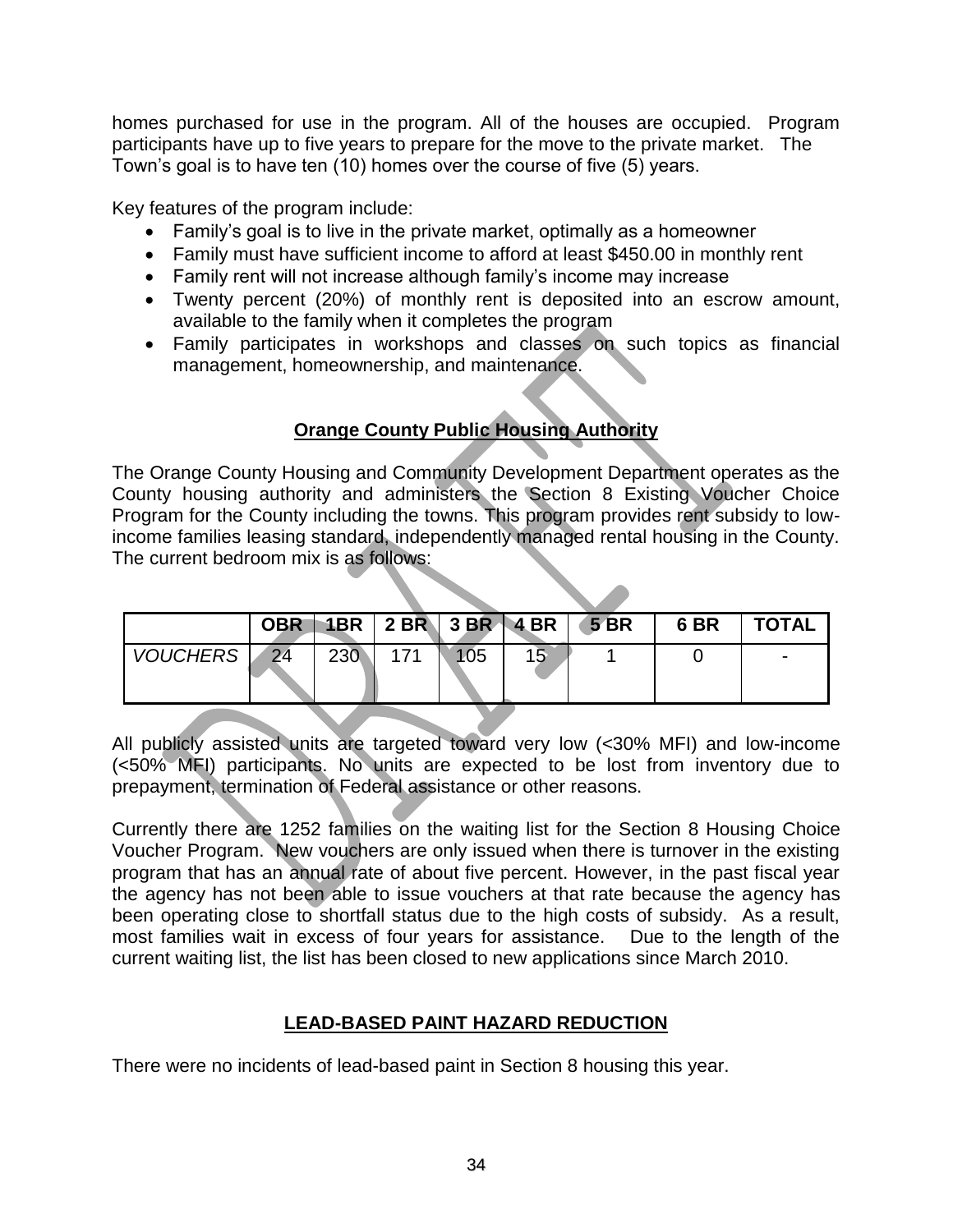#### **ANTI-POVERTY STRATEGY**

<span id="page-34-0"></span>The 2006-2008 American Community Survey Census data reported that 15,318 people in Orange County (14.2%) had incomes below the poverty level—an increase of 3,576 people since 1990. Based on 2000 Census data, 6.2% of families and 14.1% of the total population in Orange County fell below the poverty line. Of all children under the age of 18, 9.0% lived in poverty while 7.4% of all County residents aged 65 or greater had income below the poverty level. Families living below the poverty level were more common in Chapel Hill and Hillsborough, but Carrboro showed a significantly higher percentage of individuals in poverty compared with all other Orange County municipalities.

In addition to housing problems, persons living in poverty often have other social service needs. Many of them lack the basic skills necessary to obtain and hold decent jobs. Some of them are single mothers who need affordable childcare while they seek or maintain jobs. Others need treatment for medical or substance abuse problems. Many of those living below the poverty level are children who would benefit from special programs to address their educational, recreational and self-esteem issues. The sheer number and variety of problems faced by people living in poverty often have a tendency to overwhelm even the most capable and determined people, creating a phenomenon of cyclical, generational poverty.

The high costs of homeownership in Orange County and the lack of safe, affordable rental housing continue to be major challenges for low-income families. Rental households face serious challenges with high cost, inadequate supply, and competition with university students for limited housing stock. Access to transportation or to communities that are practically walkable also presents a difficulty, particularly outside Chapel Hill and Carrboro.

Orange County and the Town of Chapel Hill have targeted significant CDBG and HOME resources within core low-income areas to execute their anti-poverty strategy. These resources will act as catalysts to invite additional public and private investment of capital and services; increase the quantity and quality of affordable housing; and help low to moderate-income residents acquire needed information, knowledge and skills to improve their employment opportunities.

Under North Carolina's Work First initiative, Orange County has developed a local plan to assist those most in need and forms the basis for its anti-poverty activities. Orange County's current Work First population [recipients of Temporary Assistance for Needy Families, TANF] faces major obstacles in obtaining and retaining employment because they are competing for jobs with a highly skilled workforce. Unskilled and semi-skilled workers without a high school diploma or a recent connection to the workforce are unable to obtain jobs that provide a living wage. Barriers such as substance abuse, criminal records and chronic physical and mental health problems have no quick fix. They are resolved as a result of participant commitment, adequate resources and over time. Under the Work First initiative, Orange County will provide the following: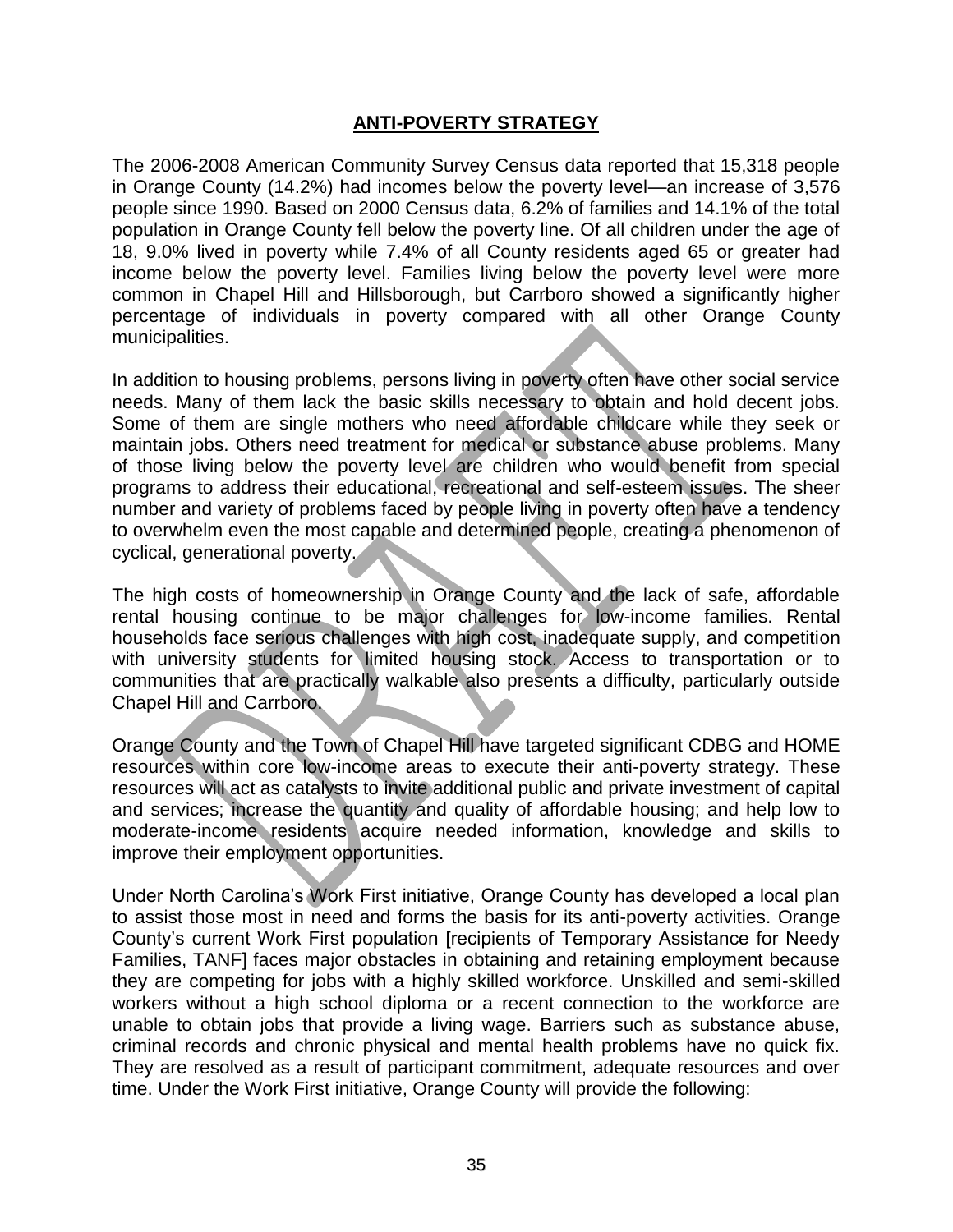- First Stop—provides a continuum of services including job search and job preparedness
- Childcare—provides daycare subsidy payments and assisting with After-School Programs
- Transportation—provides expanded transportation routes, vehicle donations and financial assistance to address transportation needs
- Substance Abuse Services—provides initial screening, assessment, and residential and outpatient treatment services
- Family Violence Option—provides full assessment of domestic violence, counseling and support group sessions, and coordination of services such as emergency housing, transportation and legal services
- Child Welfare Services—provides collaboration of services to ensure the safety and well-being of children
- Emergency Assistance—provides housing, food and utility assistance

The Anti-Poverty Strategy is the unifying thread that ties the housing, homeless, public housing and non-housing community development strategies together as one comprehensive plan for reducing the number of families that fall below the poverty level. In addressing each of the three components below, the Anti-Poverty Strategy simultaneously links and implements the various strategies, goals and objectives contained throughout this Consolidated Plan to promote self-sufficiency and empowerment.

#### <span id="page-35-0"></span>**Improve the Quality and Availability of Affordable Housing**

Eliminating many of the physical signs of poverty is a key element in the anti-poverty strategy. The housing, public housing and community revitalization initiatives work toward fulfilling this goal. The County and Town will direct significant resources toward the creation of affordable housing and coordinating the efforts of local nonprofit and forprofit providers. Affordable housing is the foundation for achieving self-sufficiency.

#### <span id="page-35-1"></span>**Provide For and Improve Public Services**

Important long-term goals in the strategy to reduce and eliminate poverty include providing services to residents. Specifically, the strategy includes an emphasis on the provision of operational subsidies for service providers.

#### <span id="page-35-2"></span>**Neighborhoods and Economic Development**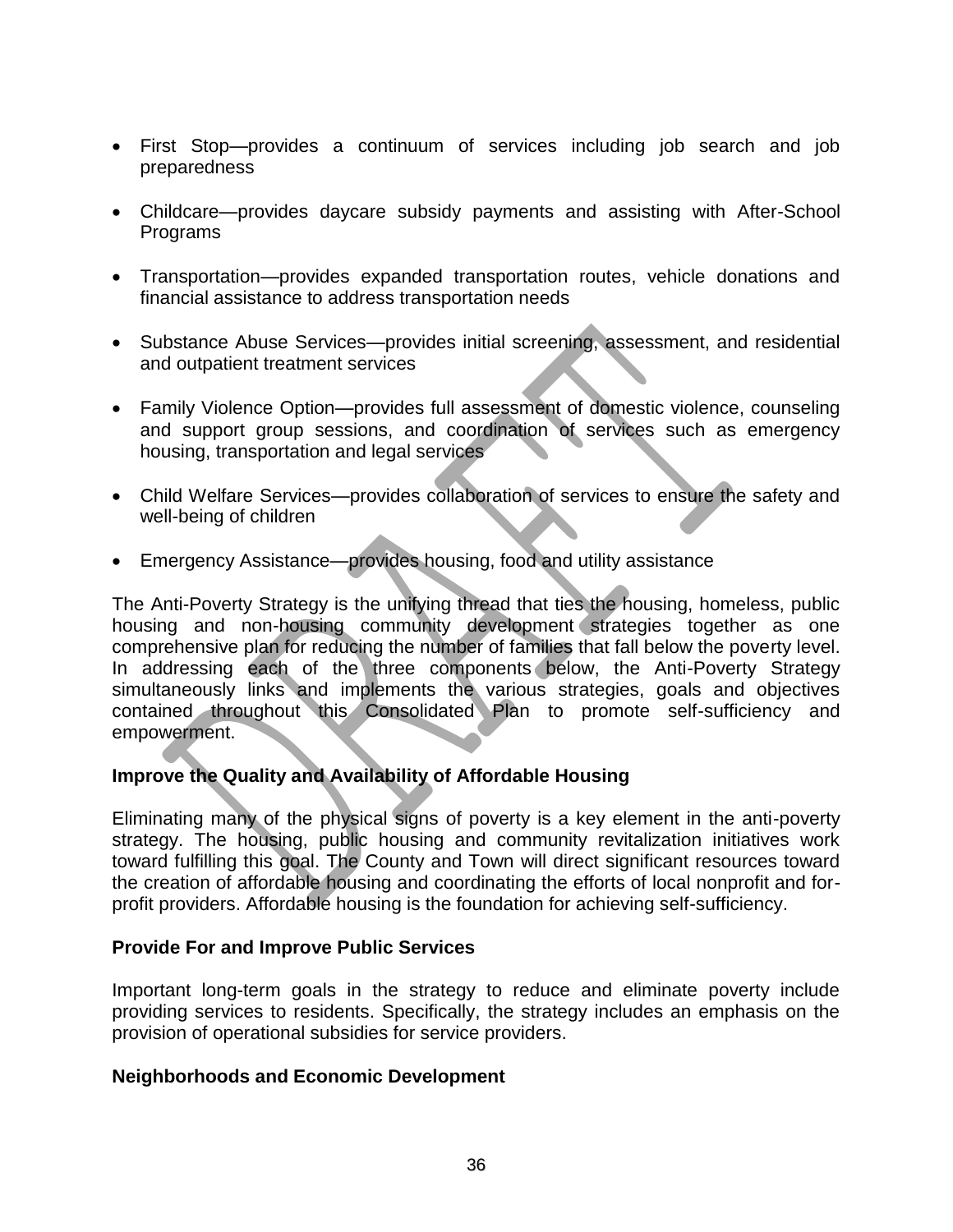Another component of the anti-poverty strategy includes goals and objectives for improving the living and business environments throughout the Town of Chapel Hill. The consolidated plan includes strategies to demolish or reuse vacant properties and encourage businesses to invest in the Town. The Town of Chapel Hill will target funding to focus CDBG and housing efforts to revitalize low and moderate income communities within the overall community. Orange County will continue to focus its efforts on a County-wide basis.

The County and Chapel Hill will coordinate efforts among their many partner organizations to ensure that the goals outlined in the Consolidated Plan are met. These partners include neighborhood residents, representatives of health and human service agencies, businesses, churches, nonprofit developers, lenders and for-profit entities.

# **Local Monitoring and Compliance**

The HOME Program Council comprised of staff representatives from the Towns of Carrboro, Chapel Hill, and Hillsborough meet regularly to review program activities. This serves as a monitoring tool for the HOME Program and also provides an opportunity for collaboration regarding other housing activities. Minutes are prepared after each meeting and maintained by the Town of Hillsborough for future reference. Additionally, there is a HOME Program Review Committee comprised of one staff person and one elected official from each jurisdiction. This committee meets quarterly and provides an opportunity for staff to keep their elected official representative apprised of program details.

The Town continued to implement its Monitoring Program that included site visits to several sub-recipients with projects underway in 2013-2014. The Community Development staff reviewed project performance to determine consistency with proposed program achievements, and provision of technical assistance.

The Town's Monitoring process includes:

- i. Initial Desk Review of Department documents.
- ii. Review of HUD Sub-recipient regulations and requirements.
- iii. Review the expenditure rates of all sub-recipients; and
- iv. Provide on-going technical assistance where need to ensure timely expenditure

In an attempt to consolidate monitoring visits, HOME Program Staff conducts monitoring visits with Town staff at the offices of the affordable housing sub-recipients with both HOME and CDBG funded projects. The three sub-recipient organizations of HOME funds were monitored extensively during the 2013 – 2014 fiscal year. Three on-site visits were conducted during the recent performance year. Those agencies are Habitat for Humanity, EmPOWERment, Community Home Trust (the HOME Program's Community Development Organization (CHDO. Inter-Church Council is being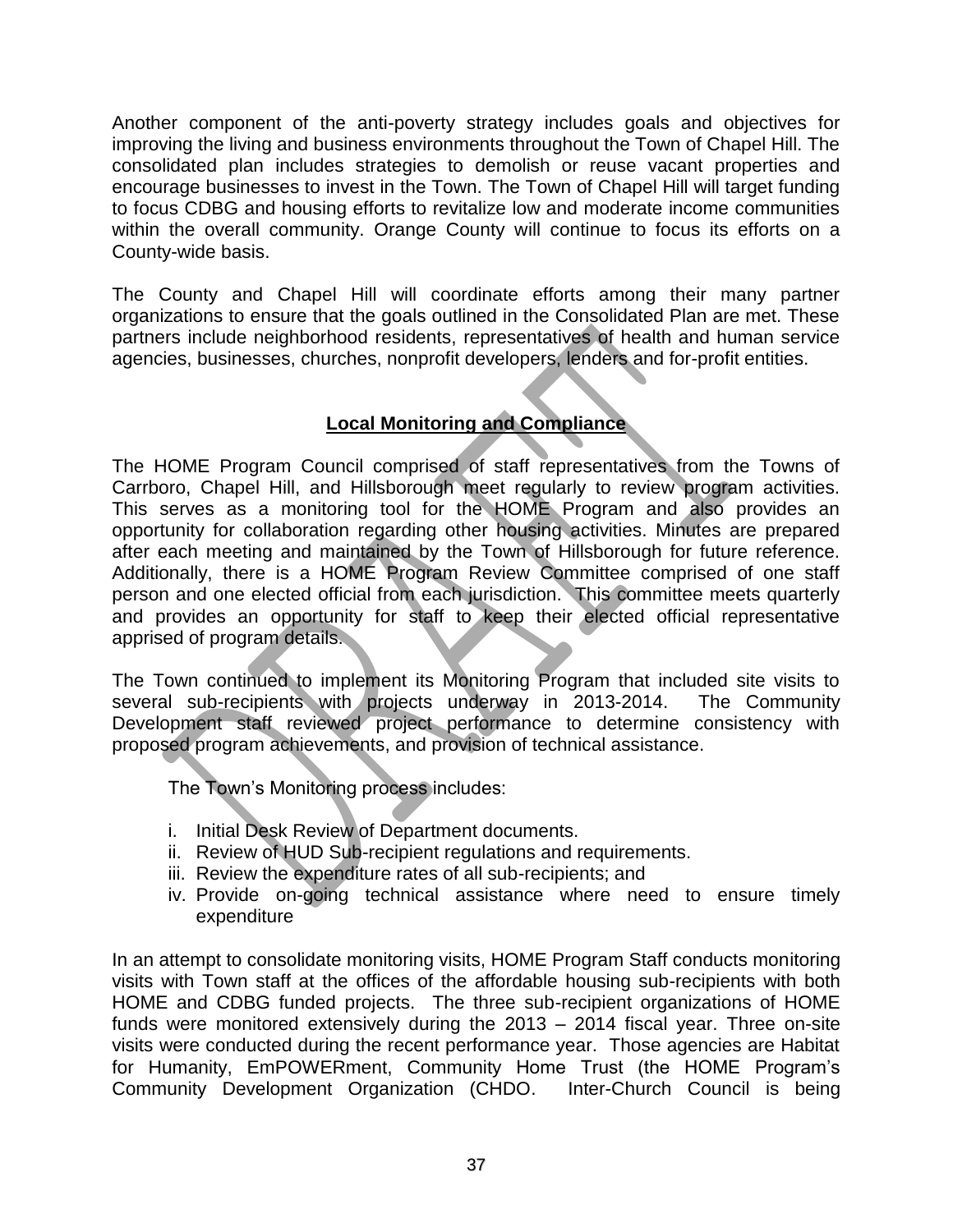monitored by desk review. During this year, we asked the CHDO organization for documentation to ensure continued CHDO eligibility. Additionally, audit reports were reviewed by County Finance staff in order to identify any concerns of which there were none.

#### **Leveraging**

Actual leveraging is detailed in the attached HOME Program Match Report. Most match requirements were met by local affordable housing bond funds and local government general fund contributions.

# **Summary of Citizen Comments**

No comments were received during the formal comment period.

# **Program Analysis**

<span id="page-37-0"></span>HOME Program expenditures during this fiscal year were down considerably from last fiscal year. Our single CHDO – Community Home Trust continues to struggle from the effects of the economic downturn of a few years ago and the more stringent underwriting criteria for mortgages. As a result, they continue to have difficulty selling homes. The HOME Consortium is currently assessing programmatic options to increase marketability of the homes offered by Community Home Trust. Local staff will continue to monitor the expenditure rates and provide the technical assistance necessary to assist sub grantees with expeditious commitment and expenditure of funds.

# **Town of Chapel Hill - Community Development Block Grant Program**

# **A. Relationship of Expenditures to Priority Needs**

# <span id="page-37-1"></span>**B. Low/Moderate Income Benefit**

Orange County's 2010 - 2015 Consolidated Plan established priorities for Chapel Hill's Community Development program that focused on the provision of affordable owner and renter-occupied housing and public service programs for households earning less than 80% of the median income.

The Town's 2014-2015 Community Development activities met the priority needs established in the Consolidated Plan.

#### <span id="page-37-2"></span>**C. Program Amendments**

The Town did not amend the 2014 - 2015 Community Development Program during the reporting period.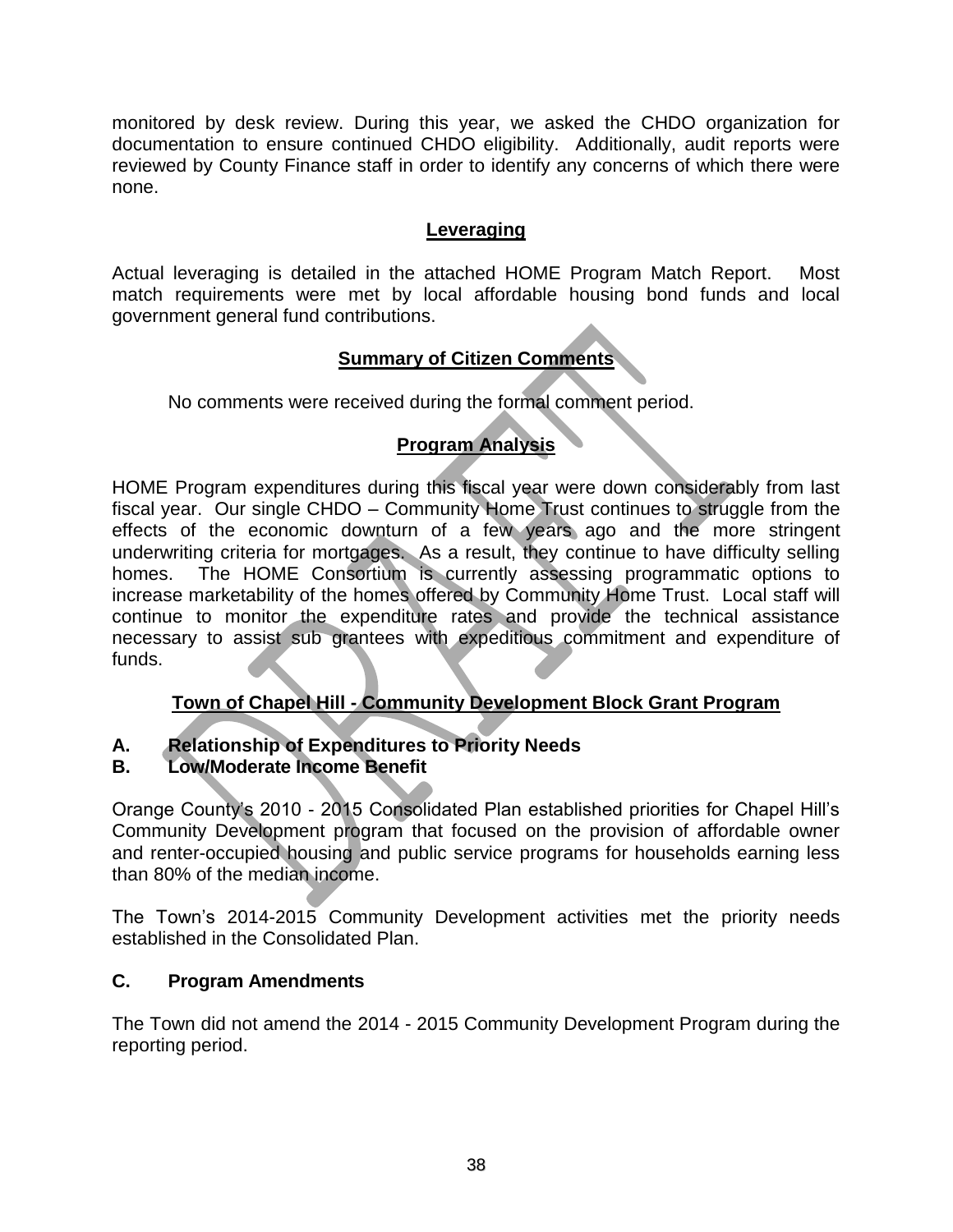#### <span id="page-38-0"></span>**D. Assessment of Efforts to Carry Out Planned Activities**

The Town pursued all resources listed in the Consolidated Plan to carry out activities. These funding sources include Community Development funds and the Town's Affordable Housing Fund. The Town also received funds from HUD's Capital Fund Program for the renovation of public housing units.

During the program year, the Town did not receive requests to certify consistency with the Consolidated Plan. Additionally, the Town did not hinder Consolidated Plan implementation by action or willful inaction.

#### <span id="page-38-1"></span>**E. National Objective Failures**

None

# **F. Actions Taken to Avoid Displacement - None Required**

#### **G. Compliance with URA**

During the reporting period, the Town did not participate in activities that triggered the URA.

#### <span id="page-38-2"></span>**H. Job Creation**

No activity to report.

#### <span id="page-38-3"></span>**I. Program Income**

The Town received \$17,338 in program income during the program year. Funds were received from the repayment of loans previously made by the Town.

#### <span id="page-38-4"></span>**J. Housing Rehabilitation**

In 2014-2015, the Town spent \$176,000 of Community Development funds for retrofitting the Colony Woods public housing community. Funds from the Town's Public Housing Capital Fund Grant were also used for the renovation project.

#### <span id="page-38-5"></span>**K. Neighborhood Revitalization Strategies**

The Town continues to support Neighborhood Revitalization activities in the Northside, Pine Knolls and public housing neighborhoods that include homeownership assistance, rehabilitation and support of service programs that serve these communities.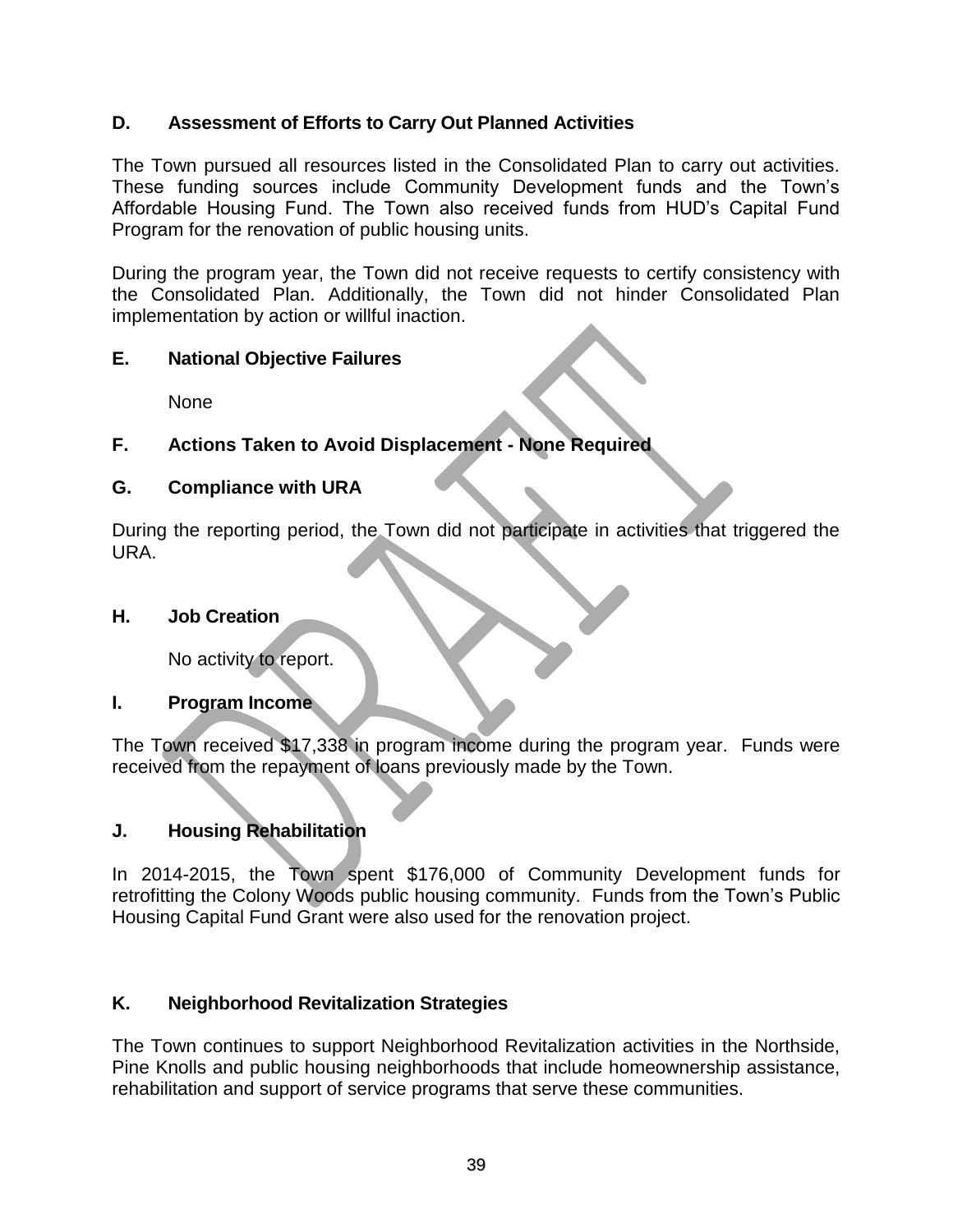In January, 2012, the Town Council adopted the Northside and Pine Knolls Community Plan that outlined solutions to issues facing these neighborhoods in six key areas: parking, education and outreach, zoning, affordable housing, historic and cultural preservation and enforcement. The Plan identifies community partners for implementing the solutions and establishes priorities. Consistent with the Plan, for the second year, this year the Town spent \$20,000 of Community Development funds to support increased code enforcement in the Northside and Pine Knolls neighborhoods. We believe that the increased support for enforcement has resulted in improved compliance with Town regulations in these neighborhoods.

# <span id="page-39-0"></span>**L. Eliminate Barriers to Affordable Housing**

The Consolidated Plan for Orange County identifies the following barriers to affordable housing:

- Affordability and Availability of land and infrastructure
- Developer preference for high-end housing
- Government regulations (the Urban Services Boundary, Zoning Ordinances)
- High Fees (Impact Fees)
- Length of Permitting Process

Please see page 30 for additional discussion of these issues.

#### <span id="page-39-1"></span>**Local Response**

The Town of Chapel Hill has incorporated regulations into its Land Use Management Ordinance, most recently the Inclusionary Zoning Ordinance (effective March 1, 2011, and established an Affordable Housing Fund to encourage and facilitate the development of affordable housing in Chapel Hill. Please see the Local Response in Section C for a detailed description of these polices and funding sources.

# <span id="page-39-2"></span>**M. Leveraging**

During the program year, the Town used \$108,856 of local funds from its Affordable Housing Fund to support the following affordable housing activities:

- \$28,766 was allocated to Orange County for the Town's portion of the HOME Program match as a participant in the Orange County HOME Consortium (FY 2014-2015).
- \$20,977 was allocated to the Community Home Trust to reduce the purchase price of homes for 2 low-to-moderate income first-time homebuyers.
- \$19,113 was used to rehabilitate a single-family home in the Northside Neighborhood, to become an affordable rental to low-to-moderate income families.
- \$40,000 was spent to support the efforts of the Marian Cheek Jackson Center.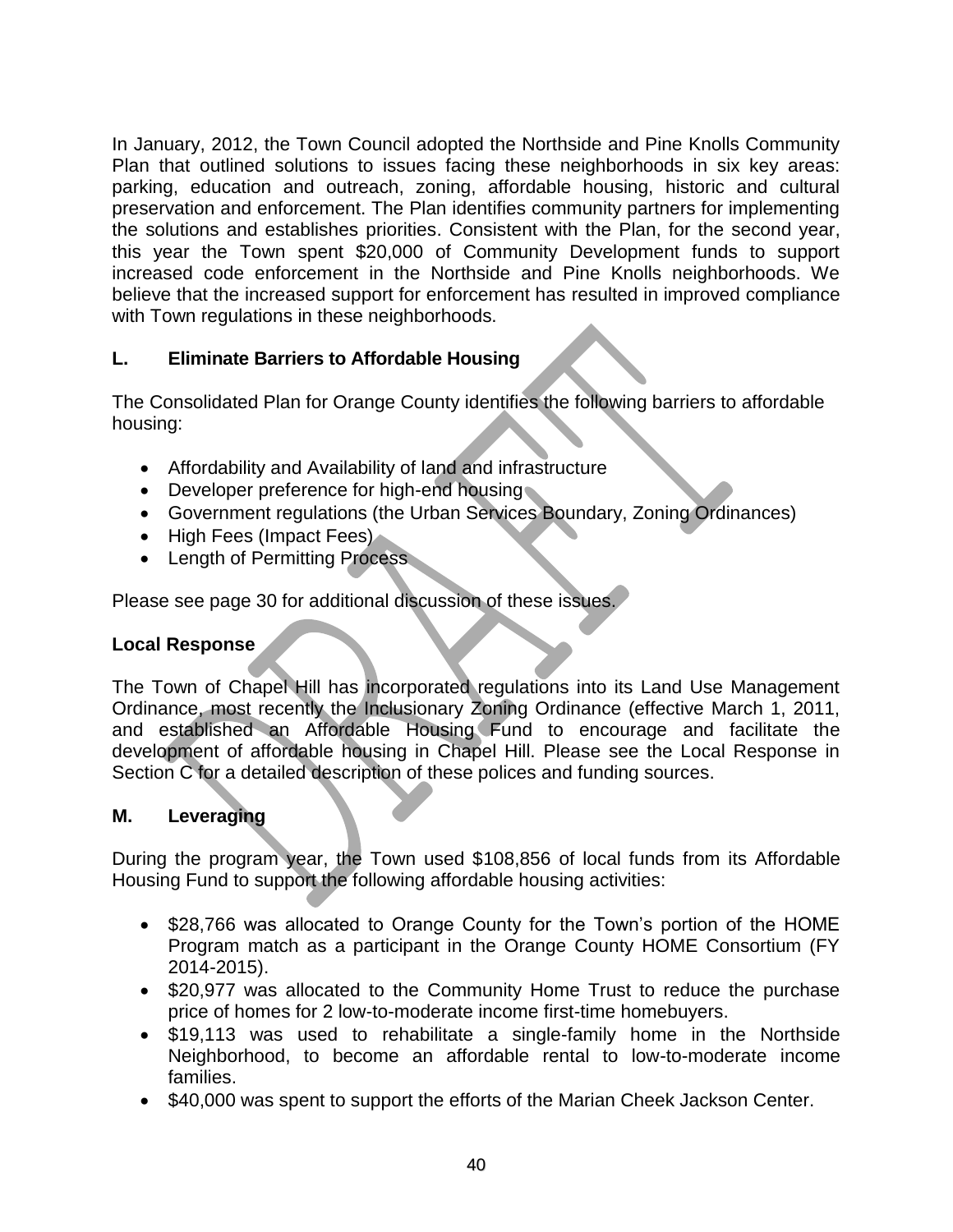#### <span id="page-40-0"></span>**N. CDBG Financial Summary Attachments**

The Town's Financial Reconciliation of Letter of Credit Report and CDBG Financial Summary are attached.

#### **HOME Investment Partnership Program**

#### <span id="page-40-1"></span>**A. Distribution of HOME funds**

#### **Housing Needs Categories Expenditures**

(% of total)

| <b>Rental Housing Development/Rental Assistance</b>         | $0\%$ |
|-------------------------------------------------------------|-------|
| Housing Rehabilitation including substantial rehabilitation | $0\%$ |
| <b>Property Acquisition</b>                                 | $0\%$ |
| <b>New Construction</b>                                     | $0\%$ |
| Second Mortgage Assistance                                  | 92%   |
| <b>Transitional Housing/Homeless</b>                        | 8%    |
| <b>Housing for Special Needs Populations</b>                | $0\%$ |
|                                                             |       |

# <span id="page-40-2"></span>**B. HOME Match Report**

See Appendix. Note that all match liability is being met with previous year (excess) match and thus not included on the report. The only item on the report reflects the return of match connected with a repayment received in 2014.

#### **C. Minority Business Enterprises (MBE) and Women's Business Enterprises (WBE)**

No Activity; Form 2516 in the Appendix

#### <span id="page-40-3"></span>**D. HOME Rental units**

.

No outstanding problems noted.

#### <span id="page-40-4"></span>**E. Affirmative Marketing Efforts**

An Affirmative Marketing Plan was developed for program-wide use in the 2004- 2005 fiscal years.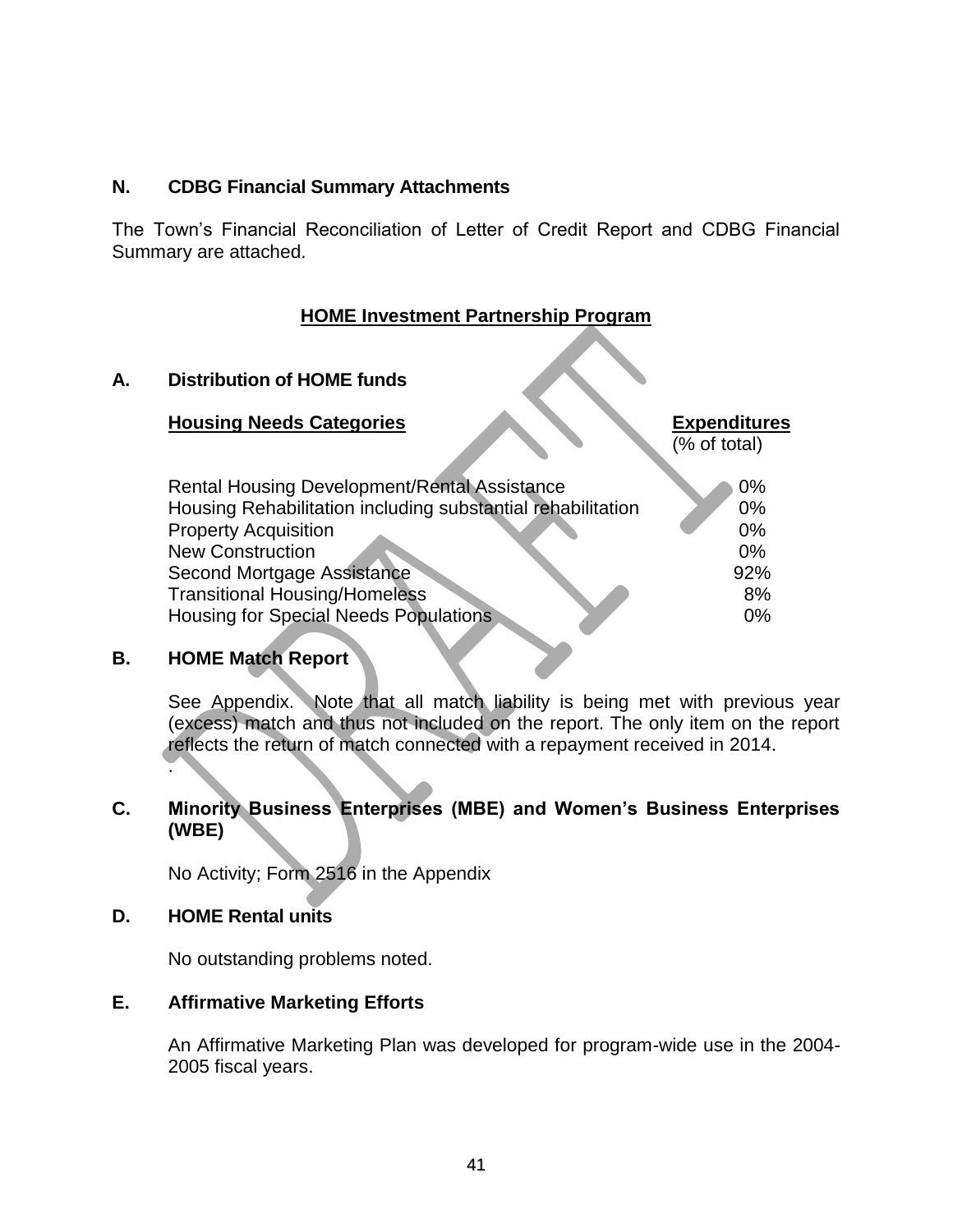Affirmative marketing requirements are included in all subrecipient and CHDO Performance Agreements. There have been no instances noted during the year where affirmative marketing requirements were not met by the partner organizations.

# <span id="page-41-0"></span>**F. Use of Program Income**

In the last fiscal year, no Program Income was drawn from IDIS for HOME eligible projects.